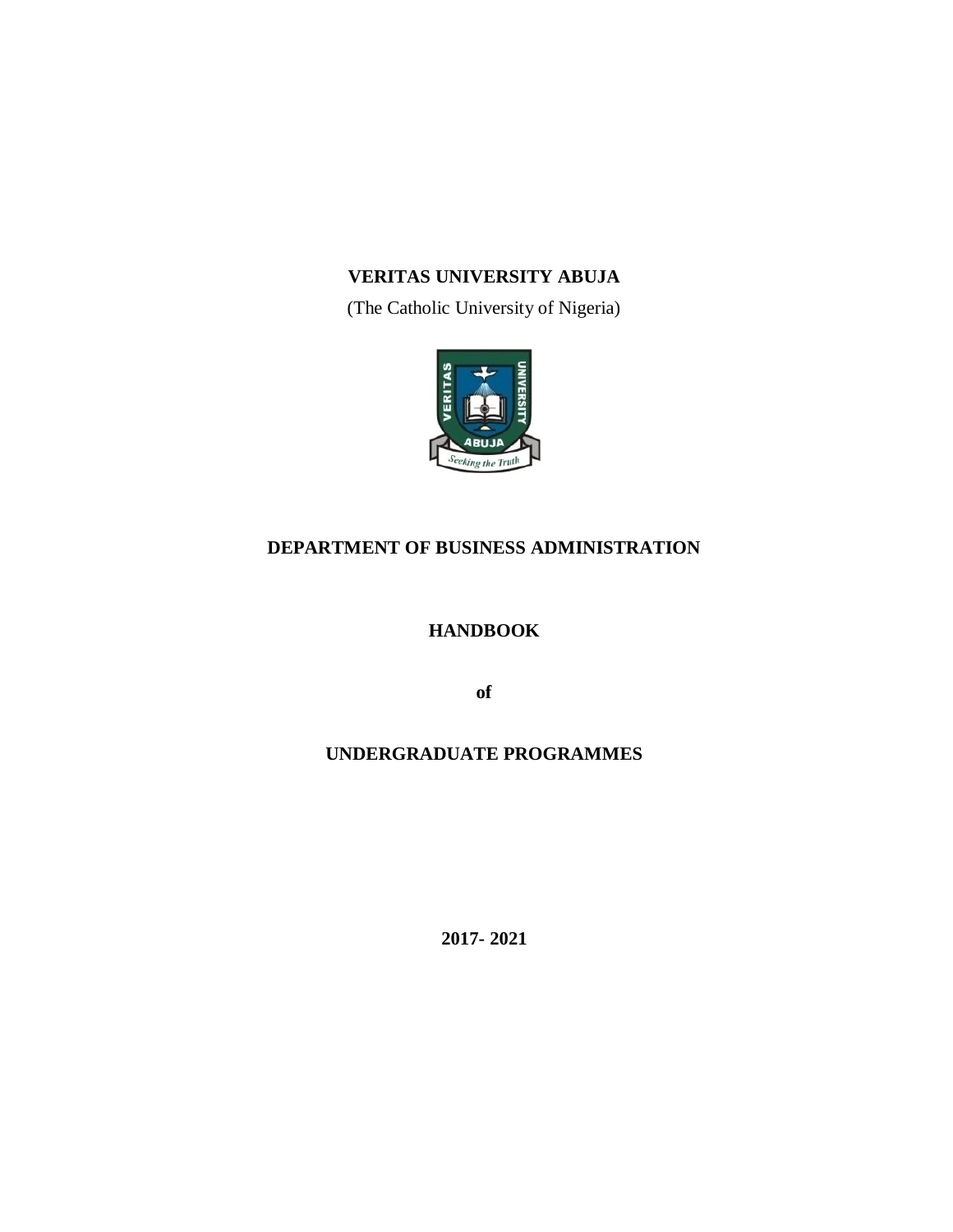# **GENERAL INFORMATION ABOUT THE DEPARTMENT**

#### **1.1 Structure of the Department**

The **Department** of **Business Administration** is created out of the restructuring of the entire University particularly with the introduction of new programmes during the 2014/2015 academic session at both the undergraduate and postgraduate levels. The Department is housed in the College of Management Sciences. In the new structure, the Department houses three In the new structure, the Department houses three undergraduate degree programmes:

- B.Sc. Marketing and Advertising,
- B.Sc Banking and Finance and
- B.Sc Entrepreneurship Studies

This arrangement is considered managerially effective to enable smooth take off for the two programmes, essentially because of the relocation of the University from its take-off campus at Obehie, in Abia State to the permanent site in Bwari, FCT-Abuja. However, it is expected that each of the programmes will culminate in separate departments, respectively with growth in student enrolment.

The academic curricula of the three programmes of the Department tailored the Benchmark and Minimum Academic Standards (BMAS) stipulated by the National Universities Commission (NUC) and the examination syllabi of the relevant professional bodies, such as the Nigerian Institute of Management - NIM - (Chartered), Chartered Institute of Administration (CIA), National Institute of Marketing of Nigeria - NIMN – Chartered, Advertising Practitioners Council of Nigeria – APCON, Nigerian Institute of Public Relations – NIPR – Chartered, Institute of Leadership Learning in Nigeria, and Institute of Entrepreneurs to which many of the undergraduate students aspire to belong.

#### **1.2 Vision of the University**

To be an academic community founded on Catholic principles and committed to a culture of excellence that will make the University rank among the best in the world.

#### **1.3 Mission of the University**

To provide integrated and holistic formation of students and advance knowledge in the service of God and society based on Catholic principles.

#### **1.4 Vision of the Department**

To lead the frontier of management and business scholarship among equals.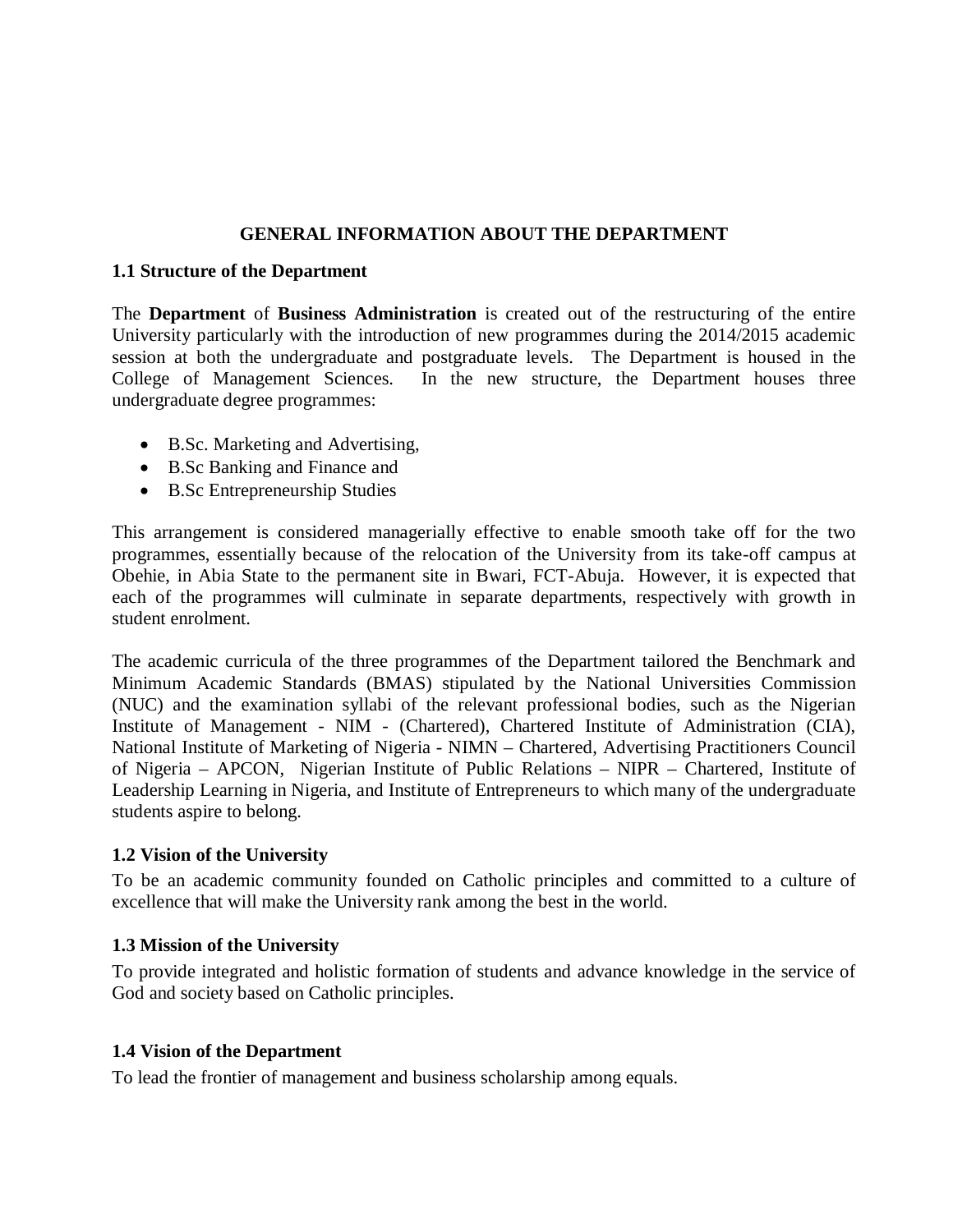# **1.5 Mission of the Department**

To promote academic excellence through committed teaching and research, to make the graduates become confident, innovative, productive and self-reliant and be useful to humanity.

# **1.6 Aims and Objectives**

:

The undergraduate programmes of the Department have come as a private-sector Catholic University initiative to satisfy the needs of Nigerians and non-Nigerians for high quality education in management and business sciences. Specifically, the department aims to:

- produce graduates with strong moral character who are sufficiently trained in the humanities, social sciences, and management disciplines to prepare them for the variety of job opportunities that will be open to them after graduation;
- prepare the graduates for the tasks that they may be confronted with in life and enable them to bring their knowledge to bear in whatever roles they may be called upon to play in the cause of national development;
- equip the graduates to enable them to fit into varieties of job opportunities in teaching, research and development, and management positions in both the public and private sectors of the economy;
- expose students to training in professional areas, such as Management, Leadership, Marketing and Advertising, Public Relations, Administration, etc. to enable them pursue their desired career paths.
- build strong capacity for developing entrepreneurial skills in the graduates for optimal utilization of their talents, professional, vocational, and skills for self-employment so that they will become creators of jobs, rather than job-seekers.

The Department intends to achieve these aims and objectives by

- tapping into the noble traditions of the Catholic Church and the rich resources of Catholic Universities worldwide;
- establishing institutional linkages with first rate universities in the world for mutually beneficial relationships;
- offering state-of-the-art training facilities that prepare the graduates for responsibilities they will shoulder in the world of work and the larger society;
- collaborating or partnering with both private and public sector organizations for necessary assistance.

With these resources, the Department hopes to satisfy the educational and moral needs of its prospective students more efficiently and more effectively than they can obtain elsewhere in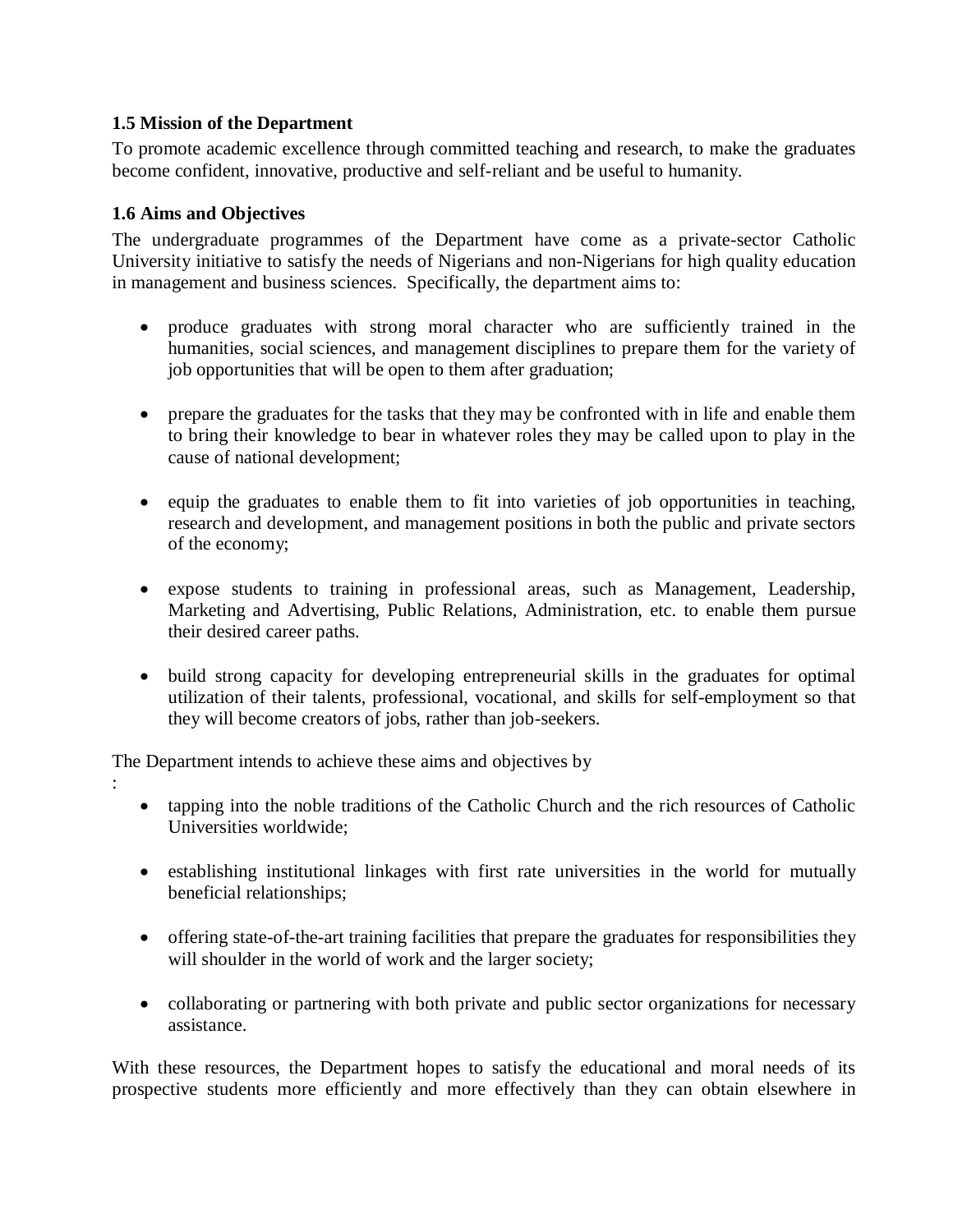Nigeria. In this way, the Department will contribute to the realization of Veritas University Abuja's mission of "providing integrated and holistic formation of students and advancing knowledge in the service of God and society based on Catholic principles".

# **1.7 Modes of Admission and Admission Requirements**

Candidates may be admitted into the undergraduate degree programmes of the Department in any of the following three ways:

- Through Unified Tertiary Matriculation Examination (UTME)
- By Direct Entry
- Through Inter-University Transfer

# **i. Unified Tertiary Matriculation Examination (UTME) Entry Mode**

Candidates seeking admission through Unified Tertiary Matriculation Examination (UTME) into 100 level of any of the four-year programmes leading to the award of Bachelor of Science (B. Sc.) degree of the Department should possess a minimum of credit level passes in five (5) subjects at the Senior Secondary School Certificate Examinations (SSSCE) or its equivalents (GCE/WASCE/NECO) in not more than two (2) sittings. Specifically, for:

- B.Sc. Business Administration: English Language, Economics, Mathematics, and any other two subjects.
- B.Sc. Marketing and Advertising: English Language, Economics, Mathematics, and any other two subjects.

Equivalent five-subject credits obtained in examinations conducted by the National Board for Technical Education (NABTEB) are also accepted.

In addition, the University requires that the candidate makes an acceptable pass in the Unified Tertiary Matriculation Examinations (UTME) conducted by the Joint Admission and Matriculation Board (JAMB). Furthermore, the University screens all candidates for admission into its degree programmes.

# **ii. Direct Entry Mode**

Candidates seeking Direct Entry admission to the 200 level of a degree programme should possess, in addition to the minimum of five credit passes at the GCE/SSC/NECO examinations, any of the following qualifications:

- The Advanced Level GCE passes in at least two subjects specified as follows: Business Management, Accounting or Economics.
- National Diploma (ND) Upper Credit or equivalent in the subject applied for or related field.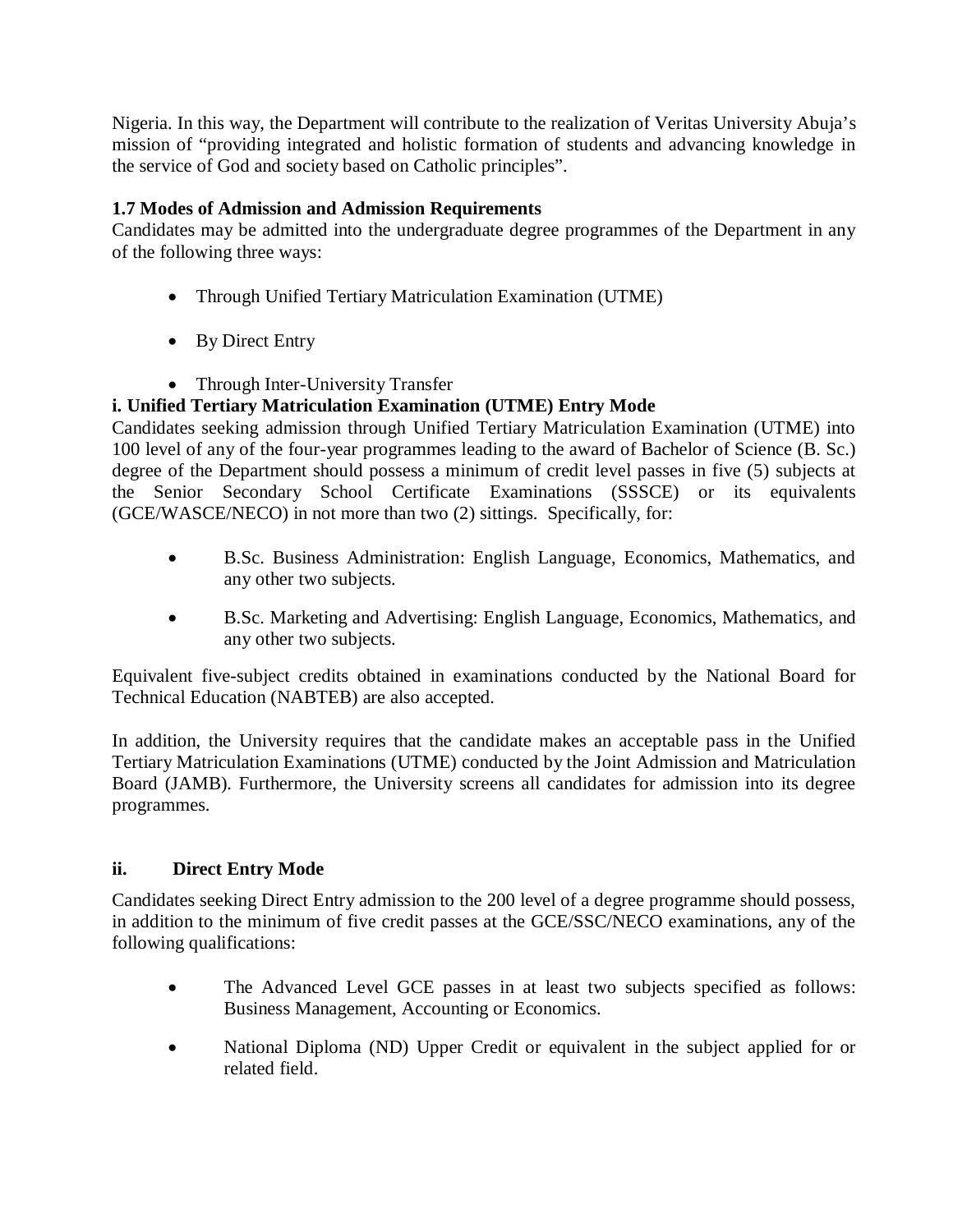Intermediate Certificate of relevant Professional Bodies in addition to five credit passes as in (i) above

# **iii. Inter-University Transfer**

Candidates wishing to transfer from another university into any of the Department's academic programmes must obtain and fill the Inter-University Transfer form, from the University's Academic Office. An application for admission to the University through inter-university transfer will be considered only if the Department is satisfied that the candidate has met the minimum academic requirements for admission to the programme he or she has chosen. All inter-university transfer candidates will normally be admitted into 200 level of the receiving programme, and not to a higher level.

# **2.1 General Studies Requirement**

The degree requirements in every case include compulsory courses in General Studies (GES), Theology, and Entrepreneurship; students are required to take all General Studies, Theology, and Entrepreneurship courses, which they must pass before they can graduate. Direct Entry students will also take and pass all General Studies, Theology, and Entrepreneurship courses. However, some General Studies and Entrepreneurship courses may be waived for students transferring from other universities in Nigeria if the General Studies and Entrepreneurship courses they took in their previous universities are equivalent in content to those offered in Veritas University, Abuja. A student on inter-university transfer will be required to furnish the department with his/her academic transcript directly from the transferring University. Exemption may however, be granted to students taking the two-year degree programme.

#### **2.2 Course Credit System**

The University operates a course credit system in which subject areas are broken down into examinable units called '*courses'*. Instructions in the Department are delivered by courses and the student shall be required to take an approved combination of courses as may be determined from time to time by the University Senate on the recommendations of the Departmental and College Boards of Studies.

#### **2.3 Credit Unit**

All courses offered in the Department's degree programmes are assigned credit units and students earn credit units for courses passed. A credit unit refers to a specified number of hours of studentteacher contact for lectures/tutorials of one hour per week per semester of fifteen weeks. Hence, one credit unit is one hour of lecture or tutorial (or an equivalent amount of study, such as seminars, laboratory, industrial attachment, or fieldwork, or any combination of these) per week per semester of fifteen weeks. For example, one week of industrial attachment may be the equivalent of one hour of lecture per week per semester.

#### **2.4 Grading System**

The grading of courses shall be done by a combination of percentage marks and letter grades translated into a graduated system of Grade Point Equivalents (GPE), as follows: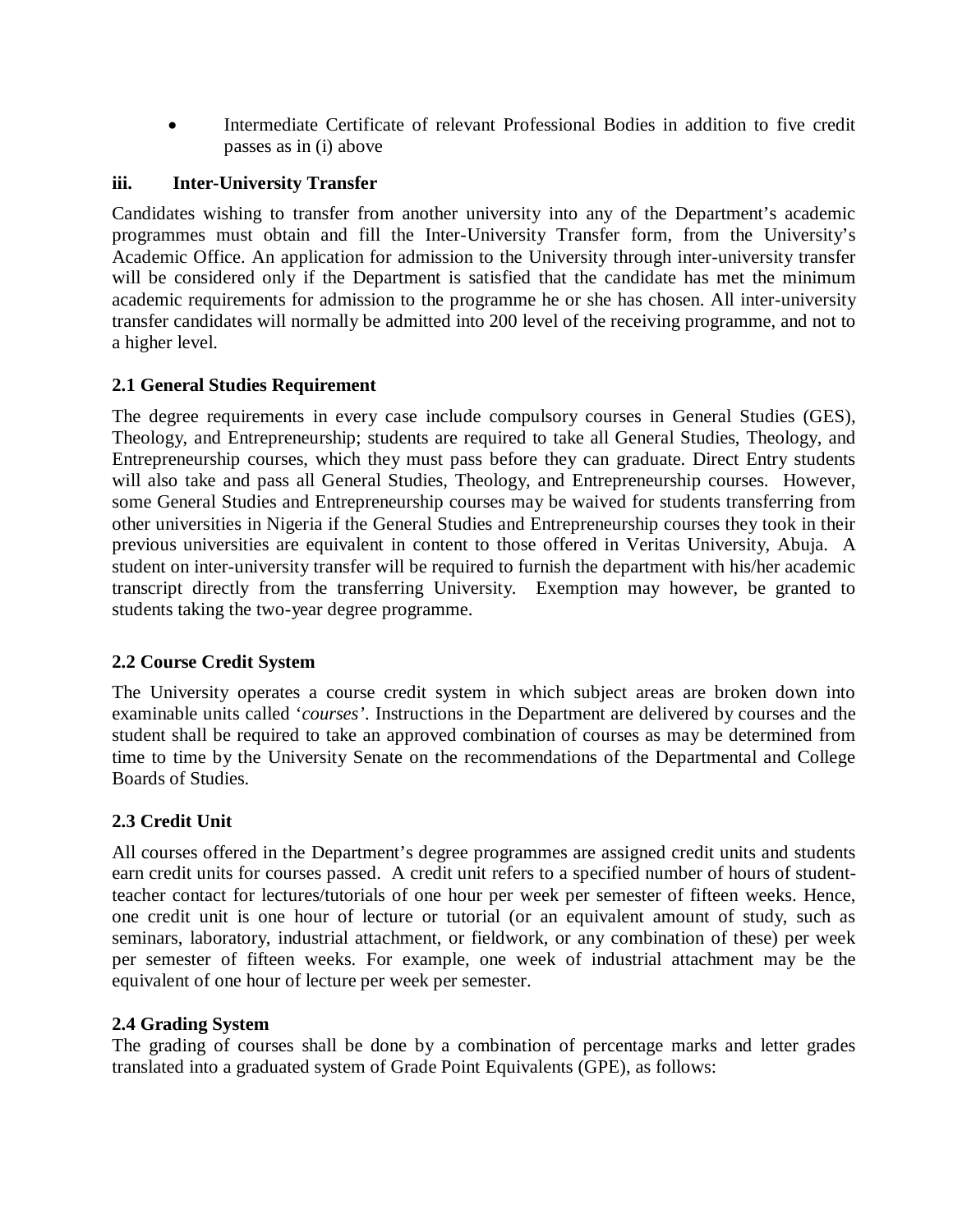| Raw Scores (%) | Letter Grade | Grade<br>Equivalent | Point Interpretation |
|----------------|--------------|---------------------|----------------------|
| $70 - 100$     | A            | 5                   | Excellent            |
| $60 - 69$      | B            | 4                   | Very Good            |
| $50 - 59$      | C            | 3                   | Good                 |
| $45 - 49$      | D            | $\overline{2}$      | Pass                 |
| – 44           | F            | $\theta$            | Fail                 |

# **2.5 Grade Point Average (GPA)**

For determining a student's academic standing at the end of every semester, the Grade Point Average (GPA) system shall be used.

The Grade Point Average (GPA) is derived from the raw scores obtained by a student in all the courses taken in a particular semester. It is computed by multiplying the numerical value assigned to the letter grade attained in each course (the grade point equivalent) by the number of credit units assigned to that course to obtain the grade points. These products are summed across the number of courses taken to obtain the total grade points (GP) earned in that semester. This sum is then divided by the total credit units the student registered for in the semester (TC).

# **2.6 Cumulative Grade Point Average (CGPA)**

The Cumulative Grade Point Average (CGPA) is a measure of a student's overall up-to-date average performance at any point in his/her programme of study, based on the cumulative grade points (C.G.P.) earned by the student up to that point. However, the cumulative grade point average is usually computed at the end of a particular semester and/or academic session. The CGPA is derived by multiplying the grade points earned by the student in each course (whether passed or failed) taken to-date by their respective credit units, summing these products to get the cumulative grade points, and then dividing this aggregate quantity by the sum of the credit units of all the courses the student has taken to-date.

#### **2.7 Work Load**

A student shall normally register for a minimum of thirty (30) and a maximum of forty eight (48) credit units in any academic year, except in the final year of study (where special provisions have been made for excess credit load) and in the special case of direct entry and inter-university transfer students. For direct entry and inter-university transfer students, who follow a three-year degree programme, the maximum of 24 credit units per semester or 48 credit units per session may be exceeded by the number of credit units assigned to the General Studies, Theology, and Entrepreneurship courses, which they must or may take.

#### **2.8 Compulsory, Required, and Elective Courses**

To qualify for award of a degree, the student is required to pass all courses he or she has registered for, whether compulsory, required, or elective. Compulsory courses are made up of designated core courses in the discipline, General Studies (GES), Theology, and Entrepreneurship courses.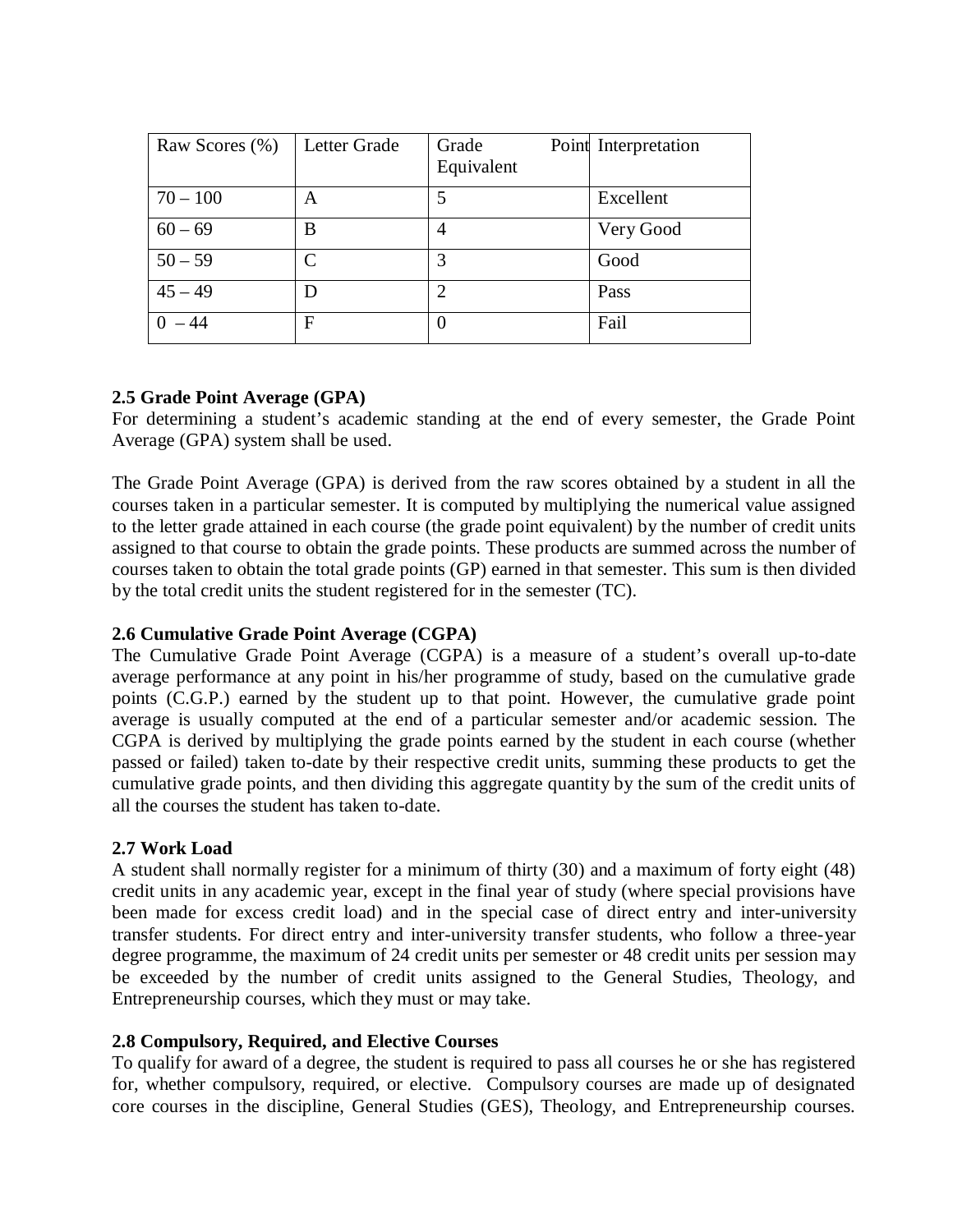Required courses are foundational courses in mathematics, statistics, research methods, and other closely related courses in the programme, which the student is required to take. Elective courses are courses offered within or outside the Department, which the student chooses to take in order to complete the required credit load for the semester.

# **2.9 Conditions for Probation**

If at the end of the session a student's Cumulative Grade Point Average (CGPA) is less than 1.50, then he/she will be placed on probation for the next academic session. A student who is on probation shall re-register for all the failed courses before registering the current ones. Such a student should not exceed a credit load of 24 credit units in any semester.

# **2.10 Conditions for Withdrawal**

If at the end of a probation period, a student's CGPA is still less than 1.50, the student will be asked to withdraw from his/her programme of study. A student who is so withdrawn need not leave the University; rather, he/she may transfer to another programme within or outside the Department or College that may be willing to accept him or her.

# **3.1 Full-Time and Residency Requirements**

All undergraduate programmes offered in the Department are full-time and fully residential. Students may not undertake any regular paid employment within or outside the University while in the programme.

# **3.2 Course Coding**

All courses offered in the Department are coded by assigning them a three-lettered prefix followed by three-digit numbers.

#### **3.3 Programme Codes**

The three-letter prefixes represent the degree programme where the course unit is domiciled or the academic discipline from where the course is borrowed, which are assigned as follows:

| <b>BUS</b> | B. Sc. (Business Administration)   |
|------------|------------------------------------|
| <b>ENT</b> | B. Sc. (Entrepreneurship)          |
| MKA        | B. Sc. (Marketing and Advertising) |
| ECO        | B. Sc. (Economics)                 |
| <b>BAF</b> | <b>B.sc Banking and Finance</b>    |
| <b>GES</b> | <b>General Studies</b>             |
| <b>THG</b> | Theology courses                   |

#### **3.4 The Three-Digit Codes**

The three-digit numbers are assigned to represent the level of study, a specialized area within the programme of study and the semester in which the course is offered, in that order. They are to be interpreted in the following manner: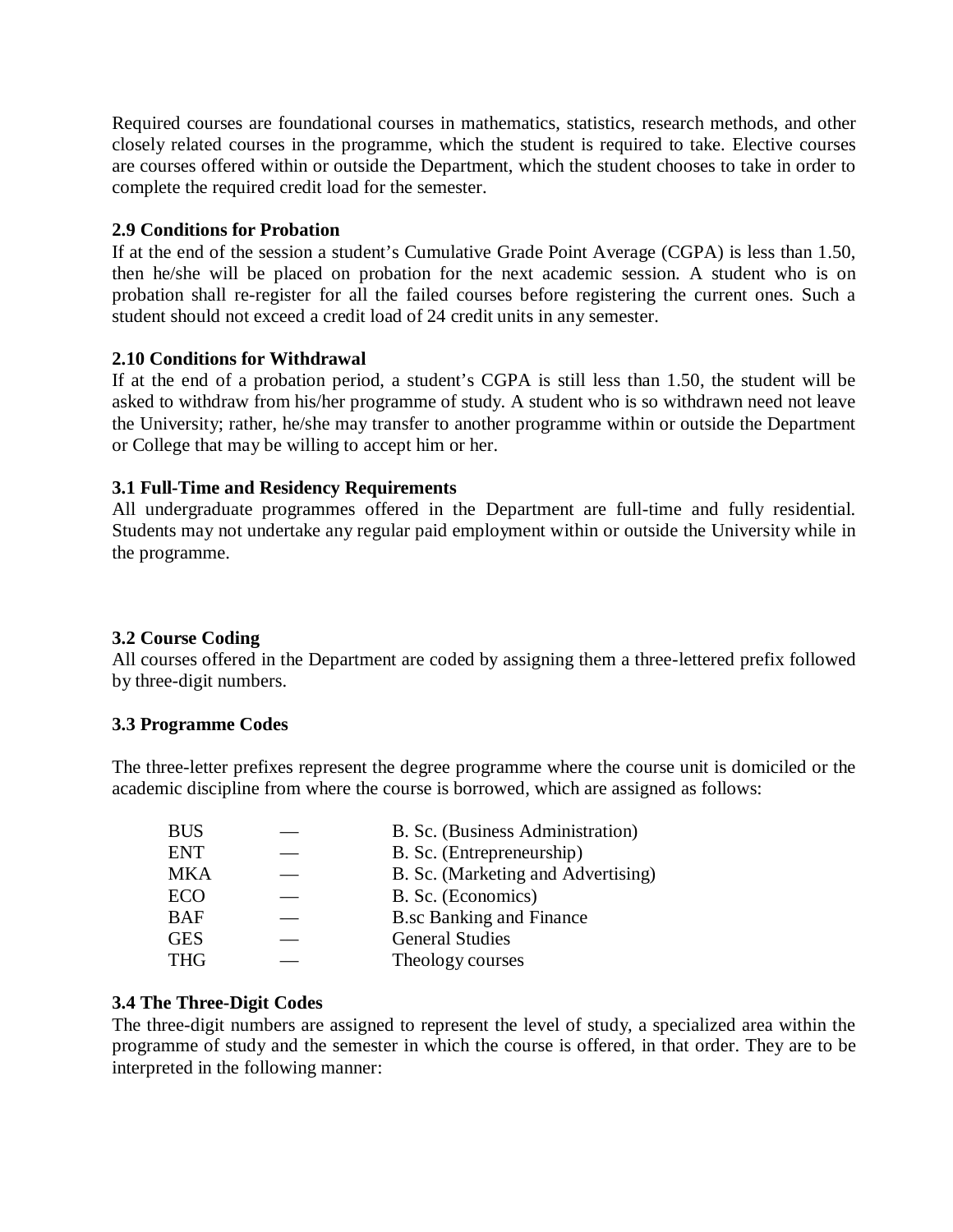The first digit in the sequence represents the level of study; the numerals are assigned to the four levels as follows:

| $100$ level |
|-------------|
| 200 level   |
| 300 level   |
| $400$ level |
|             |

The second digit in the sequence represents a special area of study (specialization) within the degree programme. For the B. Sc. (Business Administration) programme, the specializations (being five in number) are coded as follows:

- 1--- Administrative management
- 2 ---Strategic/Human Resource Management
- 3 ---Quantitative techniques, Computer and Research in Business
- 4 ---Management information system
- 5 ---Public Administration

For the B. Sc. (Marketing and Advertising) programme, the specializations (being four in number) are coded as follows:

- 1 --- Marketing Management and Strategy
- 2 --- Marketing Communication
- 3 --- Consumer Behaviour and Brand Management
- 4 --- Physical Distribution Management

The last digit refers to the semester in which the course is offered. The digits that act as semester codes are assigned sp that "1" stands for the first semester, and "2" stands for the second semester.

#### **4.1 Registration**

At the beginning of every semester, students are required to follow procedures prescribed by the Academic Office within the Registry and register on-line for all their courses for that semester. A student is not fully registered for an academic session unless and until these on-line procedures have been completed within a prescribed period. A student who registers late shall pay a late registration fee, as determined from time to time by the University.

*Any student who fails to register for the first semester within two months of the beginning of the session shall not be allowed to register for that session any more. For the candidate admitted to 100 level of study, or through Direct Entry, his/her admission shall be considered to have lapsed. Any returning student who fails to register within two months of the beginning of the new session shall be deemed to have voluntarily withdrawn from the University and shall forfeit the benefit of taking any examinations in any semester of that session. In addition, such a student shall be re-admitted in a subsequent session only with the approval of Senate.*

Students who attend lectures in courses that they have not registered for shall do so only with the express permission of the course lecturer(s). However, such students shall not earn any credit units from participation in such courses.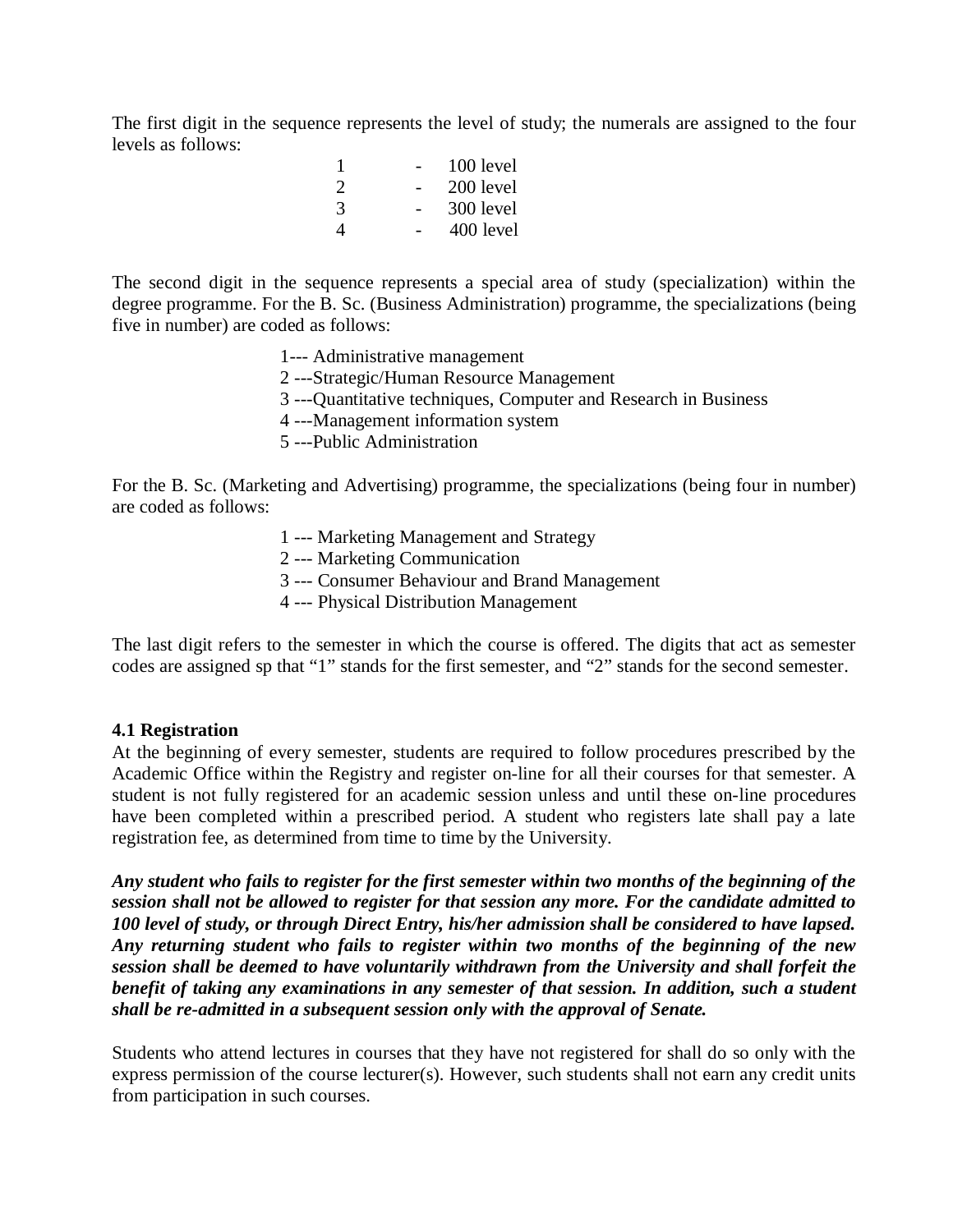# **4.2 Course Advisers**

The Head of Department shall appoint from among the full-time members of the academic staff of the department a course adviser for each level of study. The course adviser shall advise the students on university regulations as they relate to their studentship as well as guide the students in selecting courses in accordance with the regulations governing the award of the degree for which they have enrolled. He/he has the primary responsibility of ensuring that the student he/she advises registers appropriately for the courses and credit units required of his/her level of study and academic standing.

# **4.3 Pre-Requisite Courses**

Courses may have pre-requisites, which are specified courses that a student must take and pass before registering for next relevant higher-level courses or continuation of the same course in a subsequent semester. However, a student who fails to pass a pre-requisite course may be allowed to register concurrently for the next relevant higher-level course or continuation of the same course, provided such is approved by the Department.

# **4.4 Add/Drop Courses**

Students may add or drop courses for which they have registered within one month of the beginning of lectures. However, such changes shall be allowed only subject to meeting the requirements of the receiving programme or department.

# **4.5 Intra-Departmental and Intra-College Transfers**

Intra-departmental and intra-college transfers are permissible only at 100 and 200 levels of study if the student has satisfied the entry requirements of the receiving programme. However, requests for intra-departmental or intra-college transfer should be made and, if approved, effected at the beginning of the academic session.

# **4.5 Duration of Degree Programmes**

Generally, the degree programmes in the Department will have a minimum of 4 years duration for the UTME students and 3 or 2 years for Direct Entry students as the case may be. The maximum number of years allowable for a course of study to earn a Bachelor's degree is 6 years.

#### **4.6 Graduation Requirements**

In order to qualify for graduation from any of the undergraduate degree programmes in the Department, the student must have met the following requirements:

- Been duly admitted for the degree programme.
- Been matriculated into the University.
- Passed all compulsory and required courses in the programme of study, as well as elective courses.
- Accumulated the minimum number of credit units prescribed for the award of the degree.
- Successfully completed and submitted a Research Project report.
- Obtained a CGPA of not less than 1.50.

#### **4.7 Semester Examinations**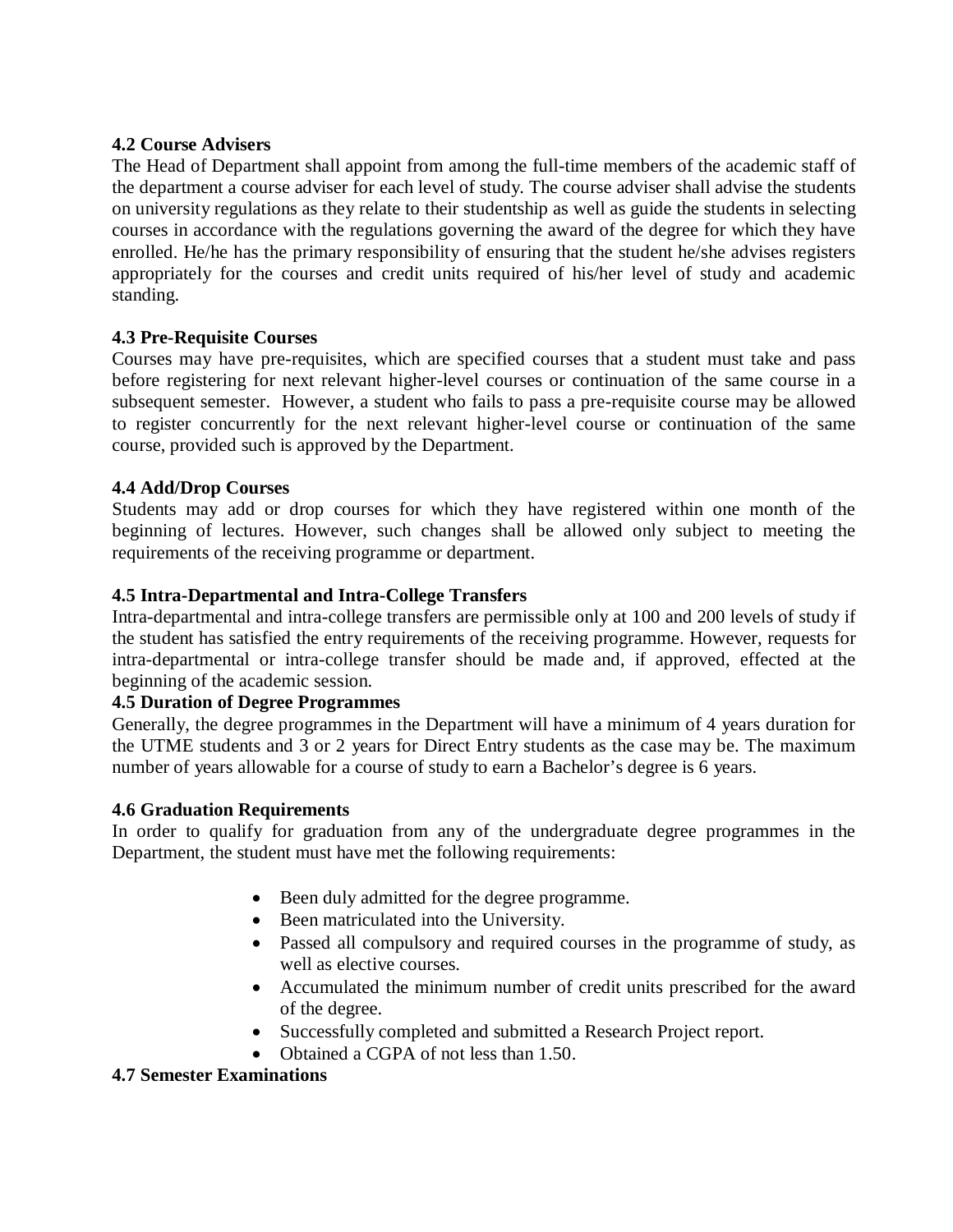Students shall take end-of-semester examinations in all courses they registered for in that semester. The end-of-semester examination shall contribute 60 percent of the total marks for each course and credits shall be earned for courses passed. The Grade Point Average (GPA) shall be calculated based on the total number of courses a student had registered for during the semester, whether passed or failed, and reported along with the semester and sessional results. However, the marks a student scores for any course he or she had not registered for shall be discarded.

### **4.8 Continuous Assessment**

Every course offered in the Department has a continuous assessment component, which shall contribute 40 percent of the total marks for the course. The continuous assessment component consists of two continuous assessment tests or intra-semester examinations (having 10 marks each) and two written assignments or term papers and presentations (having 10 marks each), as well as attendance at lectures and tutorials. The student shall be given his/her continuous assessment test scripts and marked written assignments with his/her scores on them as a feedback on his/her performance in the course. These continuous assessment scores shall be given to the student before the beginning of the end-of-semester examinations.

# **4.9 Moderation of 400-Level Examinations**

External examiners appointed for the programme shall moderate all question papers for 400 level examinations. At the beginning of each semester, the external examiner shall vet the course outlines for each course offered at the 400 level of the programme for which he/she is responsible, vet the questions to be given at the end-of-semester examination, and participate in the marking of scripts for the end-of-semester examination. The external examiner responsible shall also participate in the determination of overall results and in the classification of degrees.

#### **4.10 Departmental Board of Examiners**

The Department has a Departmental Board of Studies and a Departmental Board of Examiners. The Head of Department is the Chairman of the two boards. The Departmental Board of Examiners shall deliberate and make recommendations to the College Board of Studies on all matters relating to examinations.

#### **4.11 Guidelines for Examination and Grading**

Every course shall be examined during the semester in which it is offered and a candidate shall be credited with those courses that he/she has passed. The forms of examinations may include practical examinations, inspection, and assessment of practical work, notebooks, project work, special reports, and so on. However, the form of the examination shall be specified by the Department and approved by Senate on the recommendation of the Departmental and College Boards of Studies.

The time allowed for written examination shall normally be based on not more than one hour for each credit unit of the course and the time allowed for any examination shall not exceed 3 hours.

*Only students duly registered for a course and who have met the minimum of 75 percent attendance at lectures and tutorials are eligible to write the end-of-semester examination in that course and get their results.*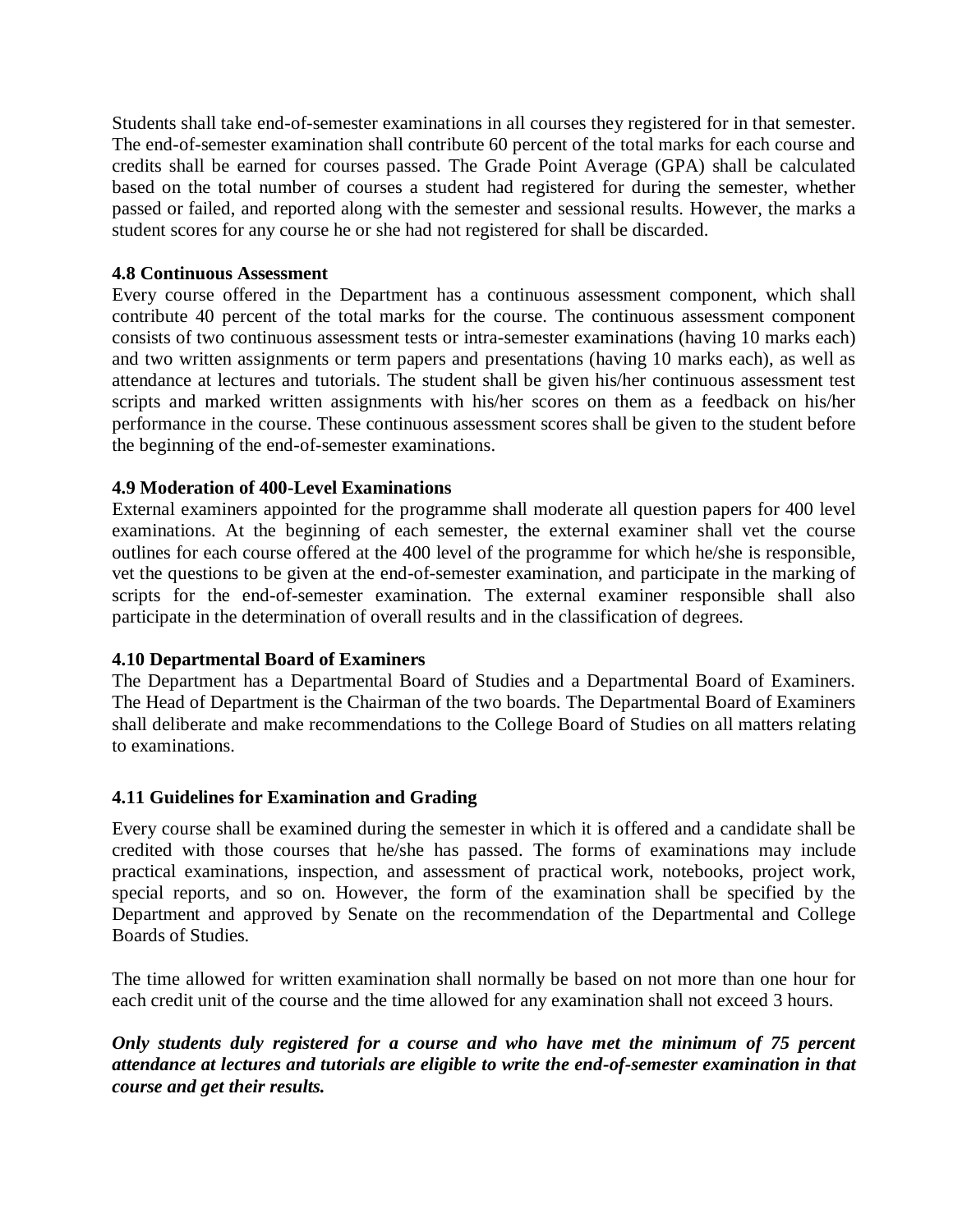A student may not absent himself from any required continuous assessment examination or tests unless by permission of the course lecturer and/or the Head of Department.

# **4.12 Other Regulations to be observed by all Students**

These regulations should be adhered to by all students for the smooth administration of the Department and to ensure an environment that is conducive for all:

- A student is entitled to the membership of the Department only when he is fully registered in any one of the Department's programme of study.
- Every student is required to attend lectures for the two semesters in the session, and to sit for examinations in all courses for which he/she has registered. If, however, a student is prevented from doing these by illness or other unforeseen circumstances, such a student must report the reasons to his/her Head of Department who will forward the same to the Dean of the College and the Registry for information.
- All students are required to conduct themselves in a quiet and orderly manner at all times, particularly within the classrooms and on the University premises.
- A student shall not change the course of study for which he was enrolled without the consent of the Head of Department and the Dean of the College.
- Any student who does not perform satisfactorily in his or her academic work may be recommended by the Department and College Boards of Studies to the Senate for probation and/or withdrawal from the University.
- Belonging to any secret cult or organization is prohibited and punishable by expulsion and prosecution.

# **4.13 Results, Grading System, and Grade Points**

Results are published by the Department after approval by the Senate. The published results show the student's name and matriculation number, the courses the student took and their credit units, and then the student's examination performance in terms of the raw scores, their equivalent letter grades, and grade points. The result also shows the student's Grade Points Average (GPA) for the semester and the Cumulative Grade Points Average (CGPA).

# **4.14 Classification of Degrees**

The undergraduate degrees of the Department shall be classified according to the University's degree classification scheme, which is as follows:

| <b>Final CGPA</b> | <b>Class of Degree</b>               |
|-------------------|--------------------------------------|
| $4.50 - 5.00$     | <b>First Class Honours</b>           |
| $3.50 - 4.49$     | Second Class Honours, Upper Division |
| $2.40 - 3.49$     | Second Class Honours, Lower Division |
| $1.50 - 2.39$     | Third Class Honours                  |

**NOTE:** The Nigerian university system does not award PASS Degree any longer.

# **4.15 Title of Degrees**

The University awards the Bachelor of Science degrees of the three undergraduate programmes of the Department under the following titles: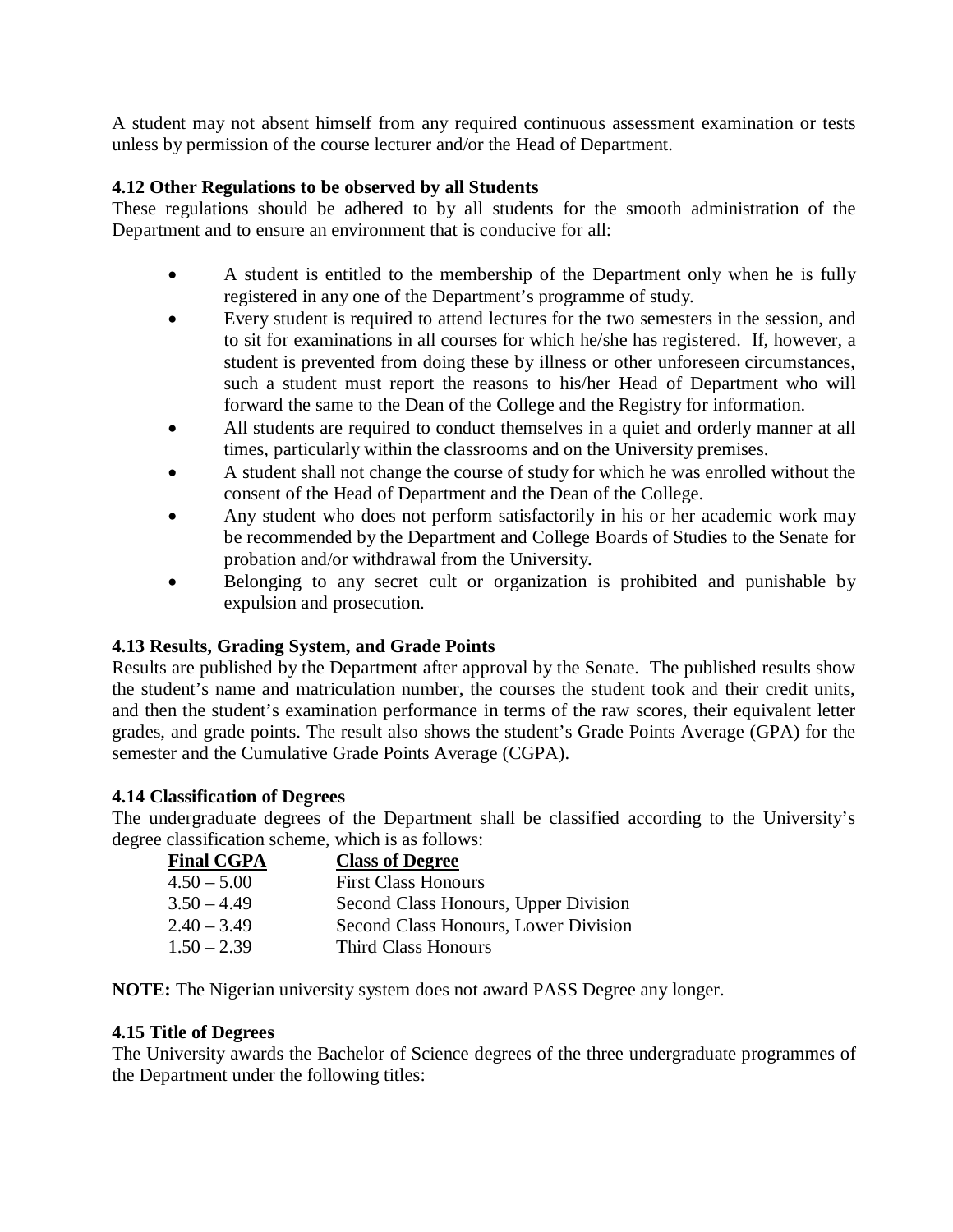- B. Sc. Business Administration
- B. Sc. Marketing and Advertising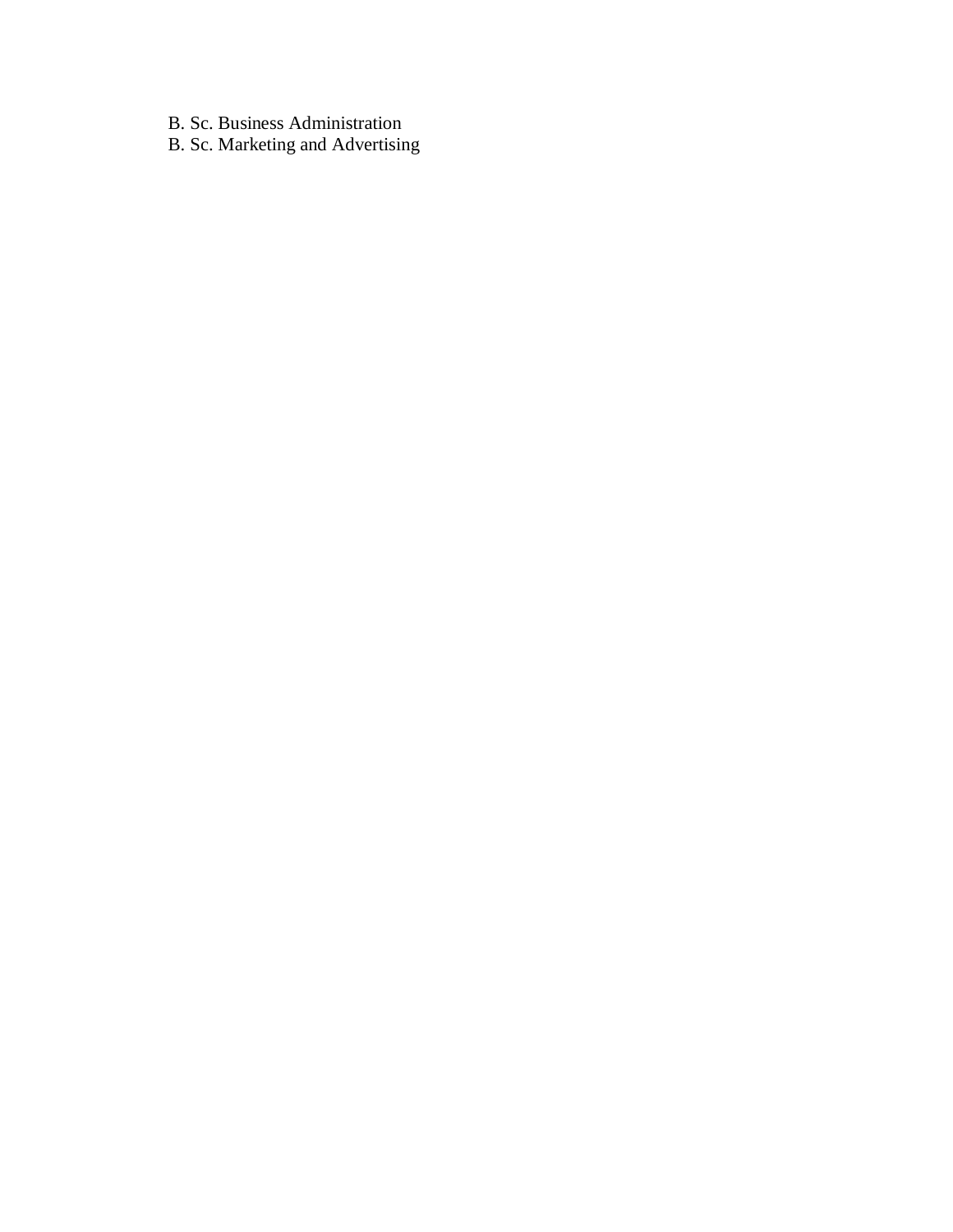# **5.0 NAME OF PROGRAMME: B.Sc. BUSINESS ADMINISTRATION**

# **5.1 Introduction**

The Programme of Business Administration was established as part of the second phase development strategy of the University which is among others, consolidation of existing programmes and creation of new ones in line with national needs. The Programme was therefore established to award a B.Sc. degree in Business Administration as one of the programmes in the Department of Business Administration in the College of Management Sciences as approved by a resolution passed at the 32nd Meeting of Senate of Veritas University, Abuja held on January 31, 2013.

# **5.2 Philosophy of the B. Sc programme in Business Administration**

The general philosophy is the belief that training in this discipline will develop the mind, impart both theoretical and practical knowledge on the individual student, develop self-confidence, help to be innovative and self-reliant in the fields of Administration and Management. Specifically, the philosophy of the B. Sc programme in Business Administration is to produce graduates with strong moral character who are sufficiently trained to handle the ever growing and changing business environment.

# **5.3 Vision**

To be a department where managerial knowledge is reinvented, developed and delivered on a cutting-edge scale.

# **5.4 Aims and objectives**

The major objectives of Degree programmes in Administration, Management and Management in Veritas University, Abuja are to:

- $\checkmark$  provide basic knowledge and skills needed for the understanding and analysis of problems related to the management and administration of industrial, commercial, public and other human organizations;
- $\checkmark$  equip students with knowledge and skills of decision making; especially the analytical skills needed for recognising, defining and solving problems; and
- $\checkmark$  develop in students, leadership and interpersonal relations skills in management.
- $\checkmark$  develop in students' entrepreneurial skills and competencies to adequately prepare them to be innovative in job creation
- $\checkmark$  Providing students with knowledge and skills that will enable them to assume managerial responsibilities in the rapidly changing environment faced by private and public sector organizations.
- $\checkmark$  Producing future managers who will be able to apply appropriate management principles and techniques of problem solving in the Nigerian environment and the world at large.
- $\checkmark$  To produce future managers who are equipped with relevant ICT knowledge and skills.
- $\checkmark$  To give the students professional training, as well as training in some skill(s) that will empower him or her for self-employment after graduation—so that they will become creators of jobs, rather than job-seekers.
- $\checkmark$  To develop competent professionals in the field of business administration who will be responsible for transforming the mindset of Nigerian youths towards enterprise and innovation.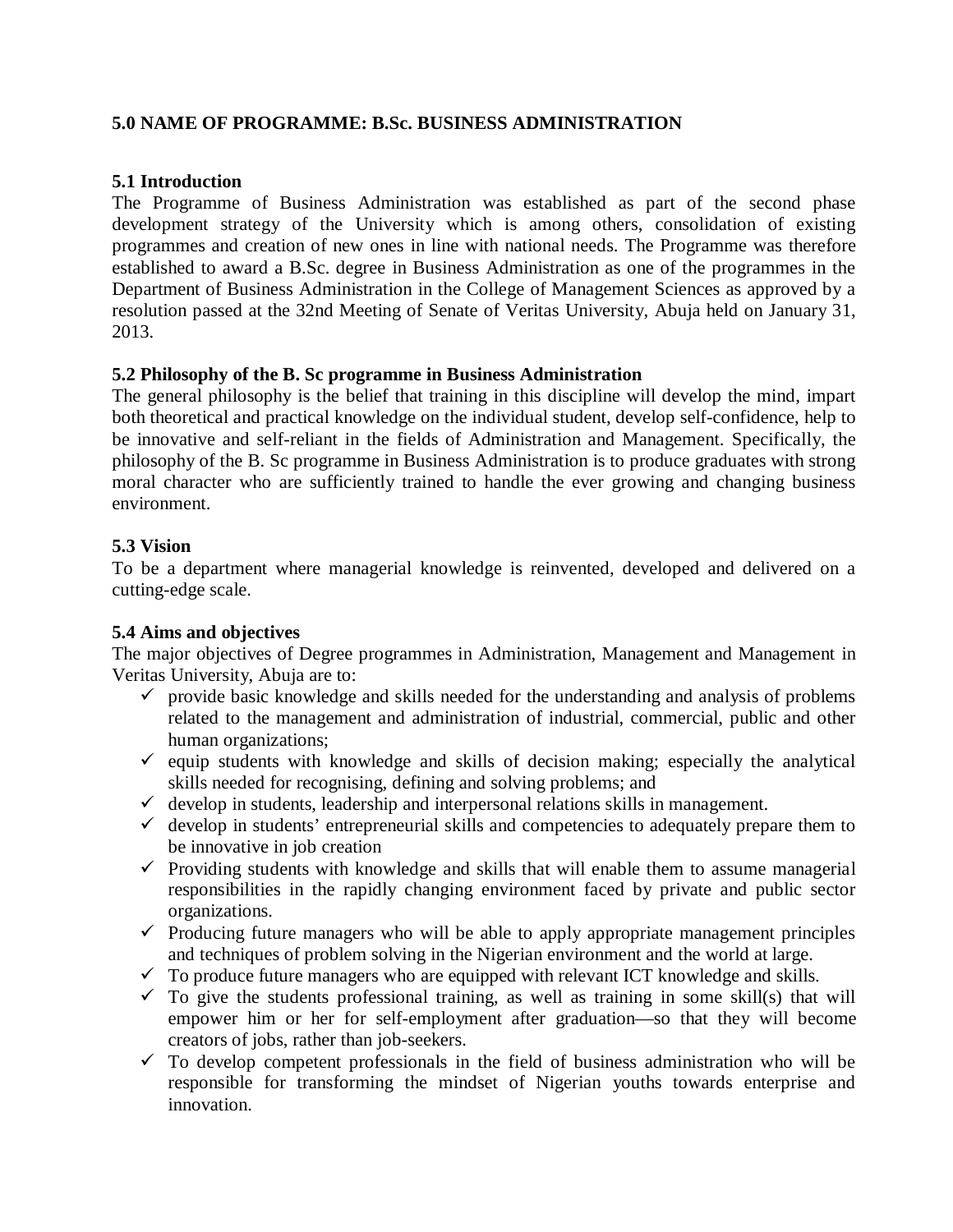$\checkmark$  To provide interested individuals with outstanding promise necessary foundation to pursue academic careers in Business Administration.

# **5.5 Learning Outcomes:**

# *Regime of Subject Knowledge*

The programmes and their curricula should give students comprehensive education and training that equip them with knowledge, decision-making and problem solving skills in a variety of areas.

# **Competencies and Skills**

The general skills should include competencies in computer literacy, quantitative skills, communication skills, interpersonal skills, organisation skills, Information Technology skill and Entrepreneurship skills.

Administrative and Management related cognitive abilities and skills required are as follows:

- Ability to recognise and analyse management and administrative problems and evolve strategies for their solutions.

- Ability to recognise and implement good management and administrative policies.

- Computational and data processing skills, relating to administrative, financial and manpower data.

- Ability to demonstrate knowledge and understanding of essential facts, concepts and principles, and apply theories to Administration and Management. Acquire knowledge in problem solving through Industrial attachment, Industrial Seminars and Student Apprenticeship Scheme.

# **Behavioural Attributes**

Graduates of these programmes should:

(i) understand the social-cultural environment in which they find themselves and how such environment conditions behaviour.

(ii) be able to understand, explain, predict and influence human behaviour in work organisations. (iii) relate the knowledge of human behaviour to the ethics of their relevant professions.

(iv) understand the relationship between culture and behaviour and why a unimodal system of behaviour may not work.

# **5.6 Admission Requirements**

Candidates may be admitted into the B. Sc. Business Administration degree programme in any of the following three ways:

- Through University Matriculation Examination (UTME),
- By Direct Entry, and
- Through Inter-University Transfer,

provided they conform to the minimum University Matriculation requirements for admission to the university.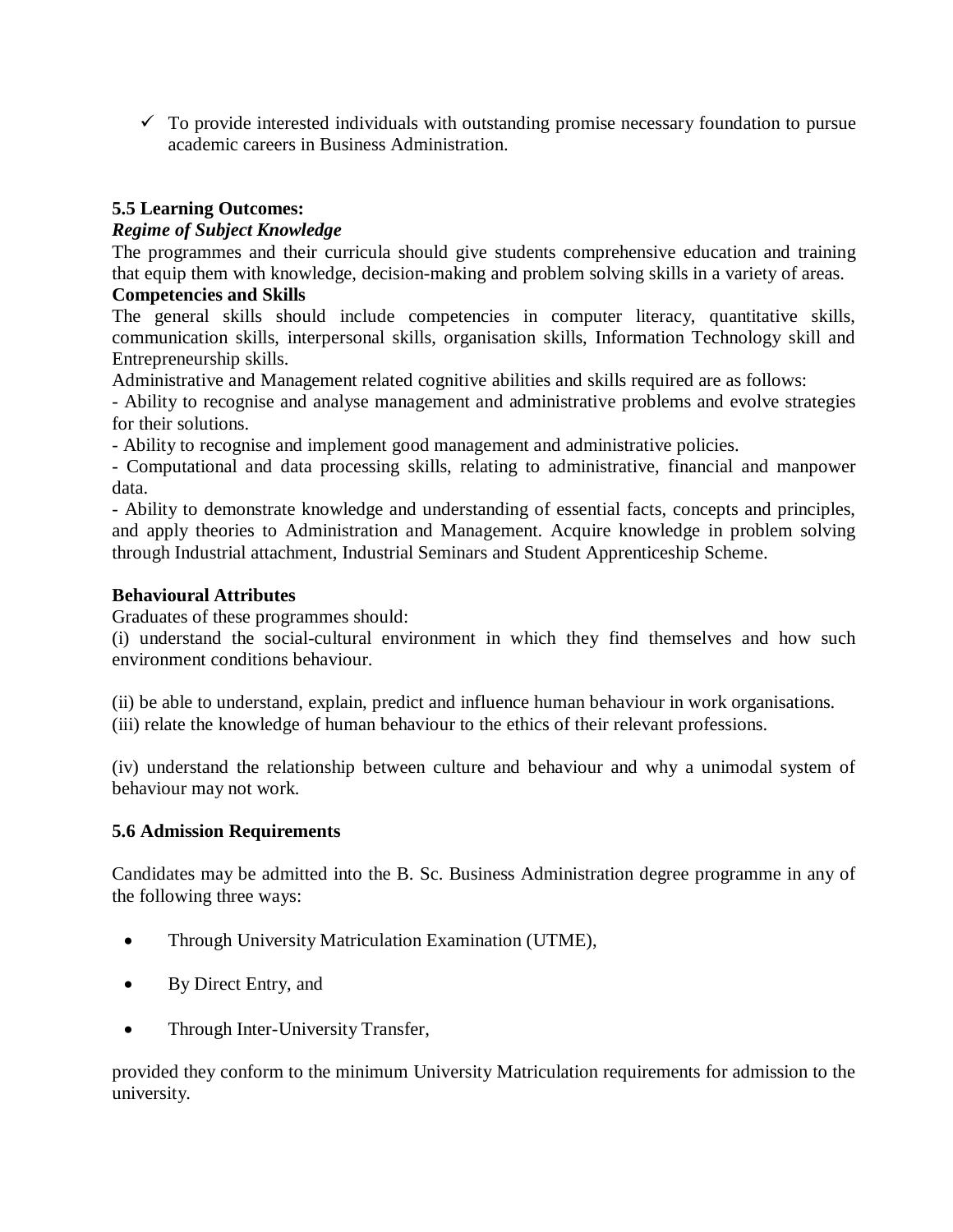# **UTME Entry Mode**

The minimum academic requirement is credit level passes in five subjects at O'Level in nationally recognised examination including English Language, Mathematics and Economics at not more than two sittings. For applicants in the Actuarial Science, a credit level pass in Further Mathematics will be an added advantage;

# **Direct Entry Mode**

- (a) In addition to O'Level requirements stipulated above, applicants should possess at least two A'Level papers in relevant subjects, e.g Business Management, Accounting, or Economics.
- (b) (b) OND in relevant discipline with at least upper credit grade in addition to the five credit passes as in 1.3.2(a) above.
- (c) (c) HND in relevant discipline with at least upper credit credit in addition to five credit passes as in 1.3.2(a) above.

# **5.7 Duration of the Programme**

A student will not be allowed to exceed an additional 50 per cent of the duration of the programme if he fails to graduate within the minimum number of years.

**a) UME**

The programme is design for a minimum period of **Four** years (8 Semester) and maximum period of **six** years (12 Semester).

**b) Direct Entry**

The programme is design for a minimum period of **Three** years (6 Semester) and maximum period of **Five** years (10 Semester).

c) In general, no student will be allowed to exceed an additional 50% of the normal duration of the programme.

#### **5.8 Graduation Requirements**

The minimum number of credit for the award of a degree shall be 168 units. The minimum credit load per semester is 15 credit units. The maximum credit load per semester is 24 credit units. A student with excess credit load is allowed to register an excess of 6 credit units in final year as may be approved by the Senate.

For the purpose of calculating a student's cumulative GPA(CGPA) in order to determine the class of degree to be awarded, grades obtained in **ALL** the courses whether compulsory or optional and whether passed or failed must be included in the computation.

Even when a student repeats the same course once or more before passing it or substitutes another course for a failed optional course, grades scored at each and all attempts shall be included in the computation of the GPA. Pre-requisite courses must be taken and passed before a particular course at a higher level.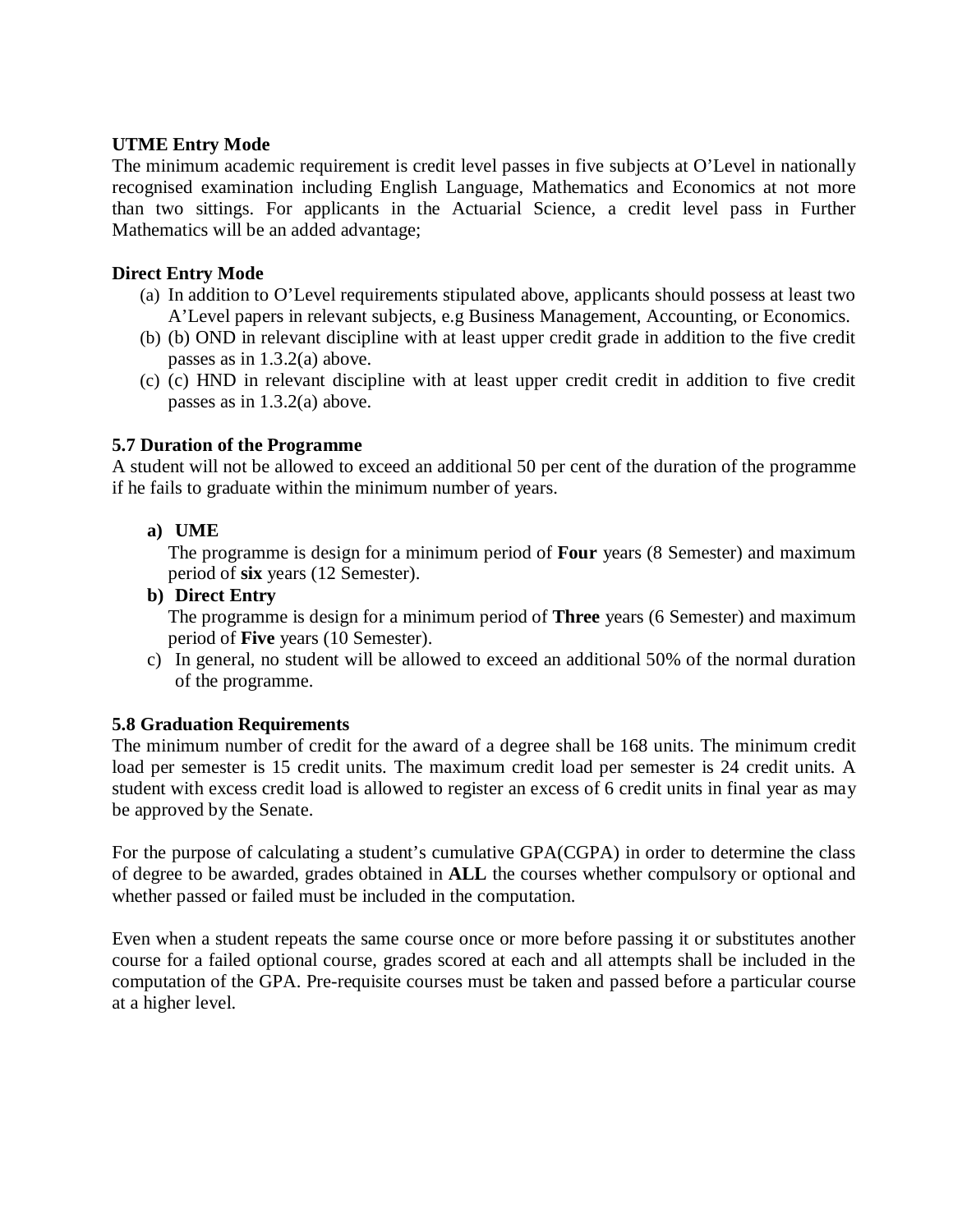#### **NAME OF ACADEMIC STAFF QUALIFICATIONS STATUS AREA OF SPECIALIZATI ON** Prof. F. A. Ayatse PhD (Management), BSU; MBA (Management), Usman Danfodio; B.Sc (Management), Usman Danfodio. Professor Management Prof. Sam Baba Tende Ph.D Usman Danfodiyo University, Sokoto, MBA Ahmadu Bello University, B.Sc (Business Administration) Ahmadu Bello University. Professor | Management Prof. Bassey Esu Ph.D University of Calaba MBA, B.Sc Marketing Professor | Marketing Prof. Mathias O. Uqwudioha PhD Bus Admin, MBA Fin Mgt, MSc Accounting Professor Management and Accounting Dr. A.J.C. Onu Ph.D Ahmadu Bello University, MBA Ahmadu Bello University, B.Sc Ahmadu Bello University Associate Professor Marketing and Management Dr I. N Tsegba | PhD (Accounting | Associate | Accounting and

#### **6.1 List of Academic Staff Business Administration**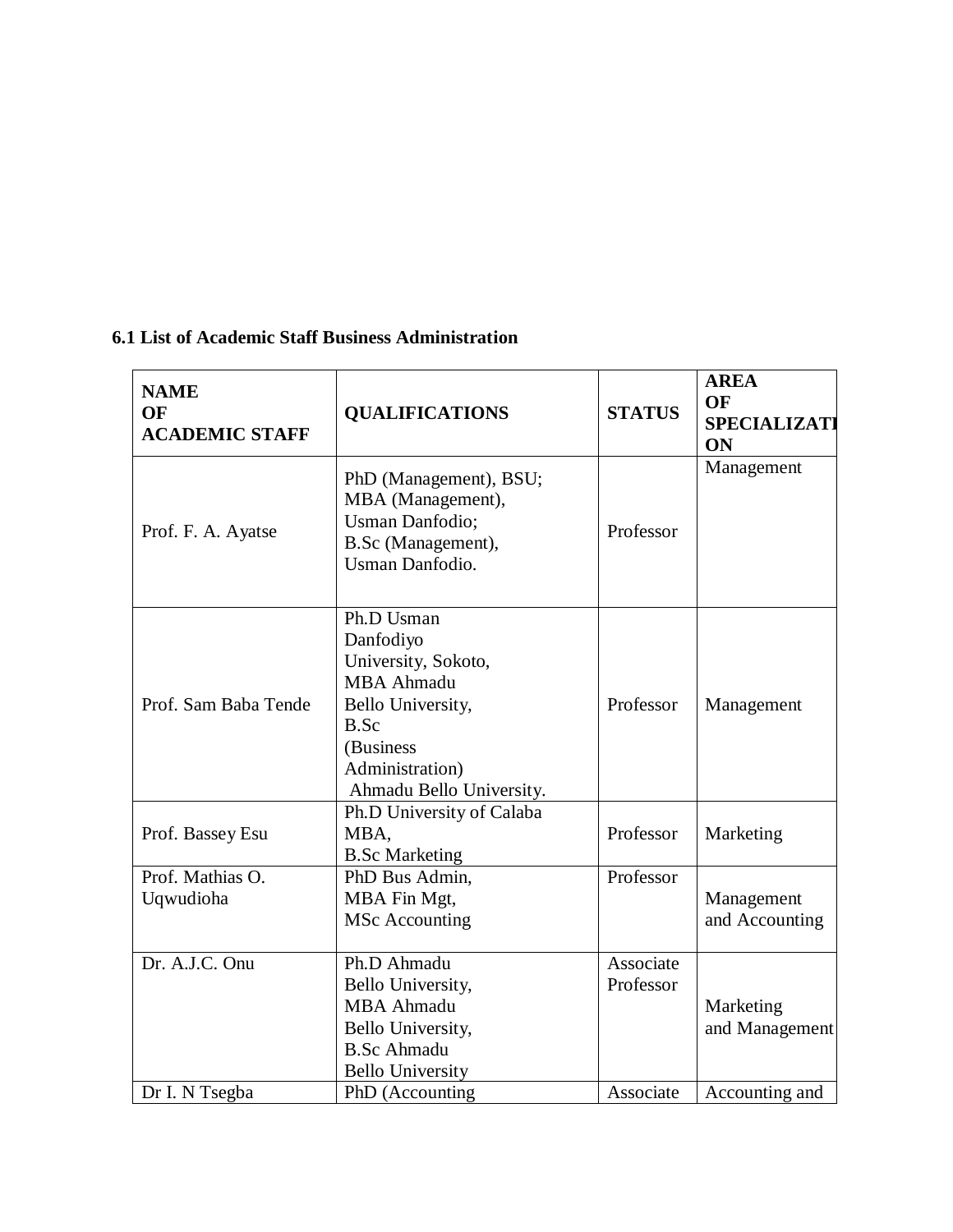|                         | & Finance), BSU;                     | Professor  | Finance          |
|-------------------------|--------------------------------------|------------|------------------|
|                         | M.Sc (Accounting                     |            |                  |
|                         | & Finance), ABU;                     |            |                  |
|                         | B.Sc (Accounting),                   |            |                  |
|                         | ABU, CNA.                            |            |                  |
| Dr. Egbunu              | Ph.D                                 | Associate  | Organizational   |
| Audu Dangana            | International                        | Professor  | Behavour         |
|                         | University                           |            |                  |
|                         | Bamenda, Cameron,                    |            |                  |
|                         | M.Sc                                 |            |                  |
|                         | International                        |            |                  |
|                         | University                           |            |                  |
|                         | Bamenda, Cameron,                    |            |                  |
|                         | B.Sc                                 |            |                  |
|                         | International                        |            |                  |
|                         | University                           |            |                  |
|                         | Bamenda, Cameron.                    |            |                  |
| Dr. Faajir, Avanenge    | PhD Marketing, (UNN)<br><b>MBA</b>   | Senior     | Marketing        |
|                         | B.Sc. Business Administration.       | Lecturer   |                  |
| Dr. Tyoapine            | EnterprenueralMarketing<br>PhD       | Senior     | Marketing        |
| John Hanmaikyur         | (UNN) M.Sc Marketing,                | Lecturer   | and Management   |
|                         | <b>B.Sc. Business Administration</b> |            |                  |
| Dr. Chika Ebenezer Duru | PhD(Organization                     | Senior     | Management       |
|                         |                                      | Lecturer   |                  |
|                         | and Management),                     |            | and              |
|                         |                                      |            | Entrepreneurship |
|                         | Capella; MBA                         |            |                  |
|                         |                                      |            |                  |
|                         | (Mgt), Phoenix;                      |            |                  |
|                         | BS.c (Marketing), Phoenix            |            |                  |
|                         |                                      |            |                  |
| Dr. Success Musa        | Ph.D Accounting 2014,                | Senior     | Accounting and   |
|                         | M.Sc. Accounting                     | Lecturer   | Finance          |
|                         | 2013,                                |            |                  |
|                         | M.Sc Economic 2010,                  |            |                  |
|                         | MBA 2012,                            |            |                  |
|                         | B.Sc. Accounting $-2005$ .           |            |                  |
|                         | PhD (Mgt), UNN;                      | Lecturer 1 | Strategic        |
| Dr. Sunday<br>A. Omale  | M.Sc (Mgt), UNN;                     |            |                  |
|                         |                                      |            | Management       |
|                         | B.Sc                                 |            |                  |
|                         | (Bus Adm & Mgt), Madonna             |            |                  |
|                         | University,                          |            |                  |
|                         | AMNIM, MECRTD (UK)                   |            |                  |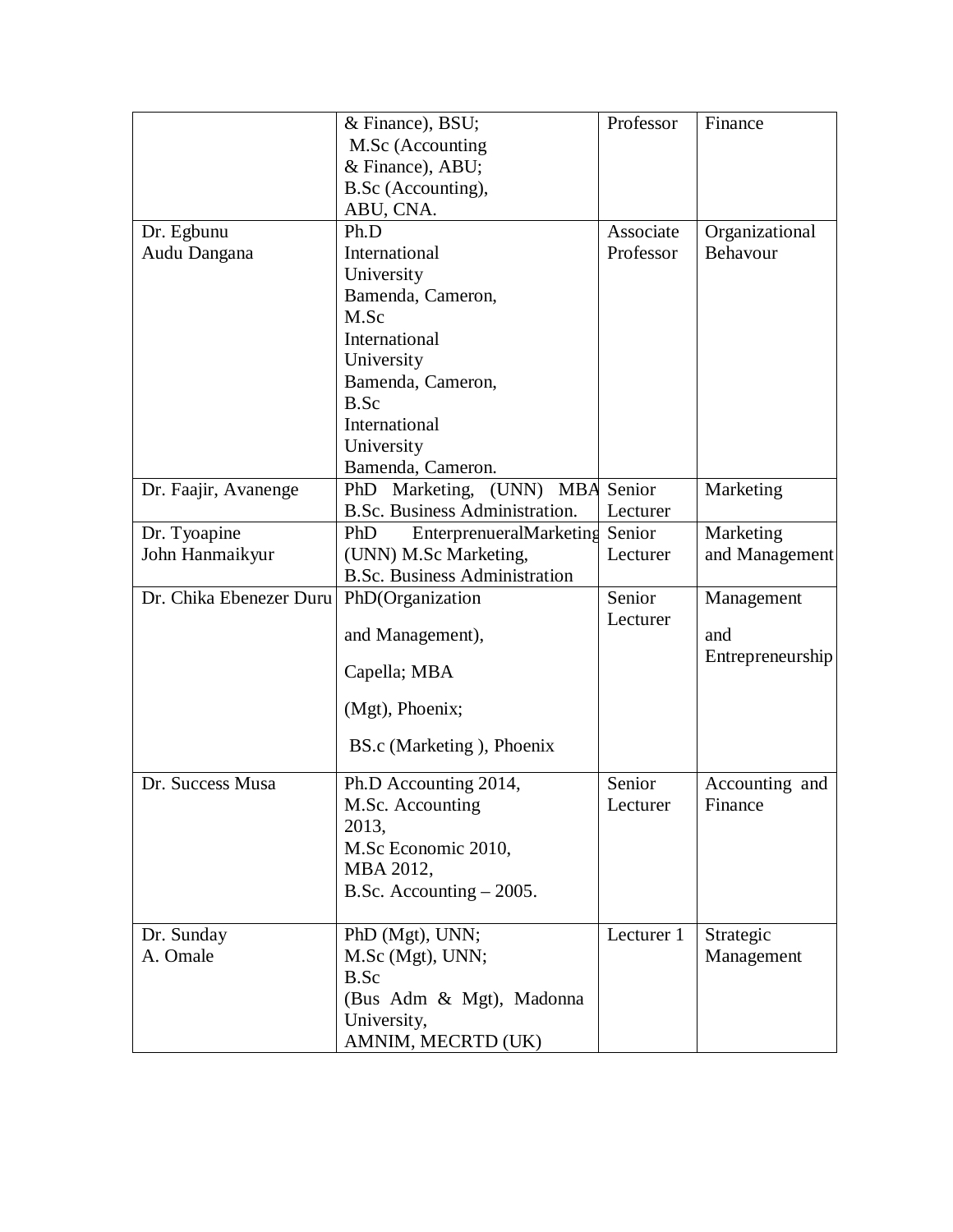| Dr. Daniel Oguche                                     | PhD (Mgt), UNN; MBA,<br>(Mgt), UDUS; B.Sc<br>$(Mgt)$ .                                                                                                                               | Lecturer 1                | Operation<br>Research                                                |
|-------------------------------------------------------|--------------------------------------------------------------------------------------------------------------------------------------------------------------------------------------|---------------------------|----------------------------------------------------------------------|
| Dr. Orji<br><b>Marcus Garvey</b><br>Dr. David Imoseme | Ph.D (Business Administration),<br>ABU; M.Sc,<br>(Business<br>Administration), IGBINIION;<br>MBA, ABU, B.Sc<br>(Business Administration), ABU<br>PhD (Bus. Mgt), B.Sc<br>(Economic). | Lecturer 1<br>Lecturer II | Marketing<br>(Consumer<br>Behavior)<br><b>HRM</b>                    |
| Dr.<br>Meshack Aggreh                                 | Ph.D (Accounting)<br>M.Sc (Accounting),<br>B.Sc (Accounting),<br>ACA, ACTI                                                                                                           | Assistant<br>Lecturer     | Accounting                                                           |
| Dr. E. N.<br>Okoroafor                                | BSc., MBA, MSc,<br>Ph.D (Accounting),<br><b>MNIM</b>                                                                                                                                 | Lecturer 1                | Accounting                                                           |
| Dr. David Imosemi                                     | Ph.D Management St Clement<br>University, B.Sc Education<br>Economics, Uni                                                                                                           | Lecturer II               | <b>Human Resources</b><br>Management                                 |
| Dr. Israel Idewele                                    | <b>B.Sc Accounting,</b><br>M.Sc. Finance<br>P.hD Accounting and Finance                                                                                                              | Lecturer II               | Finance                                                              |
| Mr. Christian Oriaku                                  | M.Sc (Entrepreneurship)<br>MBA(Financial Mgt),<br><b>BSc</b> (Banking<br>and Finance), FCIB,<br>FCA, FCMA                                                                            | Lecturer II               | Entrepreneurship<br>and finance                                      |
| Mr. Thomas .O.<br>Oladele                             | M.Sc (Bus Mgt),<br>BSc (Mgt), ACA                                                                                                                                                    | Assistant<br>Lecturer     | Production<br>Management,<br><b>MIS</b><br>and<br>Quantitativ<br>Mgt |
| Mr. M.<br>Oyenuga Oyedele                             | M.Sc (logistics/Operatives),<br>PGD (Marketing),<br>BSc (Bus Admin)                                                                                                                  | Assistant<br>Lecturer     | Marketing and<br><b>Business Mgt</b>                                 |
| Mr. Romanus Nduji                                     | M.Sc Management,<br>B.Sc<br><b>Business A</b><br>Dministration                                                                                                                       | Assistant<br>Lecturer     | Management                                                           |
| Mr.                                                   | M.Sc (Accounting & Finance),                                                                                                                                                         | Assistant                 | Accounting                                                           |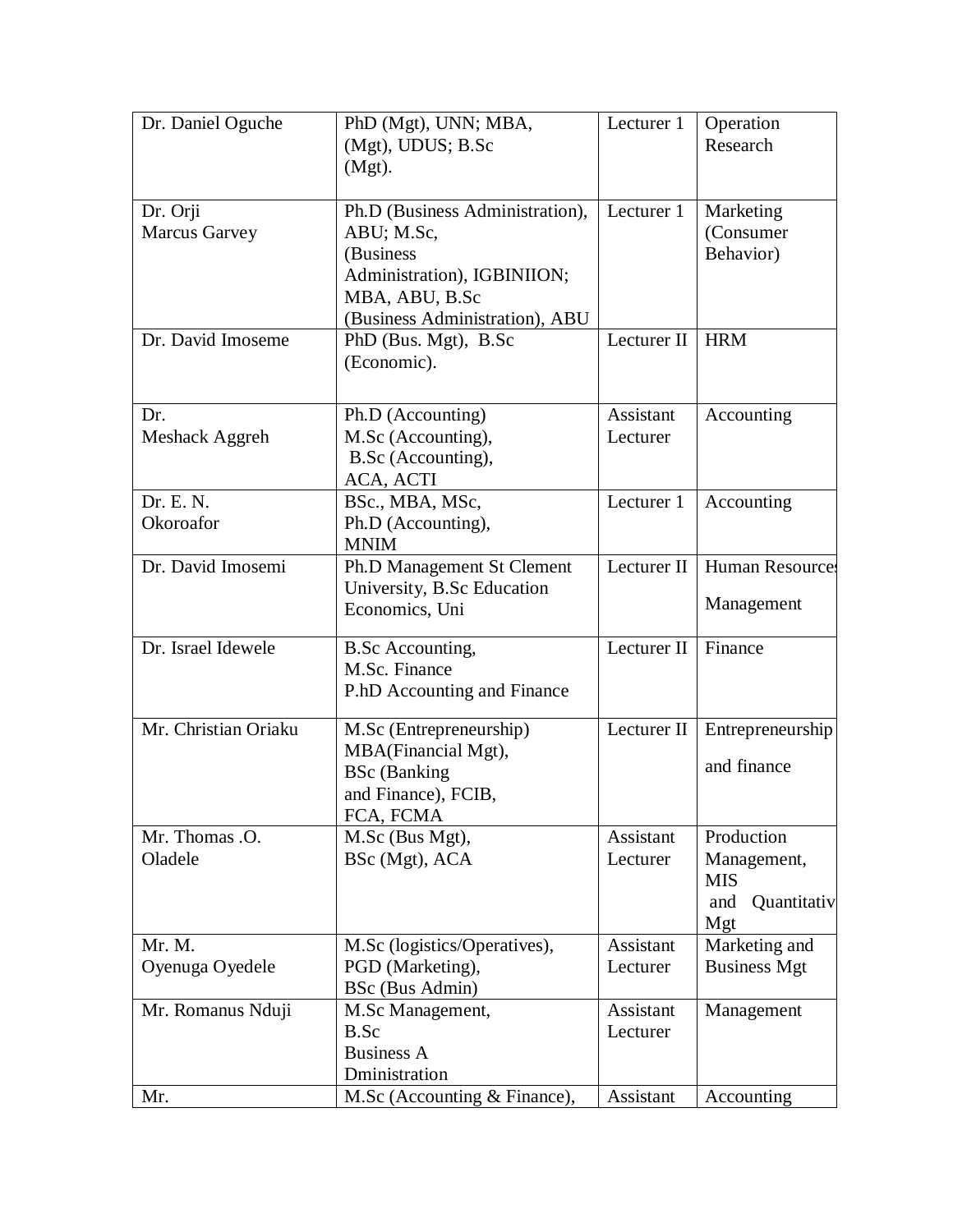| Magnus             | B.Sc (Accounting).      | Lecturer                |  |
|--------------------|-------------------------|-------------------------|--|
| Nkemjika Ogujiofor |                         |                         |  |
| Mr. Solomon Jeresa | BSc (Marketing), GMNIM. | Grad. Asst.   Marketing |  |

# **6.2 List of Administrative Staff**

| Mr.              | <b>BA History</b>           | Secretary | <b>History</b> |
|------------------|-----------------------------|-----------|----------------|
| Stephen Babalola |                             |           |                |
| Miss.            | ND Public Admin   Secretary |           | Administration |
| <b>Muhammed</b>  |                             |           |                |
| Halima           |                             |           |                |

# **7.0 COURSE CONTENT OF THE B. Sc BUSINESS ADMINISTRATION PROGRAMME BY AREAS OF SPECIALIZATION**

| S/N            | <b>Course code</b> | <b>Course Title</b>                        | <b>Credit Units</b> |
|----------------|--------------------|--------------------------------------------|---------------------|
|                | 1                  | <b>Administrative management</b>           |                     |
| 1              | <b>BUS 451</b>     | <b>International Business</b>              | 3                   |
| $\overline{2}$ | <b>BUS 111</b>     | <b>Introduction to Business</b>            | 3                   |
| 3              | <b>BUS 132</b>     | <b>Introduction to Business Psychology</b> | 3                   |
| 4              | <b>BUS 311</b>     | <b>Elements of Management</b>              | 3                   |
| 5              | <b>BUS 202</b>     | <b>Commercial Law</b>                      | $\overline{4}$      |
| 6              | <b>BUS 341</b>     | <b>Industrial Relations</b>                | 3                   |
| 7              | <b>BUS 412</b>     | <b>Contemporary Management Issues</b>      | 3                   |
| 8              | <b>BUS 432</b>     | <b>Business Communication</b>              | $\overline{2}$      |
| 9              | <b>BUS 461</b>     | <b>Globalization and Business</b>          | 3                   |
|                |                    |                                            |                     |
|                | $\overline{2}$     | <b>Strategic/Human Resource Management</b> |                     |
| $\mathbf{1}$   | <b>BUS 302</b>     | <b>Organizational Behaviour</b>            | 3                   |
| $\overline{2}$ | <b>BUS 332</b>     | Human Resource Management                  | $\overline{2}$      |
| 3              | <b>BUS 411</b>     | <b>Corporate Planning</b>                  | 3                   |
| $\overline{4}$ | <b>BUS 351</b>     | <b>Small Business Management</b>           | 3                   |
| 5              | <b>BUS 342</b>     | Analysis for Business Decision making      | 3                   |
| 6              | <b>BUS 301</b>     | <b>Innovation Management</b>               | 3                   |
| 8              | <b>BUS 312</b>     | <b>Management Theory</b>                   | 3                   |
| 9              | <b>BUS 401</b>     | <b>Business Policy and Strategy I</b>      | 3                   |
| 10             | <b>BUS 402</b>     | <b>Business Policy and Strategy II</b>     | 3                   |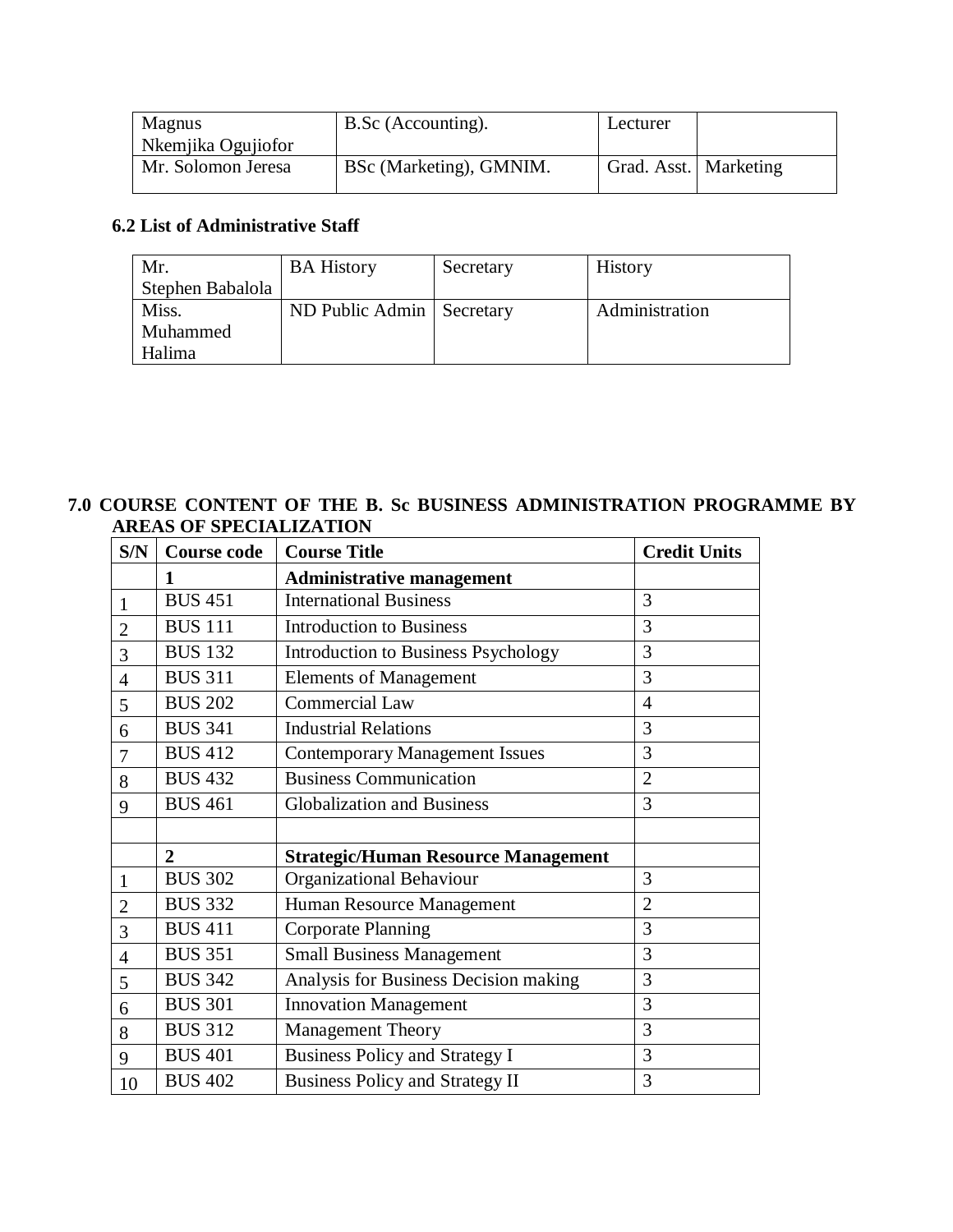|                | 3              | <b>Quantitative techniques, Computer</b><br>and Research in Business |                |
|----------------|----------------|----------------------------------------------------------------------|----------------|
|                | <b>BUS 421</b> | Seminar in Business Administration                                   | 3              |
| $\overline{2}$ | <b>BUS 101</b> | <b>Basic Mathematics I</b>                                           | 3              |
| 3              | <b>BUS 102</b> | <b>Basic Mathematics II</b>                                          | 3              |
| 4              | <b>BUS 352</b> | <b>Production/Operations Management</b>                              | 3              |
| 5              | <b>BUS 201</b> | <b>Business Statistics</b>                                           | 3              |
| 8              | <b>BUS 332</b> | <b>Research Methods in Business</b>                                  | 3              |
| 9              | <b>BUS 452</b> | Research Project                                                     | 6              |
| 10             | <b>BUS 441</b> | <b>Total Quality Management</b>                                      | $\overline{2}$ |
|                | 4              | <b>Management information system</b>                                 |                |
|                | <b>BUS 131</b> | Introduction to Computer                                             | 3              |
| 3              | <b>BUS 422</b> | <b>Management Information System</b>                                 | 3              |
|                | 5              | <b>Public Administration</b>                                         |                |
|                | <b>BUS 221</b> | <b>Elements of Government</b>                                        | $\overline{2}$ |

# **7.1 Detailed Course Structure**

# **B. Sc. Business Administration (4 YEARS)**

The programme requires a minimum of 168 credit units distributed as follows:

# **100 Level**

# **First Semester 100LCourse Offerings**

| S/N            | <b>Course Code</b> | <b>Course Title</b>                     | <b>Credit Units</b> |
|----------------|--------------------|-----------------------------------------|---------------------|
| 1              | <b>BUS 101</b>     | <b>Basic Mathematics I</b>              | 2                   |
| 2              | <b>BUS</b> 111     | Introduction to Business I              | 3                   |
| 3              | <b>BUS 121</b>     | Principles of Business Administration I | 2                   |
| $\overline{4}$ | <b>BUS 131</b>     | Introduction to Computer                | $\overline{2}$      |
| 5              | <b>GES 111</b>     | Communication in English I              | $\overline{2}$      |
| 6              | <b>GES 113</b>     | Nigeria People and Culture              | $\overline{2}$      |
| 7              | <b>GES 121</b>     | Use of Library, Study Skills and ICT    | $\overline{2}$      |
| 8              | <b>GES 115</b>     | History and Philosophy of Science       | 2                   |
| 9              | <b>ECO</b> 101     | Principles of Economics                 | $\overline{2}$      |
| 10             | <b>ACC101</b>      | Principles of Accounting                | 3                   |
| 11             | <b>BAF</b> 101     | Principles of Finance                   | $\overline{2}$      |
|                |                    | <b>TOTAL</b>                            | 24                  |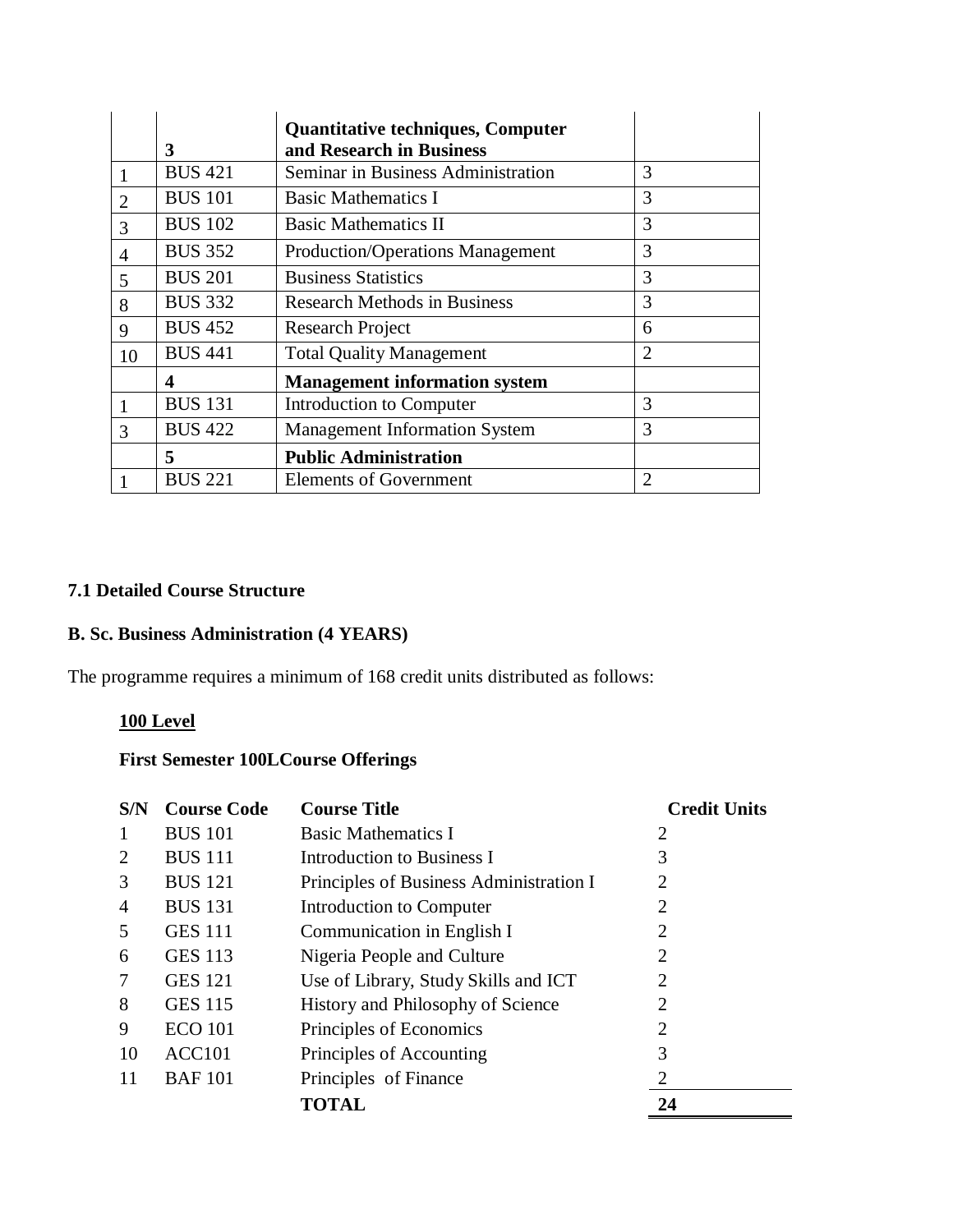# **Second Semester 100L Course Offerings**

| S/N | <b>Course Code</b> | <b>Course Title</b>                            | <b>Credit Units</b> |
|-----|--------------------|------------------------------------------------|---------------------|
| 1   | <b>BUS 102</b>     | <b>Basic Mathematics II</b>                    | 2                   |
| 2   | <b>BUS 112</b>     | Introduction to Business II                    | 3                   |
| 3   | <b>BUS</b> 122     | Principles of Business Administration II       | 3                   |
| 4   | <b>BUS 132</b>     | Introduction to Industrial/Business Psychology | 2                   |
| 5   | <b>GES 122</b>     | Communication in English II                    | 2                   |
| 6   | <b>GES 112</b>     | Logic, Philosophy, and Human Existence         | 2                   |
| 7   | <b>GES 123</b>     | <b>Basic Communication in French</b>           | 2                   |
| 8   | <b>GES 142</b>     | <b>Community Service</b>                       |                     |
| 9   | <b>THG 172</b>     | <b>Introduction to Church History</b>          | 2                   |
| 10  | <b>BAF112</b>      | Introduction to Money and Banking              | 2                   |
| 11  | <b>MKA 102</b>     | Principles (element) of Marketing              | 3                   |
|     |                    | <b>TOTAL</b>                                   | 24                  |

# **200 Level First Semester Course Offerings**

| S/N            | <b>Course Code</b> | <b>Course Title</b>                    | <b>Credit Units</b> |
|----------------|--------------------|----------------------------------------|---------------------|
| 1              | <b>BUS 201</b>     | <b>Business Statistics</b>             | 3                   |
| 2              | <b>BUS 211</b>     | <b>International Management</b>        | 3                   |
| 3              | <b>BUS 221</b>     | <b>Elements of Government</b>          | 2                   |
| $\overline{4}$ | <b>BUS 231</b>     | Business/Commercial Law I              | 2                   |
| 5              | <b>GES 221</b>     | Peace Studies and Conflict Resolution  | 2                   |
| 6              | <b>GES 223</b>     | Entrepreneurship and Innovation        | 2                   |
| 7              | <b>THG 211</b>     | Spiritual Theology and Catechesis      | 2                   |
| 8              | <b>ACC 201</b>     | Financial Accounting & Reporting I     | 3                   |
| 9              | <b>ECO 201</b>     | Introduction to Microeconomic Theory I |                     |
|                |                    | <b>TOTAL</b>                           | 21                  |

# **Second Semester 200L Course Offerings**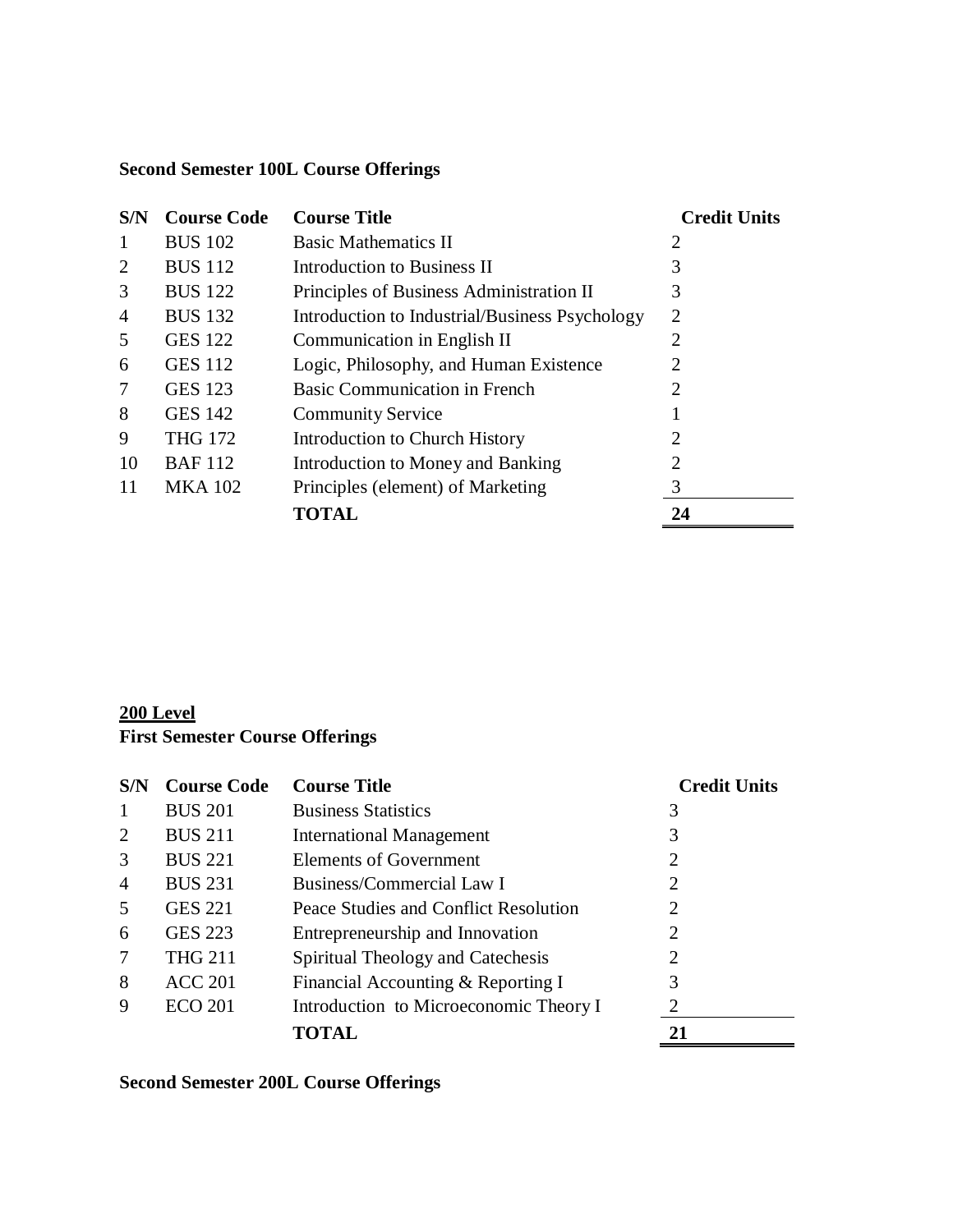| S/N            | <b>Course Code</b> | <b>Course Title</b>                     | <b>Credit Units</b> |
|----------------|--------------------|-----------------------------------------|---------------------|
| 1              | <b>BUS 202</b>     | <b>Innovation Management</b>            | 3                   |
| $\overline{2}$ | <b>BUS 212</b>     | <b>Quantitative Techniques</b>          | 3                   |
| 3              | <b>GES 212</b>     | <b>Business Creation and Growth</b>     | $\overline{2}$      |
| $\overline{A}$ | <b>THG 272</b>     | Social Teaching of the Church           | 2                   |
| .5             | <b>ACC 212</b>     | Financial Accounting & Reporting II     | 3                   |
| 6              | <b>ACC 222</b>     | Cost & Management Accounting            | 3                   |
|                | <b>ECO 202</b>     | Introduction to Microeconomic Theory II | $\overline{2}$      |
|                |                    | <b>TOTAL</b>                            | 18                  |

# **300 Level**

# **First Semester Course Offerings**

| S/N            | <b>Course Code</b> Course Title |                                  | <b>Credit Units</b> |
|----------------|---------------------------------|----------------------------------|---------------------|
| $\mathbf{1}$   |                                 |                                  |                     |
| 2              | <b>BUS 311</b>                  | Elements of Management           | 2                   |
| 3              | <b>BUS 321</b>                  | Human Resource Management        | 2                   |
| $\overline{4}$ | <b>BUS 331</b>                  | Business/Commercial Law II       | $\overline{2}$      |
| 5              | <b>BUS 341</b>                  | <b>Industrial Relations</b>      | 3                   |
| 6              | <b>BUS 351</b>                  | <b>Small Business Management</b> | 3                   |
| 7              | <b>BUS 361</b>                  | <b>Financial Management</b>      | 2                   |
|                | <b>ECO 361</b>                  | International Economics 1&2      | 3                   |
| 8              | <b>ECO 311</b>                  | Macroeconomic Theory I           | 2                   |
|                |                                 | TOTAL                            | 20                  |

# **Second Semester 300L Course Offerings**

| S/N            | <b>Course Code</b> | <b>Course Title</b>                     | <b>Credit Units</b> |
|----------------|--------------------|-----------------------------------------|---------------------|
|                | <b>BUS 302</b>     | Organizational Behaviour                | 3                   |
| 2              | <b>BUS 312</b>     | <b>Management Theory</b>                | 3                   |
| 3              | <b>BUS 332</b>     | <b>Research Methods in Business</b>     | 3                   |
| $\overline{4}$ | <b>BUS 342</b>     | Analysis for Business Decision making   | 3                   |
| .5             | <b>BUS 352</b>     | <b>Production/Operations Management</b> | 3                   |
| 6              | <b>ECO 312</b>     | Macroeconomic Theory II                 | 2                   |
|                | <b>ENT 312</b>     | Entrepreneurship                        | $\overline{2}$      |
|                |                    | TOTAL                                   | 19                  |

# **400 Level**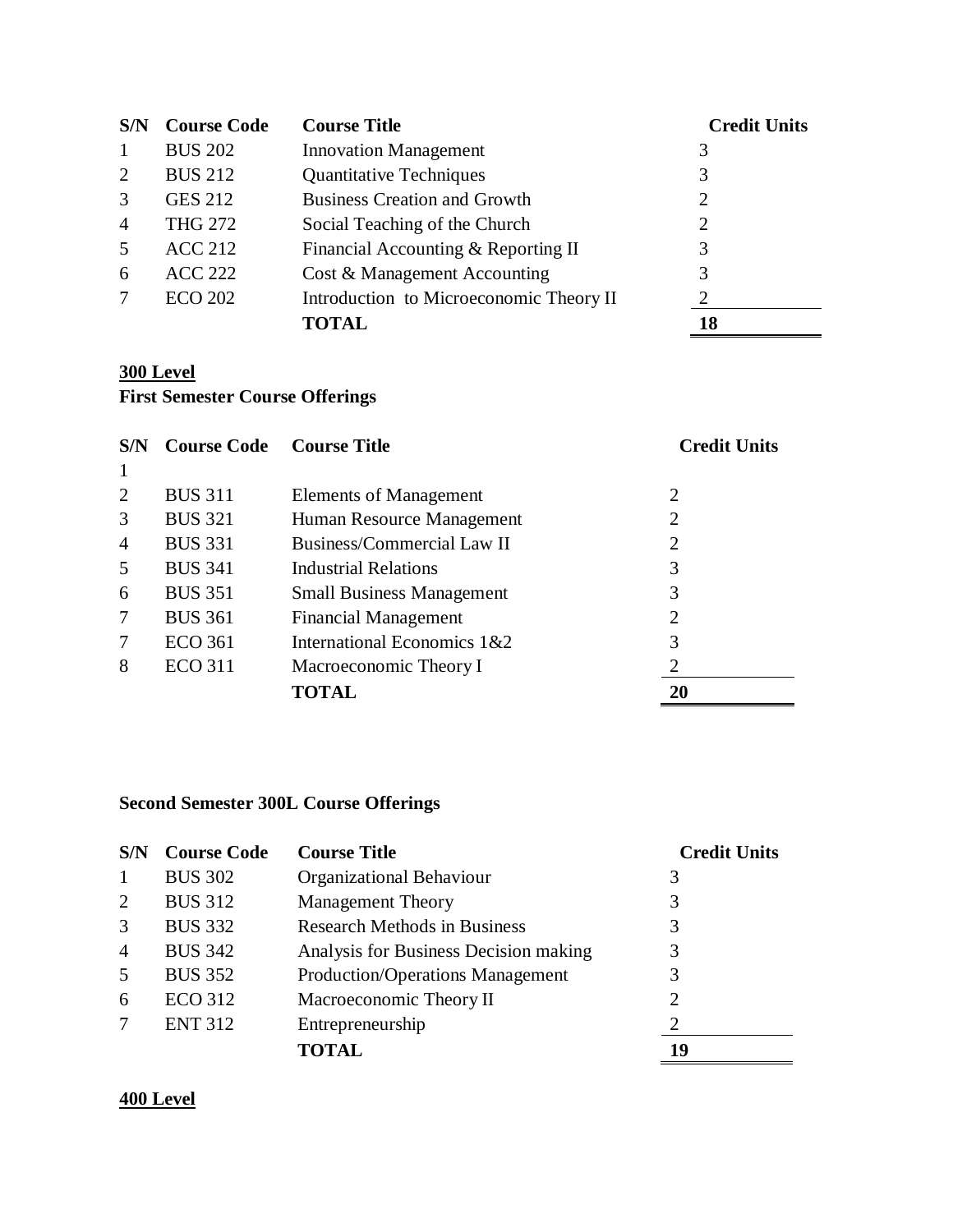#### **First Semester Course Offerings**

| S/N            | <b>Course Code</b> | <b>Course Title</b>                    | <b>Credit Units</b> |
|----------------|--------------------|----------------------------------------|---------------------|
| 1              | <b>BUS 401</b>     | Business Policy and Strategy I         | 3                   |
| 2              | <b>BUS 411</b>     | <b>Corporate Planning</b>              | 3                   |
| 3              | <b>BUS 421</b>     | Seminar in Business Administration     |                     |
| $\overline{4}$ | <b>BUS 431</b>     | <b>Business Communication Skills I</b> | 3                   |
| 5              | <b>BUS 441</b>     | <b>Total Quality Management</b>        | 3                   |
| 6              | <b>BUS 451</b>     | <b>International Business</b>          | 3                   |
|                | <b>BUS 461</b>     | <b>Globalization and Business</b>      | 3                   |
|                |                    | TOTAL                                  | 19                  |

#### **Second Semester 400L Course Offerings**

| S/N            | <b>Course Code</b> | <b>Course Title</b>                     | <b>Credit Units</b> |
|----------------|--------------------|-----------------------------------------|---------------------|
| 1              | <b>BUS 402</b>     | <b>Business Policy and Strategy II</b>  |                     |
| 2              | <b>BUS 412</b>     | <b>Contemporary Management Issues</b>   | 3                   |
| 3              | <b>BUS 422</b>     | <b>Management Information System</b>    |                     |
| $\overline{4}$ | <b>BUS 432</b>     | <b>Business Communication Skills II</b> | 3                   |
| 5              | <b>BUS 442</b>     | <b>Business Ethics</b>                  |                     |
| 6              | <b>BUS 452</b>     | <b>Research Project</b>                 | 6                   |
|                |                    | <b>TOTAL</b>                            | 21                  |

#### **7.2 Detailed Course Description**

#### **100 Level First Semester**

#### **GES 111 Communication in English I: (2 Units: LH 30)**

Effective communication and writing in English Language skills, essay writing skills (organization and logical presentation of ideas, grammar and style), comprehension, sentence construction, outlines and paragraphs. The course is designed to impart the communication skills in the medium of English. Emphasis is on introducing students to English for Academic purposes and specifically focuses on: Listening and Note taking; Speaking kills (sounds of English, stress, intonation and rhythm); Reading Skills and strategies such as skimming and scanning, SQ3R, KWL,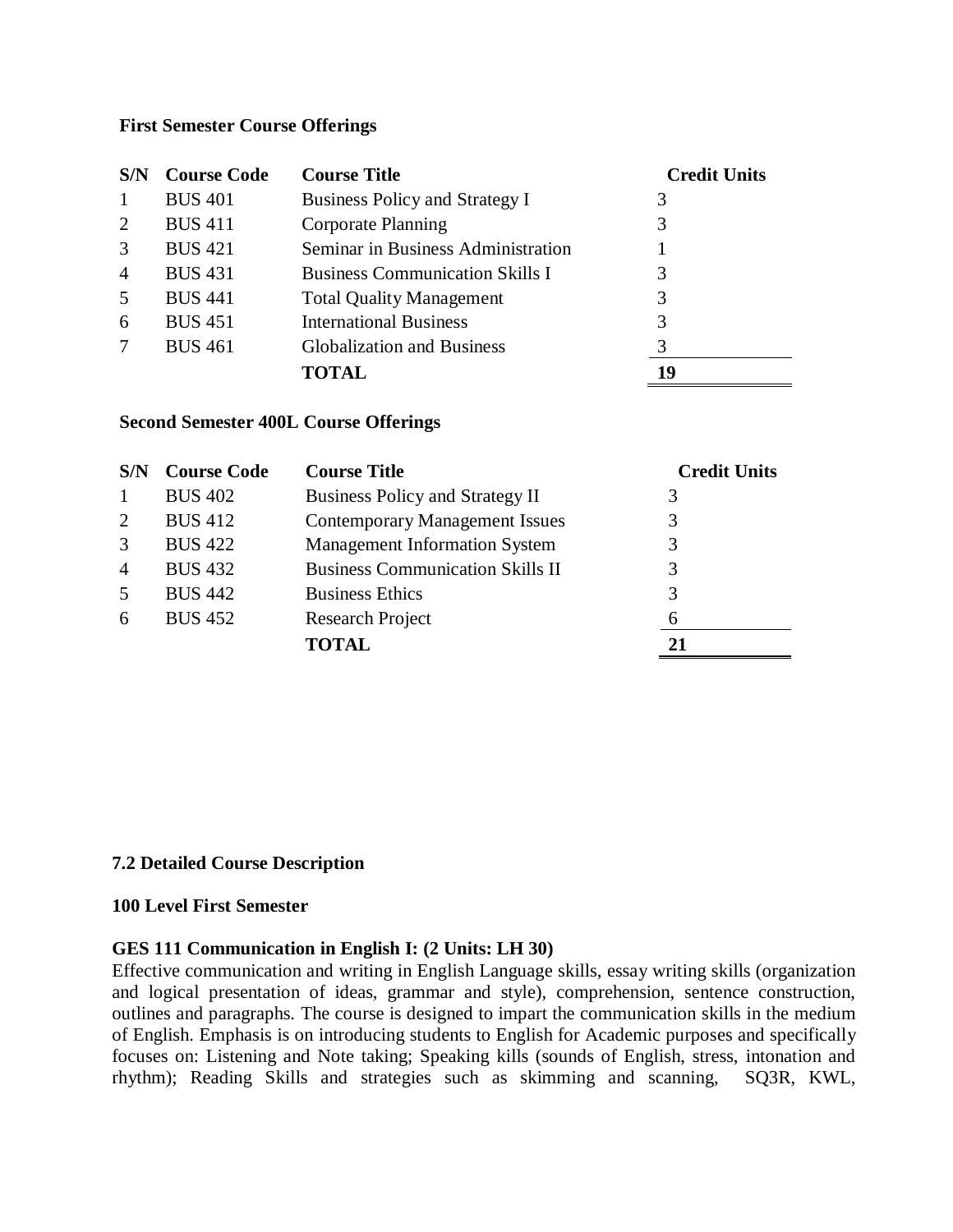CATAPULT, THIEVES, etc); and essentials of English grammar. The concentration of this course is equipping students to develop appropriate language skills necessary for academic purposes.

# **GES 113**: **Nigerian Peoples and Culture (2 Units: LH 30)**

Study of Nigerian history, culture and arts in pre-colonial times; Nigerian's perception of his world; Culture areas of Nigeria and their characteristics; Evolution of Nigeria as a political unit; Indigene/settler phenomenon; Concepts of trade; Economic self-reliance; Social justice; Individual and national development; Norms and values; Negative attitudes and conducts (cultism and related vices); Re-orientation of moral; Environmental problems. The course should emphasis some aspects of Nigerian political economy as critical in understanding Nigerian peoples and cultures.

# **GES 121**: **Use of Library, Study Skills and ICT (2 Units: LH 30)**

Brief history of libraries; Library and education; University libraries and other types of libraries; Study skills (reference services); Types of library materials, using library resources including elearning, e-materials, etc.; Understanding library catalogues (card, OPAC, etc.) and classification; Copyright and its implications; Database resources; Bibliographic citations and referencing. Development of modern ICT; Hardware technology; Software technology; Input devices; Storage devices; Output devices; Communication and internet services; Word processing skills (typing, etc.).

# **ECO 101 Principles of Economics (3 credit units**)

An introduction to the various issues, the nature of economic science, the methodology of economics, major areas of specialization in economics, stressing historical development of ideas, major findings in the various areas of specialization, elementary principles of micro and macroeconomics, current issues of interest and probable future developments.

#### **GES 115 History and Philosophy of Science (2 credit Units: LH 30)**

Scientific evolution of man: the history of science, classification; scientific methods and the various areas of science and technology. Science and the environment: environmental effects of chemical plastics, textiles, waste and other material, chemical and radioactive hazards; elements of environmental studies; terrestrial and cosmic life; ecology and types of habitat: climate and vegetation; Energy resources: fossil fuels, nuclear energy and renewable energy resources; the Nigerian energy reserves. Characteristics of living things; cell and tissue biology; biochemistry and cellular metabolism; taxonomy of living things; Engineering technology and socio-economic development of Nigeria; the effect of adequate and stable electric power supply and satellite communication technology on the technological development of Nigeria; The interaction between science and technology; Social and ethical implications of advances in science and technology; automated industrial plants; satellite technology; space technology; genetic engineering technology; weapons of mass destruction (WMD); health education.

#### **BUS 101: Basic Mathematics I (2 Units: LH 30)**

Number systems. Indices, surds and logarithms. Polynomials. Remainder and factor theorems. Polynomial equations. Rational functions. Partial fractions. Fields. Ordered fields. Inequalities. Mathematical Induction. Permutations and combinations. Binomial theorem. Sequences and series. The quadratic equation and function. Relation between the roots and the coefficients. Complex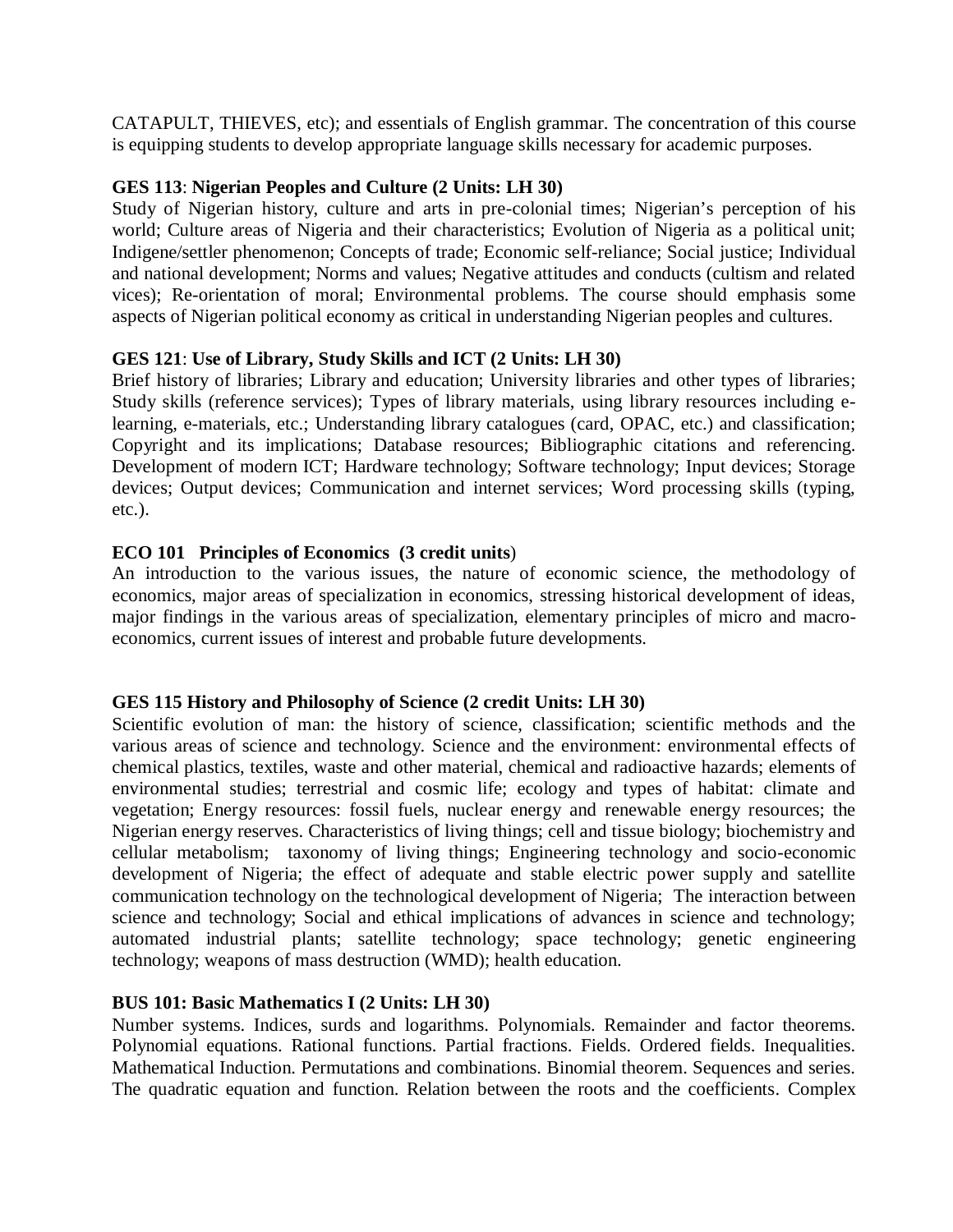numbers. Addition. Subtraction, Multiplication and division. Argand diagram. De-Moivre's theorem, n-th roots of complex numbers. Elementary set theory. Venn diagrams and applications. De-Morgan's laws. Trigonometry. Elementary properties of basic trigonometric functions. Addition formulae and basic identities. Sine and cosine formulae. Half angle formulae. Area of a triangle. Solution of trigonometric equations. Inverse trigonometric functions. Functions. Concept and notation. Examples. Composition, Exponential and logarithmic functions. Graphs and properties. Limits and continuity. Techniques for finding limits. The derivative. Calculation from first principles. Techniques of differentiation. Chain rule. Higher order derivatives. Extremum problems. Mean-value theorem. Applications. Indeterminate forms and L' Hospital's rule. Taylor's and MaClauren's series. Curve sketching. Integrations as the reverse of differentiation, as area, as limit of finite sums. Definite integrals. Properties of definite integrals. Applications.

#### **BUS 111/121: Introduction to Business I (3 Units: LH 60)**

This course is offered at both semesters. Topics covered include: the Scope of business: the Character of business from social, legal and economic perspectives. Forms of ownership, organization and Management. Marketing, Production, Finance and Accounting Functions, Government and Business. The Social responsibility of business. International business. Problems of Nigerian business enterprises.

#### **BUS 131: Introduction to Computers (2 Units: LH 15, PH 15)**

History and Development of Computer Technology. The Why and How of Computers. Computer Types: Analog, Digital, and Hybrid. Central Preparation Equipment's: Keypunch, Sorter etc. Data Transmission, Nature, Speed and Error Detection. Data Capture and Validation including Error Detection. Systems Analysis and Design. The Programming Process: problem definition, flow charting and decision table. The course offers general introduction to Computer Science; Evolution of computers and computer technology: generations and classification of computer architecture; hardware and software techniques and applications; Components of a computer system; Basic concepts of computer algorithms, programming languages, and programming; Introduction to computer networks; Use of keyboard and mouse as input devices; Windows, word processing, spreadsheets, and presentation slides; Organization chart of computer centre, categories of computer application, use of computers, advantages and disadvantages of computers, introduction to word processing Data communication (Basic concept and methods, of Computer networks, Internet and E-mail concept), Data processing (properties, Type of processing; Batch processing), Number representation (Binary mathematics, Number conversion), computer Viruses and protections; Application of computers in social and natural sciences, humanities, education, and management sciences are all covered. The course also offers hands on practice using Microsoft Word, Excel, and PowerPoint.

#### **BUS 131 Business Mathematics I (3 credit units)**

Basic notions in Numeric Analysis: the number systems; integers, properties of integers, rational and irrational numbers, complex numbers. Mathematics and symbolic logic: Inductive and deductive systems; Simple and compound statements, Truth tables. Elementary set theory: subsets, union, intersection, complements, Venn diagrams. Simple sequences and series, finite and infinite series, convergent and divergent series, Arithmetic and Geometric Progression. Permutations and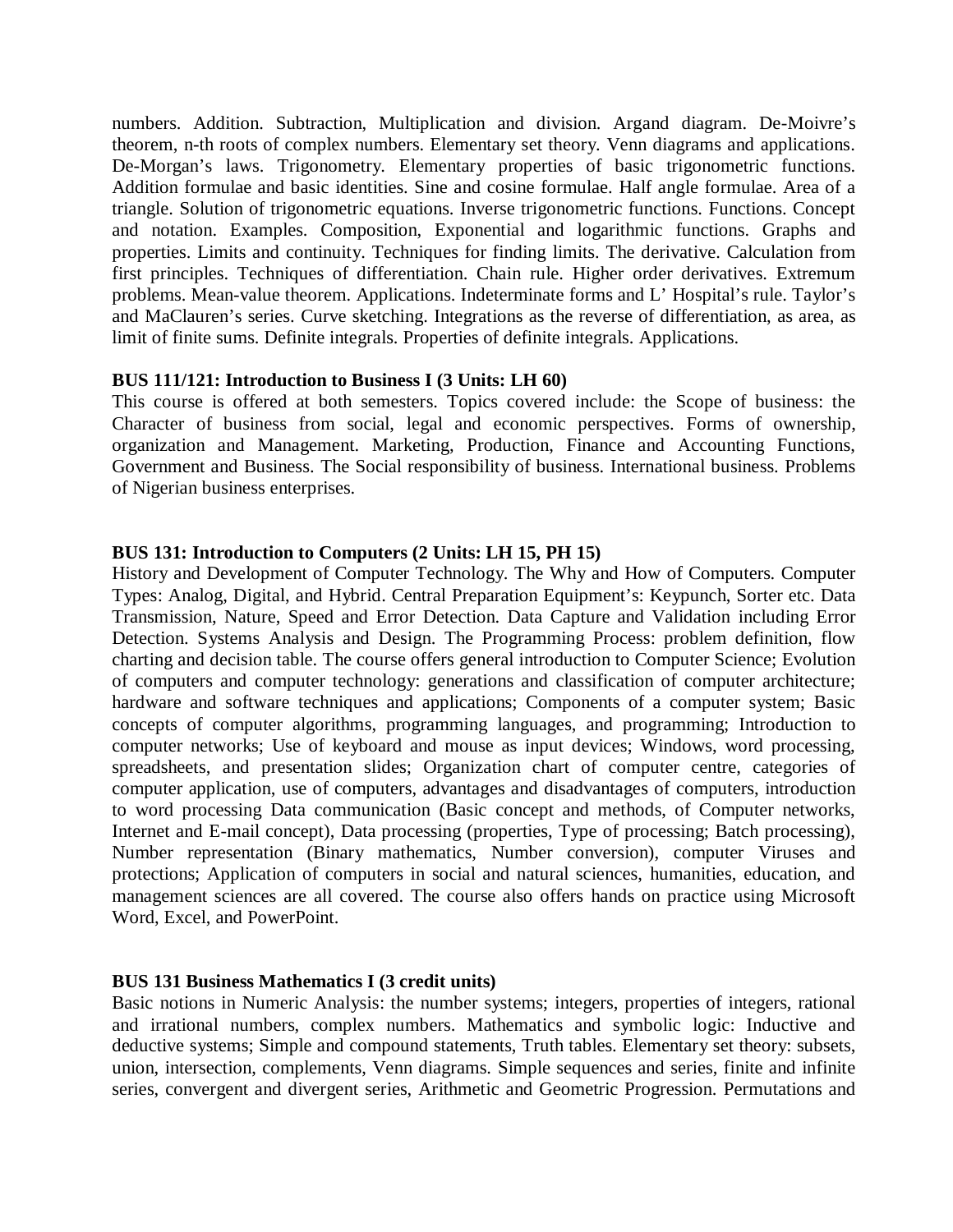combinations. Theory of quadratic functions, binomial theory, and equations. Algebraic and Transcendental Function. Functions of real variables, graphs, limits, and continuity. Expansion of Algebraic Function with Application in Business Studies. Basic trigonometry: trigonometric functions and their inverses. Inequalities. Power, exponential and logarithmic functions. Matrix Algebra: vectors and matrices. Differences Formula (Equal and Unequal Intervals). Interpolation and Summation Techniques, Coordinate Geometry. Cartesian and Polar Coordinates; Area of Triangles and Quadrilaterals. The Circles, Parabola, Ellipse, and Hyperbola.

#### **BUS 121 Principles of Business Administration I (2 credits units)**

To help the learner gains an insight into various forms of business organizations, their operations, the functional areas within these organizations and how they relate. The course also aims at introducing students to the environment of modern business organizations and the appreciation by students of the relationships and interactions of different areas of business.

- 1. Nature and purpose of business organization
- 2. Forms of business organizations
- 3. Formation of companies
- 4. Business Combinations
- 5. Multinational companies
- 6. The production function
- 7. The finance function

# **ACC 101 Principles of Accounting (3 credit units)**

The nature, scope, and purpose of accounting. Basic financial statements. Accounting conventions. Theory and mechanics of double entry bookkeeping. Books of original entry. The cashbook and the ledger, classification, recording and summary of business transactions. The revenue accounts and balance sheets of business concerns. The valuation of assets and measurement of business income. The interpretation of accounts: significant accounting ratios. Sources and application of funds statements.

#### **BAF 101: Principles of Finance (3 credit units)**

Nature and Scope of Finance: Meaning of Finance, The finance Function, Goals of the Firm, Finance and Related Disciplines, The Role of Financial Managers, Finance Decisions and Risk Return Trade off, Finance in the Organization Structure of the Firm. Basic Forms of Business organizations; Sources of Business Finance; Introduction to Financial Analysis; Profit planning; Financial Forecasting; and Introduction to Working Capital Management. Financial Statement Analysis: Overview of Financial Statement, User of Financial Statements, (3) Concepts of Financial Statement Analysis (Ratios), Limitation of Ratio Analysis (4) Concepts of Time Value of Money; simple Interest and compound Interest.

#### **Second Semester**

#### **GES 122**: **Communication in English II (2 Units: LH 30)**

Logical presentation of papers; Phonetics; Instruction on lexis; Art of public speaking and oral communication; Figures of speech; Précis; Report writing. This is a continuation of Communication in English 1, which introduced students to the rudiments of English for academic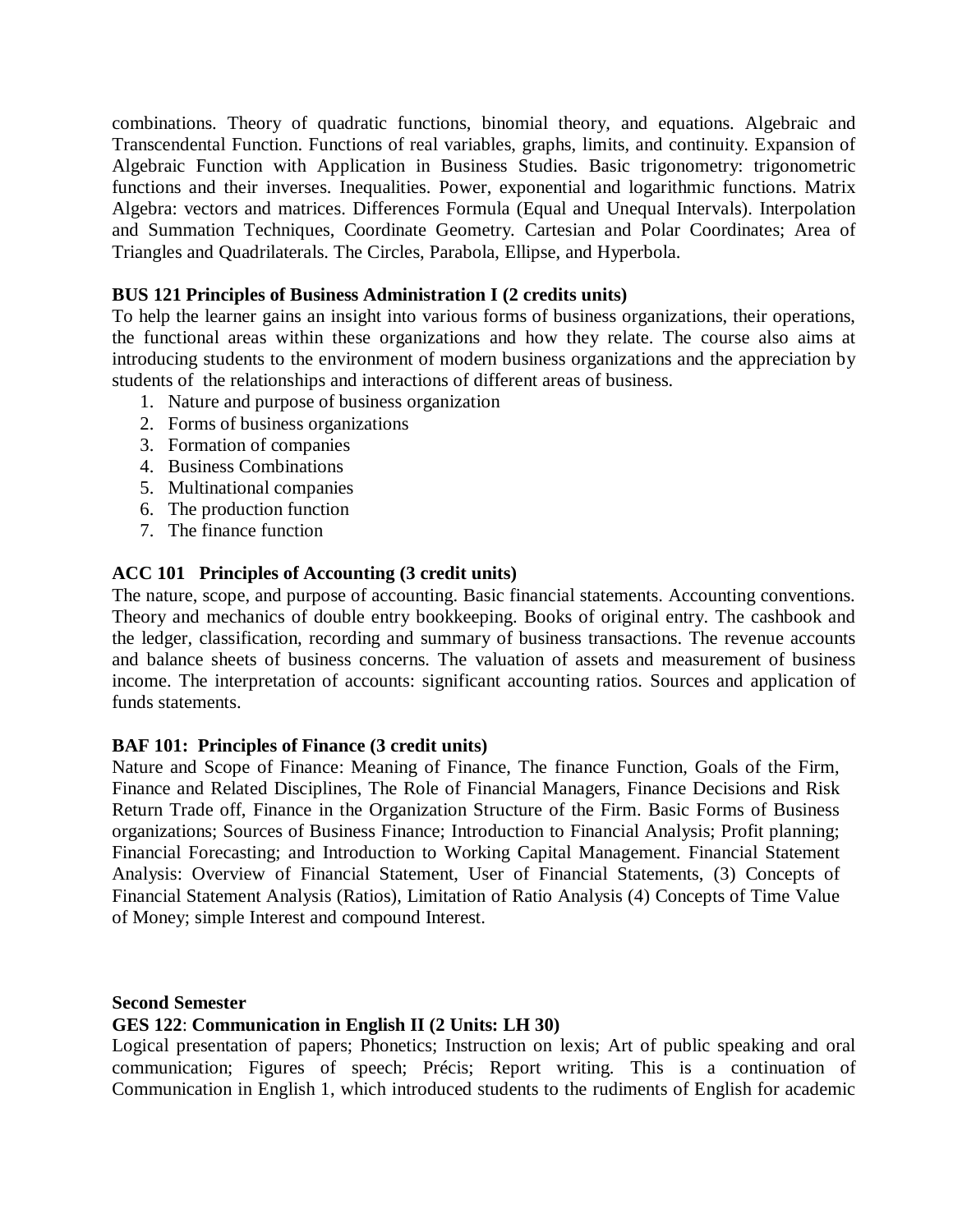purposes. The focus of this course is academic writing and presentation skills in English. The course exposes students to the broad linguistic conventions and skills suitable for different kinds of academic writing such as summaries including abstracts, book reviews, report writing, answering examination questions, etc. Emphasis is on logical presentation, choice of appropriate lexis, cohesion and coherence as fundamentals of effective writing. Students are also exposed to public speaking skills and aspects of rhetoric, style and use of figures of speech, which add to persuasive writing and speaking in English.

#### **GES 112**: **Logic, Philosophy and Human Existence (2 Units: LH 30)**

A brief survey of the main branches of Philosophy; Symbolic logic; Special symbols in symbolic logic-conjunction, negation, affirmation, disjunction, equivalent and conditional statements, law of tort. The method of deduction using rules of inference and bi-conditionals, qualification theory. Types of discourse, nature or arguments, validity and soundness, techniques for evaluating arguments, distinction between inductive and deductive inferences; etc. (Illustrations will be taken from familiar texts, including literature materials, novels, law reports and newspaper publications).

#### **GES 142 Community Service (1 credit unit)**

The course aims to promote the spirit of service and engages students in civil works beneficial to the University community and its environs including but not limited to farming, road building and maintenance, landscaping, planting of flowers and hedges, grass-cutting and general cleaning of the campus and its environs, concreting and laying of seating and footpath slabs amongst others to promote the dignity of labour and service to community.

### **THG 172 Introduction to Church History (2 Credit Units)**

The course introduces students to church history covering Ancient Church history (from the closing of the NT writings circa 100 to the Council of Chalcedon, in 451) through medieval to contemporary church history. Ancient church history highlights the importance of this period to theological scholarship, doctrinal development and ecumenical studies. Medieval Church History covers the Middle age period, which gave birth to scholasticism and humanism. These two are important to any attempt to understand the development of history of theology in this period and the religious and intellectual factors that led to the Reformation. This is a period between the Dark Ages and the  $16<sup>th</sup>$  Century; however, the Reformation and Counter Reformation period is purposely included in order to bring the period of its logical conclusion to the contemporary era and the Second Vatican Council.

#### **BFN 112 Introduction to Money and Banking (2 credit units)**

Nature, forms and functions of Money: theories of Commercial Banking operations; Principles and functions of different types of Banking Institutions; the Banks and Money Supply; Money and Capital Markets; Monetary and Fiscal Policies; Inflation and Credit Creation; History of Banking in Nigeria; Development of the Central Bank; General Principles of Bank Lending; Bank Services; Methods of Payment through the banking system both domestic and overseas; the balance sheet structure; the protection of deposits funds; reserve and liquid assets requirements.

#### **BUS 102 Basic Mathematics II (2 credit units)**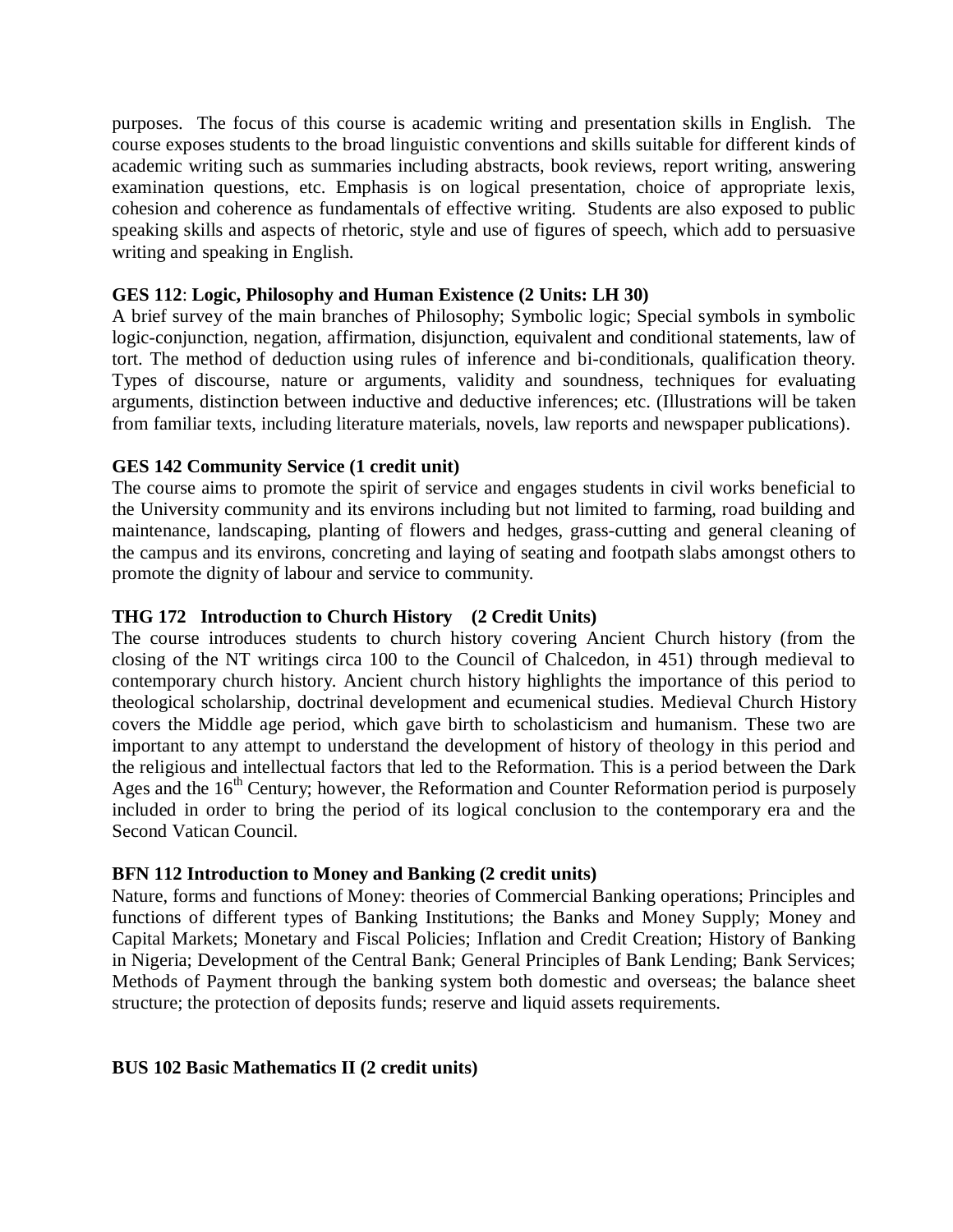Differential Calculus: Limits and Continuity—the derivative as a limit of rate of change. Derivation from First Principles. Techniques of differentiation. The straight line, parallel and perpendicular lines, angle between two straight lines, the distance between points from a line, parametric equations, tangents, and normal. Rules and techniques of differentiation, maxima, and minima. Total Differentiation: Application to Marginal Analysis, Cost Functions, Indifference Curves, and so on. Partial Differentiation with Application to Marginal Analysis and Comparative Statistics. Maximization and Minimization. Integral Calculus. Integration as an inverse of differentiation, Integration as a limit of a sum, areas under a curve, volumes. Integration with Application to Marginal Total Equations. Applications and illustrative examples from management and the social sciences.

# **BUS 112: Introduction to Business II (3 Units: LH 45)**

This is an introductory course in *business administration* for beginning students of Management and Social Science disciplines. The course examines the concept of business and the role and functions of a business enterprise as an economic and social entity in a modern economy, the nature and scope of business administration as a course of study and a managerial activity, classification of businesses enterprises—micro, small, medium, and large-scale enterprises. Other topics covered are the legal forms of business ownership, a survey of the functional areas of business based on the framework of the value chain (primary activities and secondary activities), corporate social responsibility, and the major problems facing Nigerian business enterprises.

Marketing, Production, Finance and Accounting Functions, Government and Business. The Social responsibility of business. International business. Problems of Nigerian business enterprises.

### **BUS 122: Principles of Business Administration II (3 Units: LH 45)**

- 1. Human resources Management
- 2. The Marketing Function
- 3. Entrepreneurial activity in gearing business in Nigeria; Factors influencing business entrepreneurs
- 4. Social Responsibility of business
- 5. Business environment
- 6. Financial Markets and the stock exchange/securities

# **BUS 132 Introduction to Business Psychology (3 credit units)**

A basic course in psychology dealing with emphasis on industrial and organizational psychology as well as consumer psychology—both focusing on the processes of understanding human behavior in the workplace and in his consumption role. Treatment of such topics as the development of human personality through socialization, social perception, motivation and learning, role playing and small group interaction, attitude formation and change, norms and social influences, human conflict, and collective behaviour.

# **MKA 102 Principles (element) of Marketing (3 credit units)**

This course is designed to introduce the beginning undergraduate students of marketing, accounting, and other related disciplines to the basic principles involved in the study of marketing as an academic discipline, a profession, and a business function and treats in depth the behavioural aspects and the macro issues of marketing. Issues covered include the nature and development of the marketing mix variable (product, price, promotion, and distribution) by the firm and the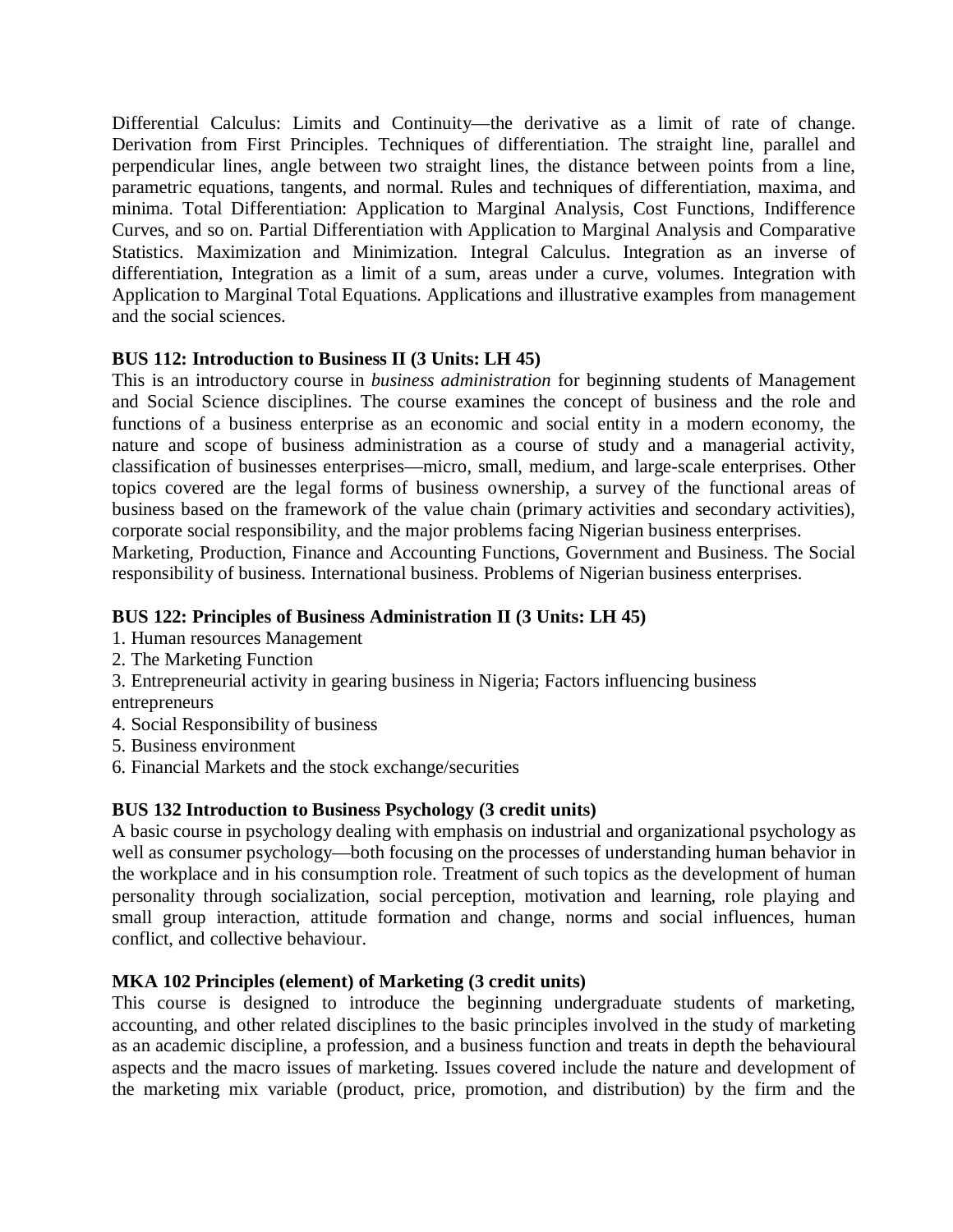functions of marketing in corporate management. Other topics covered include the micro and macro environments of marketing; analysis of key consumer and industrial markets; understanding consumer behaviour; marketing research and information systems; market surveys and demand forecasting; global marketing, marketing in not-for-profit organizations, and in service industries; and careers in marketing. The pedagogical method combines the normal classroom lectures and tutorials with the case method.

# **200 Level First Semester**

# **GES 221 Peace Studies and Conflict Resolution (2 credit units)**

Basic concepts in peace studies and conflict resolution. Peace as a vehicle of unity and development. Developing a culture of peace. Peace-building. Conflict issues. Types of conflict, e.g., ethnic/religious/political/economic conflicts. Root causes of conflicts and violence in Africa. Indigene/settler phenomenon. Management of conflict and security. Peace mediation and peacekeeping. Alternative dispute resolution (ADR). Dialogue/Arbitration in conflict resolution. The role of international organizations (example, ECOWAS, African Union, United Nations) in conflict resolution.

# **GES 223 Entrepreneurship and Innovation (2 credit units)**

The focus of the two-semester course on entrepreneurship—Entrepreneurial Studies I and II—is on examining entrepreneurship theories and fostering the practice of entrepreneurship among student participants leading to self-employment and job creation after graduation. In this first segment of the course, the students learn conceptually about being an entrepreneur in Nigeria. The first half of the semester will be devoted to studying the following topics: basic concepts of entrepreneurship, business risks, and profits, historical role of entrepreneurship in industrial and socioeconomic development of the society, entrepreneurship theories, and types of entrepreneurs. Others are the personal and interpersonal characteristics and behavioural traits of entrepreneurs, personal traits required for successful performance as an entrepreneur, entrepreneurship role demands, and the problem of succession in entrepreneurial enterprises. The second half of the semester will focus on learning how to conduct a market survey and consumer research for identifying and evaluating new business opportunities, setting up a business organization, and keeping of basic business/accounting records, developing a business plan, and identifying sources of financing. The problems of financing and managing growth in entrepreneurial firms will be discussed.

# **GES 123: Basic Communication in French (2 Units: LH 30)**

Introduction to French, Alphabets and numeracy for effective communication (written and oral), Conjugation and simple sentence construction based on communication approach, Sentence construction, Comprehension and reading of simple texts.

#### **THG 211 Spiritual Theology and Catechesis (2 credit units)**

The course aims to lead the students into the nature of the spiritual life in a way that gives meaning and purpose to the spiritual exercises they perform. It studies the nature of theology as a systematic reflection on the meaning and content of Christian revelation and faith; various theological disciplines and their interconnectedness; meaning of spirituality; different aspect of spirituality-Biblical, Liturgi=-[cal, Pastoral and African; rise and development of monasticism and modern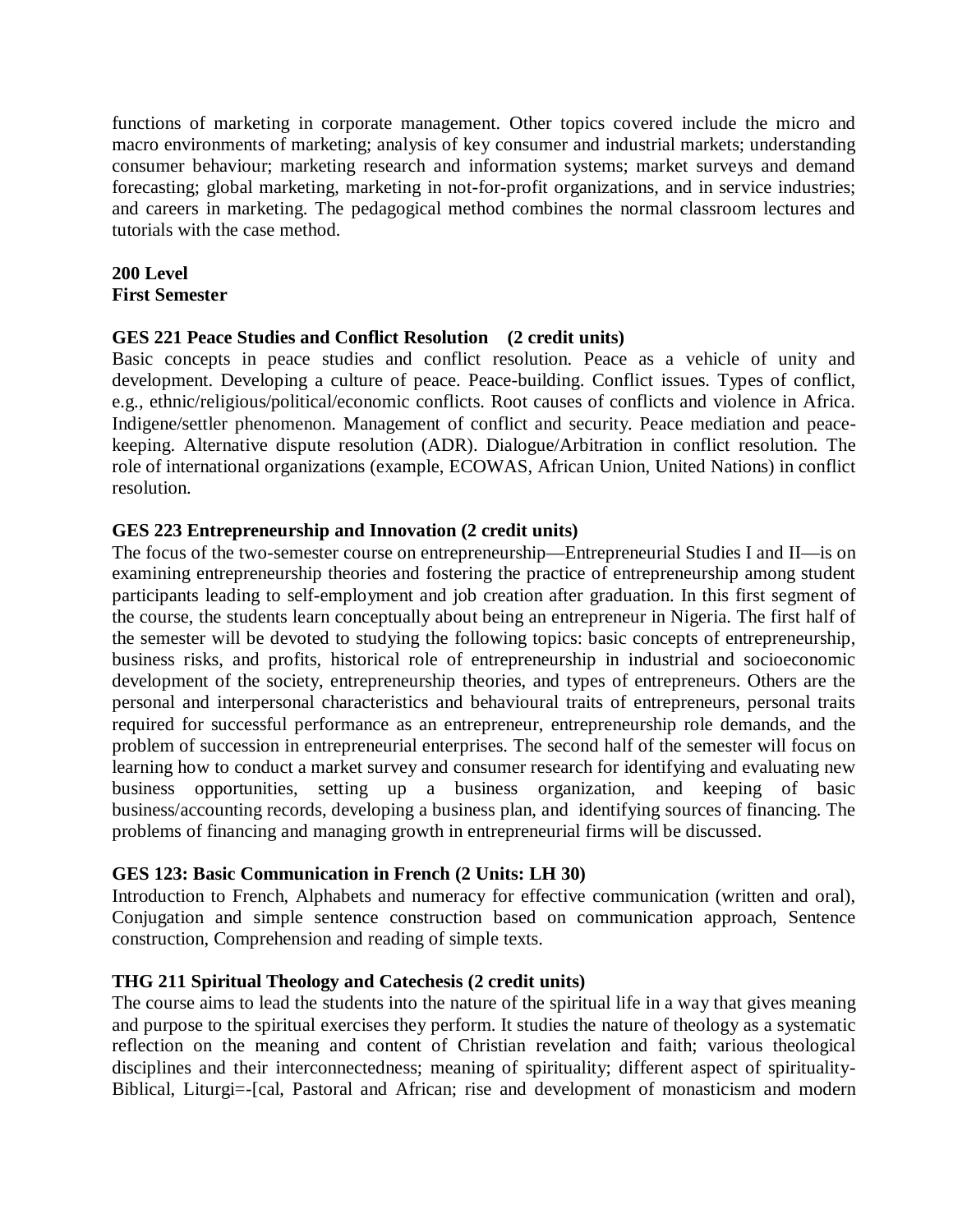Spirituality; Overview of the history of Christian spirituality; Christian virtues and universal application of charity, chastity, poverty and obedience, spiritual retreats. The emphasis on catechesis is to ensure the education of the human person to conversion and salvation taking into account one's cultural heritage and the integral formation of the whole person. The role of liturgy in catechesis, pastoral anthropology, psychology and psychopathology and the religious education of adults and adolescents children are emphasized.

### **ACC 201 Financial Accounting & Reporting 1 (3 Credit Units)**

This course reviews ACC 1122 and examines further problems on incomplete records, preparation and presentation of final accounts of non-commercial organizations such as clubs, societies, trade unions, churches, mosques etc; Reserves and provisions, accounting treatment of fixed assets and current assets based on SAS 3; introduction to partnership accounts including the final accounts; Changes in partnership: admission/death/retirement of partners including treatment of goodwill, partnership case laws; dissolution of partnership-piecemeal realization in partnership and Joint Venture Accounts.

# **BUS 201 Business Statistics (3 credit units)**

This is the first of a two-semester course in elementary statistics as applied in business and social as well as the natural sciences. This first segment focuses on descriptive statistics. Topics covered include nature, definition, and scope of statistics and the use of statistics in everyday life. Basic concepts in statistics: variables, discrete and continuous variables; functional relationships. Sources and nature of published statistical data in Nigeria, their uses and limitations. Types of data: primary and secondary data. Methods of collecting data—census and surveys. Population and sample. Techniques of data presentation—tables, graphs, and diagrams. Frequency distributions and comparisons. Measures of central tendency and dispersion, skewness, and kurtosis. Simple ideas of probability and probability distributions.

This course also focuses on inferential statistics. A study of the methods of making inferences or drawing conclusions from sample data to the statistical population from which the sample is drawn and making decisions or predictions about population parameters of interest based on sample data. The topics include elementary sampling theory, statistical estimation theory, and statistical decision theory. Tests of hypothesis for small and large samples, chi-square distribution: goodness-of-fit tests and contingency table analysis; uses and limitations of chi-square tests of significance, student's t distribution, correlation analysis, simple and multiple regression analysis, analysis of variance and covariance. Index numbers, time series, time series analysis.

# **ECO 201 Introduction to Microeconomic Theory I&2 (2 credit units)**

Micro-economic theory, problem of scarce resources and allocation of resources in product and factor markets with application to Nigerian and other economics, equilibrium concept, possibility of disequilibrium, partial equilibrium and general equilibrium analysis. Supply and demand theory. Cobweb theory. Introductory dynamics. Consumer behaviour. General equilibrium of exchange. Production theory. Cost curves. Pricing and output under perfect competition,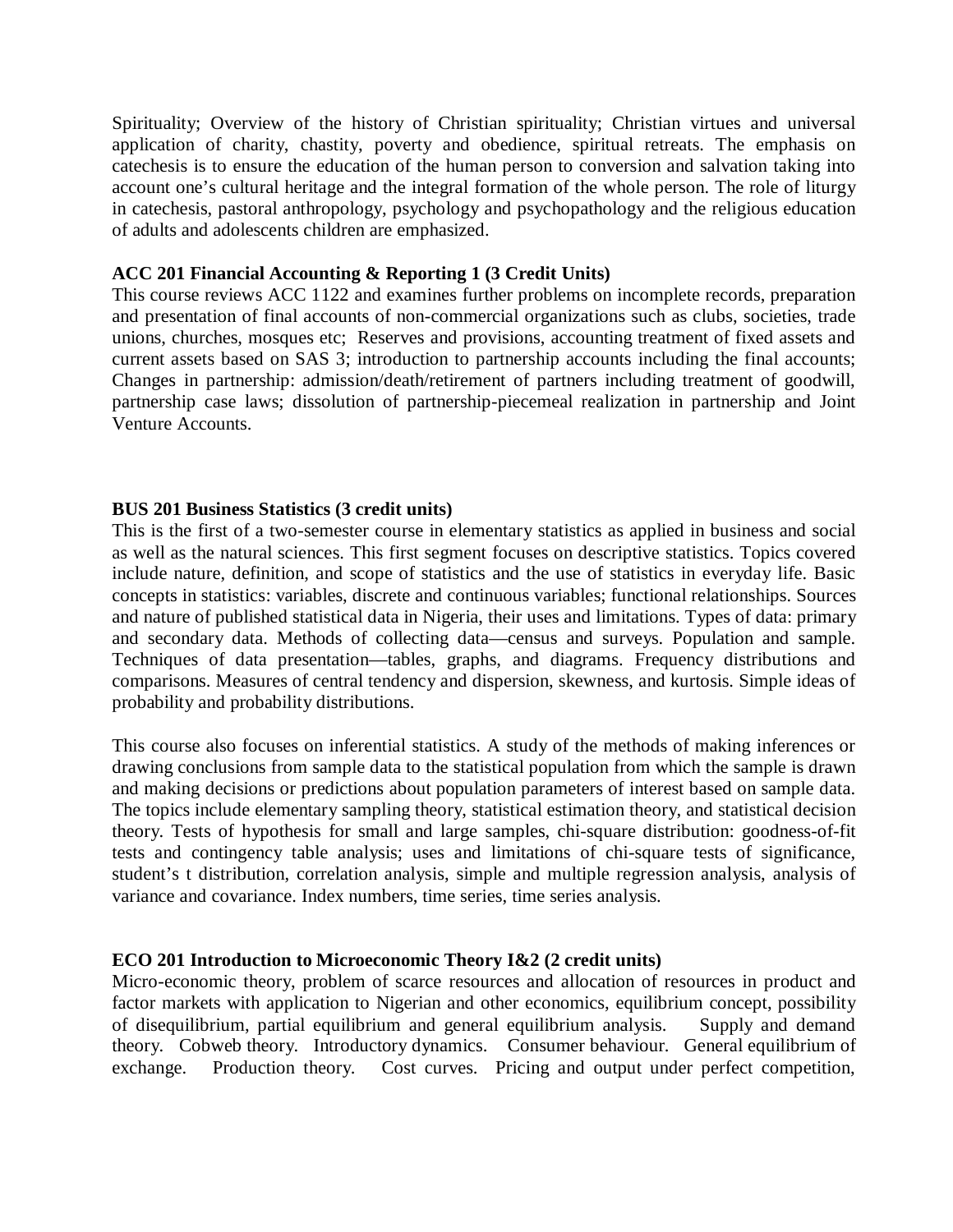imperfect competition, monopoly and monopolistic competition. Pricing of production factors. The theory of comparative costs.

# **BUS 211 International Management (3 Units: LH 45)**

Analysis of the strategic and operational issues that arise from the international nature of multinational corporations' activities, Issues covered include alternative internationalization strategies, interaction between firms and governments, dealing with global competitors, and staffing and organisational implications of cross-border operations.

# **BUS 221: Elements of Government (2 Units: LH 30)**

Nature of Politics: Society and Social Organization: The State. The Problem of Law; Constitution and Constitutionalism; Political Ideology. The Classical Heritage, Plato, Aristotle; Stoleism and PaxRomanica: Revolt, Towards the Mass Man. Organs of Government (National Governmental Institutions); Public Administration; Political Parties and Pressure Groups; Public Opinion and Propaganda; Elections; International Order.

# **BUS 231: Business/Commercial Law (4 credit units)**

The course covers the Nigerian legal system; sources of Nigerian law, division of powers between the federal and state governments; Statute law—its legislations and interpretations; History and development of common and equity laws; Hierarchy of Nigerian law courts,; distinction between civil and criminal liability; The nature of tort, the basis and extension of various types of interest in the legal person and corporate personalities; The doctrine of ultra vires of contract; Law of commercial agency, commercial arbitration, law of contracts, commercial contracts, commercial relations between persons, unfair competition, passing off and "Trade Libel", sale of goods, carriage of goods, negotiable instruments, hire purchase and installment purchases; suretyship and guaranties; pledge, lease, and exchange control. Laws relating to bankruptcy deeds of arrangement, voluntary and compulsory liquidations, disposition of property by will and letters of administration, etc.

#### **Second Semester 200L**

#### **GES 212 Business Creation and Growth (2 credit units)**

The focus of this course is on fostering the practice of entrepreneurship among student participants. The students will learn how to identify and evaluate new business opportunities in the manufacturing and service industries in Nigeria, and how to start and manage a small or mediumsized business venture. Topics to be covered include: Identifying and evaluating new business opportunities; Conducting a feasibility study; Starting a new business venture from the scratch; Acquiring an existing business; Successful business planning: (1) Formulating a business plan, (2) Developing business strategies in the manufacturing industry; (3) Developing business strategies in the service industries; (4) Implementing business strategies; and (5) Evaluating business strategies. Every student enrolled in this course will be expected to participate in a group to do a feasibility study and then develop a detailed business plan for starting, owning, and managing a small or medium-sized business enterprise.

#### **THG 272 Social Teaching of the Church (2 credit units)**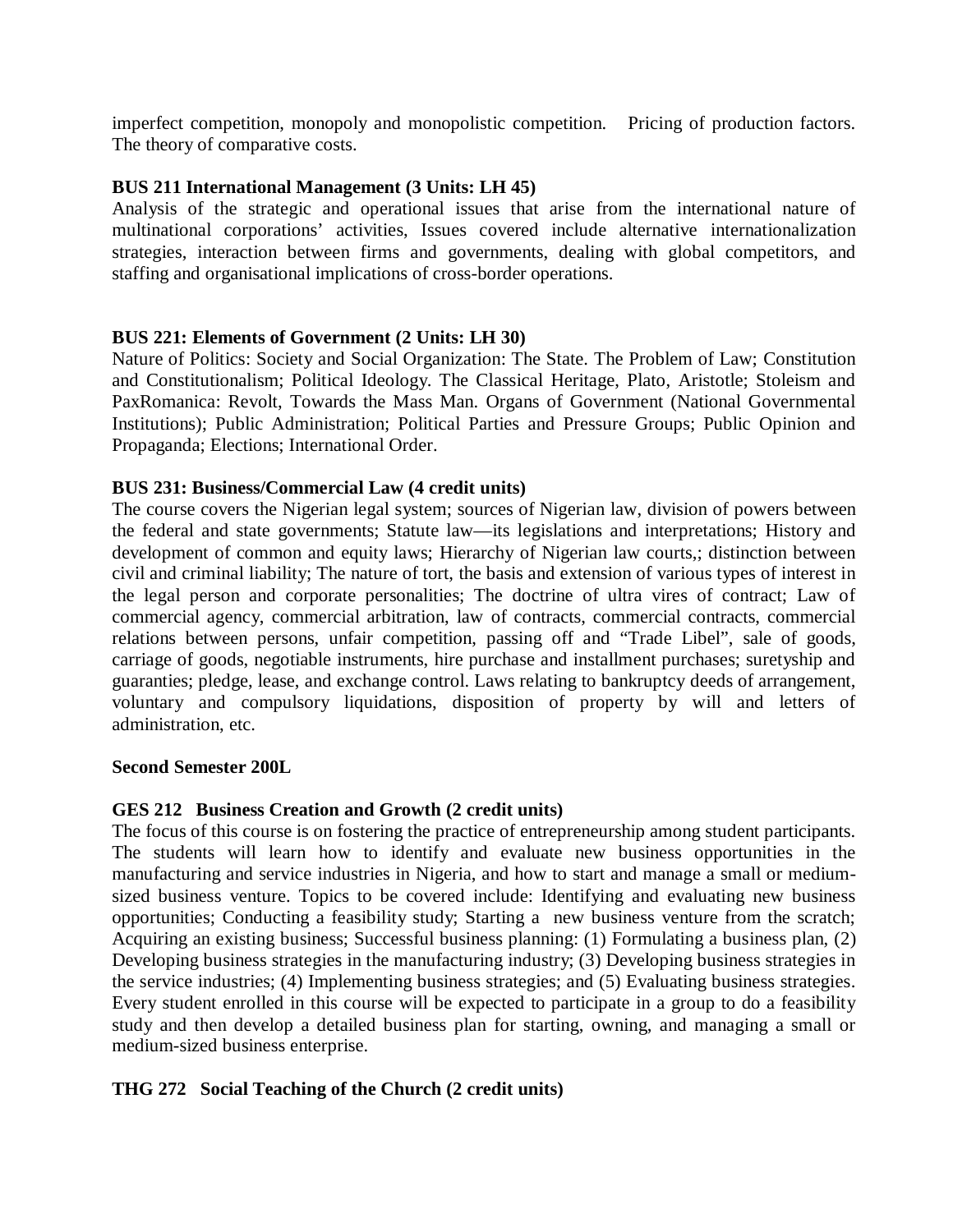Since theology does not restrict itself to spiritual matters alone but concerns itself with the entire human well being, the course therefore with reference to the social teachings of the Church, examines the efforts of the Church as also pastor of the material well being of human persons, with special emphasis on human dignity and rights.

# **ACC 212 Financial Accounting & Reporting II (3 credit units)**

This course reviews of ACC 2131 and also covers such topics as: Bills of exchange, consignment accounts, containers account, goods on sale or return, Royalties account, voyage account, insurance claims accounts, sinking fund accounts; investment accounts, contract accounts including treatment of SAS 5.

# **BUS 212: Quantitative Analysis (3 Units: LH 45)**

The goals of quantitative analysis are:

- Problem solving with practical, authentic application problems.
- Analyses, interpretation, and questioning of results

• In-depth understanding of mathematical concepts of beginning algebra and geometry to gain an appreciation of mathematics.

Students will work as teams on major projects to:

- Determine the reasonableness of results.
- Interpret results.
- Use critical thinking skills to analyze results.
- Organize and present information graphically, numerically, symbolically, and verbally.
- Quantitative Analysis theory, techniques, and tools to support and facilitate managerial decisionmaking. Includes financial, statistical, and operational modelling.

# **ACC 202: Introduction to Cost & Management Accounting (3 credit units)**

Nature, Scope and Functions of Cost and Management Accounting. The Principles underlying the preparation and presentation of Cost Accounts for various types of business. The different meaning of 'cost': Viz: Historical Costs, Standard cost, Marginal cost, Average cost etc. Cost Units and Cost Centres. The Elements of Cost and Classification of costs. Cost Accounting for Material, labour, Over-heads and Equipment: Job and Process of Cost Accounting, Elements of Marginal Costing, Standard Costing and Budgetary Control. Double Entry Accounts for Cost Control. Nature and Uses of Accounting Ratio. Elementary Break-even Analysis, Current Problems and Issues. costing differentiated from absorption costing, treatment of relevant cost, limiting factors, marginal costing for managerial decision-making; Standard Costing; types of standard costing, adjustment of standard, preparation of operating statements using standard costing variance analysis, quantity, rate, cost and efficiency variances, budgetary control variance; Budgets and budgetary control, types of budgets, budget preparation, principal budget factor, these budget manual, flexible budgeting, budgetary control techniques, behavioural aspects of budgeting; topical issues in cost accounting are topics covered in this course.

# **BUS 202: Innovation Management (3 Units)**

The course aims to equip management students with an understanding of the main issues in the management of innovation and an appreciation of the relevant skills needed to manage innovation at both strategic and operational levels. It provides evidence of different approaches based on real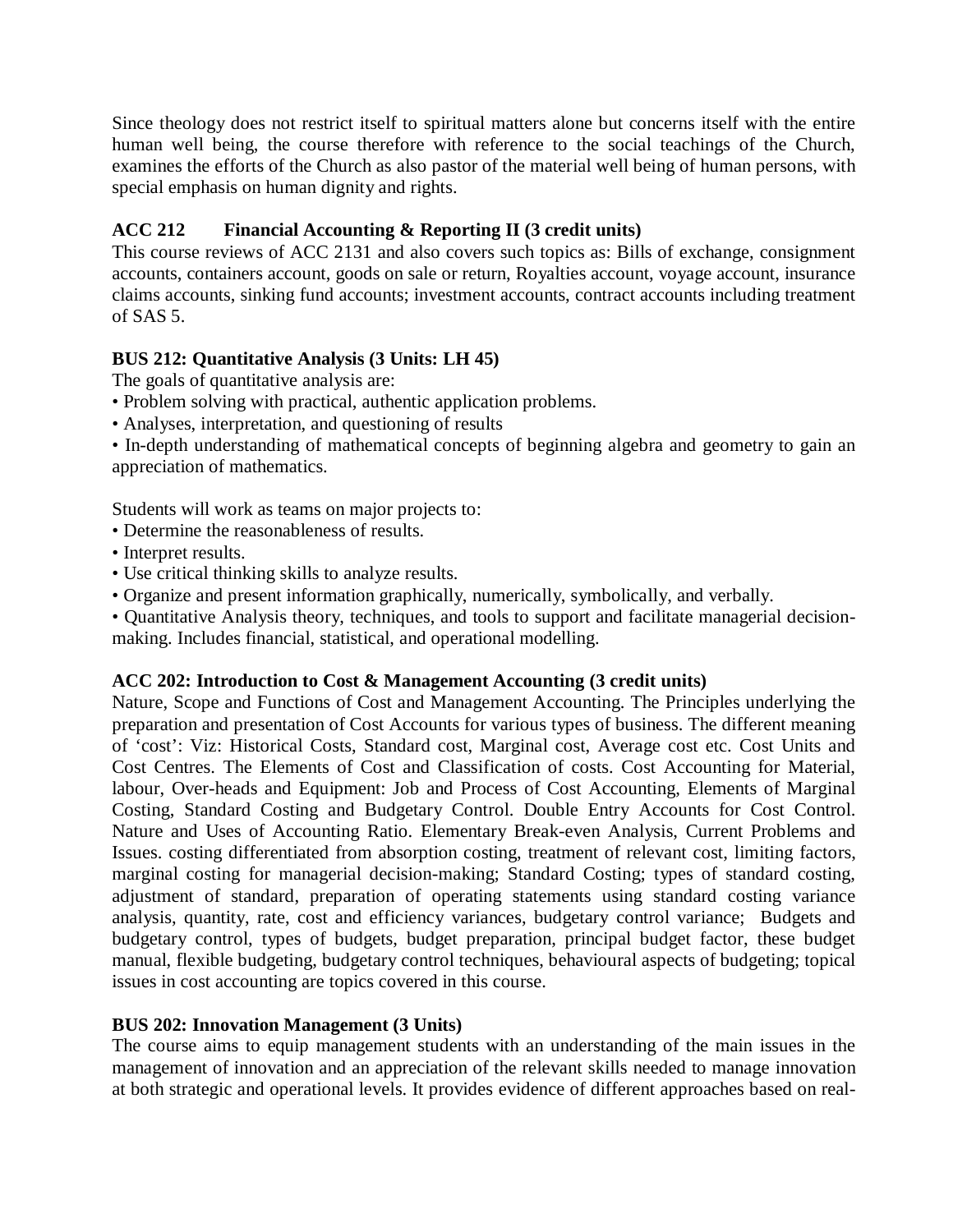world examples and experiences of leading organisations from around the world. The management of innovation is one of the most important and challenging aspects of modern organisation. Innovation is a fundamental driver of competitiveness and it plays a large part in improving quality of life. Innovation, and particularly technological innovation, is inherently difficult, uncertain and risky, and most new technologies fail to be translated into successful products and services. Given this, it is essential that students understand the strategies, tools and techniques for managing innovation, which often requires a different set of management knowledge and skills from those employed in everyday business administration. The course itself draws upon research activities of the Innovation and Entrepreneurship Group within Imperial College Business School. It will consist of topics such as:

- 1. What is the Management of Technological Innovation?
- 2. Organizing for Innovation
- 3. Technological Innovation
- 4. Innovation Strategy
- 5. Networks and Communities of Innovators
- 6. The Management of research and Development
- 7. Managing Product Innovation
- 8. The Other Side of R& : Learning from Others
- 9. Capturing Value from Innovation
- 10. Conclusions and Future Challenges

#### **300 LEVEL First Semester**

#### **ECO 307 International Economics 1&2 (3 credit units)**

Introduction to the theory of international trade and international finance incorporating the treatment of various theories of international trade, foreign trade protection,, economic integration, balance of payments, foreign capital flows; the use of international economics in explaining contemporary international relations and diplomacy; international financial institutions such as world bank and international monetary fund.

#### **BUS 311 Elements of Management (3 credit units)**

This course is a general introduction to the concepts and the principles underlying management behaviour and decision-making processes in business and non-business organizations. The course will also emphasize the evolution of management thought/theories and the practice of management in the developing countries. The topics covered will include the role and significance of management in a modern enterprise and the primary managerial activities of planning, organizing, staffing, coordinating, motivating, directing, and controlling. Other topics will include the emergence of the scientific management school, the human relations school, participatory management, the systems approach, and the contingency theories of management. Others are Theory X and Theory Y, Theory Z, Management by Objectives, and strategic management.

#### **BUS 321 Human Resources Management (2 credit Units)**

An introduction to the theory and practice of personnel management and industrial relation with particular reference to the evolution of industrial relation in Nigeria. The course contents include: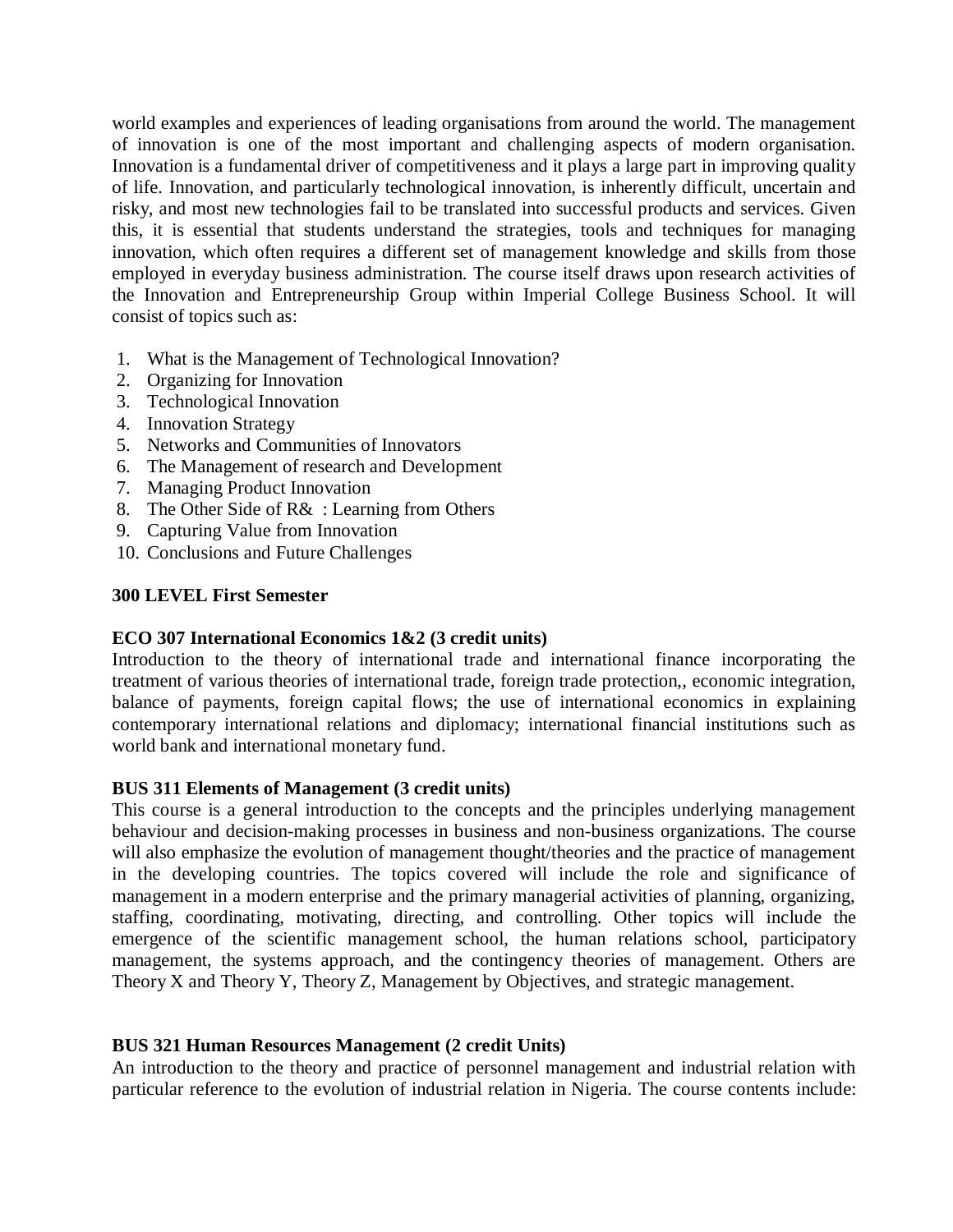the concept of human resources management, the role of personnel management, and the evolution of personnel management function in an organization. Manpower planning: job design, job analysis and description. Manpower forecasting: manpower inventory, recruitment and selection procedures. Employee performance appraisal and compensation plans and incentives. Career planning: management development and training. Employee records maintenance.

#### **BUS/LAW 331 Commercial Law II (4 credit units)**

Types of companies. Company formation: - procedures and documentation, issue and transfer of shares, shares versus debentures, membership, meeting and resolution, duties of offers/directors, secretaries, auditors and so on. Prospectus and statutory books. Profits available for distribution, holding and subsidiary companies. Powers and duties of liquidators, secretarial practices, provisions relating to disclosure in corporate accounts. Reconstructions, amalgamations, and takeovers. Companies Act of 1968 (as amended), Companies and Allied Matters decree No. 1 of 1990 as amended.

#### **ECO 301 Macroeconomic Theory I&II (4 credit units)**

Macro-economic theory, types of economic systems, introduction to the schools of macroeconomic thought such as the classical system, the Keynesian system, the monetarist system etc, Aggregate economic variables; Determination of the Level of economic activity, national income accounting; models of national income determination, Theories of Consumption and Investment; The Keynesian and Neo-classical Theories of Money; Inflation, Output and Employment, General Equilibrium of the Product; Money and Labour Market; Level of Employment and Economic Growth. Domestic economic stabilization: monetary and fiscal policies, price control and inflation are topics covered. Also covered are the business cycle, government expenditure and revenue, government budget and public debt, money and banking, demand for money and monetary equilibrium, introduction to IS-LM framework and macroeconomic policies in the open economy, unemployment, international trade, exchange rates, balance of payment, economic growth and economic development. Application of Economic Principles to Developed and Developing Countries with special reference to Nigeria.

#### **BUS 341 Industrial Relations (3 credit units)**

The Concept of Industrial relations. Trade Union Characteristics. Industrial Relations Laws in Nigeria. Types of Unions; Internal Structures and Government of Unions; Trade Union Federation; Central Labour Organization and International Affiliations; Union Solidarity and Check-off Systems. Collective Bargaining; Industrial Disputes; Dispute Settlement; Joint Consultation: The State and Industrial Relations.

#### **BUS 351 Small Business Management (3credit units)**

This course is designed to broaden and deepen the students knowledge of the basic principles of establishing and managing own micro, small, or medium sized enterprises (SMEs) in the context of Nigeria's economic and social realities. Topics include the Opportunities and challenges in managing small and medium-sized enterprises. Identifying opportunities in service industries. Financing SMEs—the role of the government and micro credit schemes, venture capital, venture teams, and venture management. Joint venture management. Business expansion and diversification. Identifying opportunities in the export market.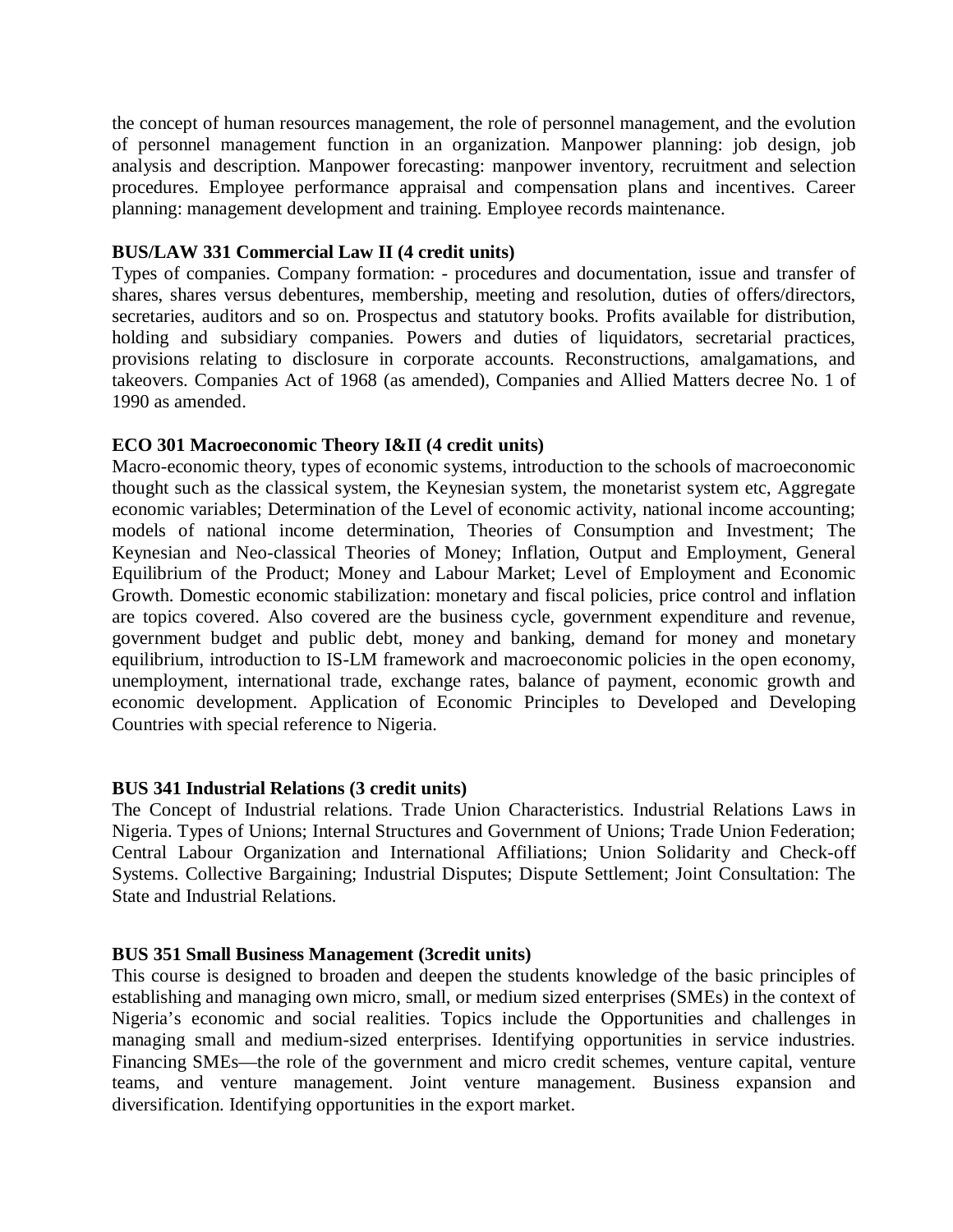#### **BUS 361 Financial Management (2 credit units)**

This course is designed to prepare students in the techniques of financial management, investment analysis, how the capital market and other financial institutions operate, and of corporate finance. Topics covered include: types and sources of funds, management of debtors, cash management, cash budgeting, funds flow statement, break-even analysis, ratio analysis, capital market operations in Nigeria, and security analysis. Capital budgeting (under certainty and uncertainty) cash flow forecasting techniques for project evaluation, cost of capital, financial leverage, capital structure theories, risk analysis and diversification. Dividend policy and internal financing, portfolio theory and management, efficient market hypothesis, securities valuation, capital asset pricing model (CAPM) etc. foreign currency transactions, analysis and interpretation of financial statements and reports. Gearing theories, traditional view, and the Modigliani Mill hypothesis, borrowing limits, dividends and retention policies.

#### **Second Semester 300L**

#### **BUS 302 Organizational Behaviour (3 credit units)**

Concepts of organizational behaviour: organization, managers, administration and individual behaviour processes, such as organizational change, roles and conflict, communication in organization, status, authority, responsibility and delegation, power and control, leadership, Motivation and incentive, people and personality, Social perception of people and their relevance to Nigerian work environment.

#### **BUS 312 Management Theory (3credit Units)**

Concepts of theory in the physical and social sciences. Levels of theory. The features of theory in management. Links between management theories and management models. Practice of management conduct as a test of good management theory. Existing difficulties of developing useful management theories in Nigeria and other developing counties. Theories of management e.g. the scientific management movement, the human relations movement. The system movement and the managerial behavioural by objective, quantitative and behavioural control modes etc.

#### **BUS 332 Research Methods in Business (3 credit units)**

The basic principles of conducting empirical research in business and related social science disciplines. Topics covered include basic concepts in scientific enquiry, meaning and importance of research in business and related disciplines, basic types of research, and basic concepts in research, such as variables, concepts, constructs, measurement, propositions, models, theories, laws, and so on. Choosing a topic for research, literature review, and various methods of collecting data. Treatment of pre-gathered data, testing of hypothesis, and writing a research report. The problems of conducting business research in Nigeria will be examined.

#### **BUS 342 Analysis for Business Decisions (3 credit units)**

This course introduces the students to the tools of management science methodology and their applications in analyzing varieties of business decision problems. The course content will focus on mathematical programming and their applications to special types of problems in business management—product mix problems, the transportation problem, and assignment problems. Network models and their applications in project management. Dynamic programming. Game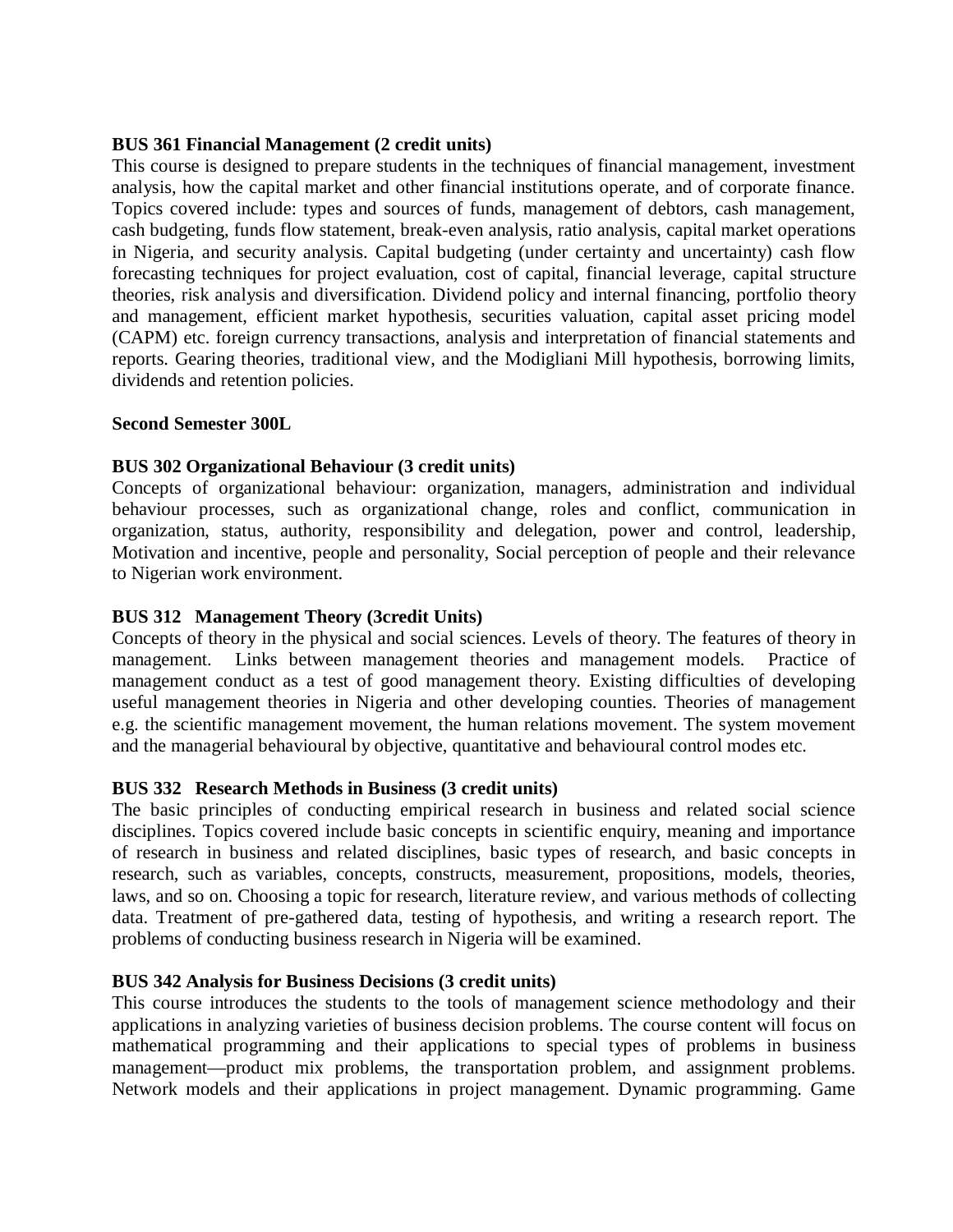theory and its applications in management decision situations. Decision theory, queuing theory and inventory models.

# **BUS 352 Production and Operations Management (3 credits units)**

Elements of production; Production and process design and management. Facility location and layout. Modern tools and machinery of production. Standards definition. Line balancing. Automation. Production planning, scheduling, and control. Technical feasibility assessment. Workstudy. Maintenance of tools and equipment. Cost-benefit analysis. Quality control. Inventory control. Project Planning, Forecasting, Aggregate planning control and material resources planning.

# **ENT 312 Entrepreneurship Development (2 credit units)**

This course is designed to broaden and deepen the student's entrepreneurial mindset and knowledge of the basic principles of establishing and managing his/her own micro, small, or medium sized enterprise (SME) after graduation in the context of Nigeria's economic and social realities. About half of the class periods will be devoted to formal lectures on the topics of entrepreneurship development, while the other half will be devoted to hands-on practice in developing a business plan for starting a new business venture in Nigeria.

#### **400 Level First Semester**

#### **BUS 401 Business Policy and Strategy I (3 credit units)**

This is the first segment of a two-semester course on business policy designed to give final year undergraduates of Business Administration, accounting, Banking and finance, and marketing and advertising an opportunity to pull together all they have learned in the separate business fields and utilize this knowledge in the analysis of complex business problems of management which the student has already been partially familiar with in earlier courses. Emphasis is in the development of skill in applying the strategic management process to identify, analyze, and solve problems of a business enterprise in situations that approximate the real business world. The first segment of the course focuses on strategic management--the sequence of decisions an organization's top management makes in building a stronger long-term competitive position by formulating, implementing, and evaluating strategies, plans, and policies that align the organization' strengths and weaknesses to the opportunities and threats it faces in its business environment. Examples of strategy development in real-life business situations are examined. The pedagogical method combines the normal classroom lectures and tutorials with the case method.

#### **BUS 411 Corporate planning (3 credit units)**

A study of how top management conceive , develops, and implements long range , comprehensive game plans focusing on the major decisions the firm must make in order to survive profitably and achieve the desired performance in a constantly changing business environment. The course treatment emphasizes strategy formation, strategy implementation, and strategy evaluation, which summarize the critical strategic management activities that enable the company to achieve its desired performance objectives. The skills usually associated with successful strategy implementation will be identified and analyzed in details.

#### **BUS 421 Seminar in Business Administration (3 credit units)**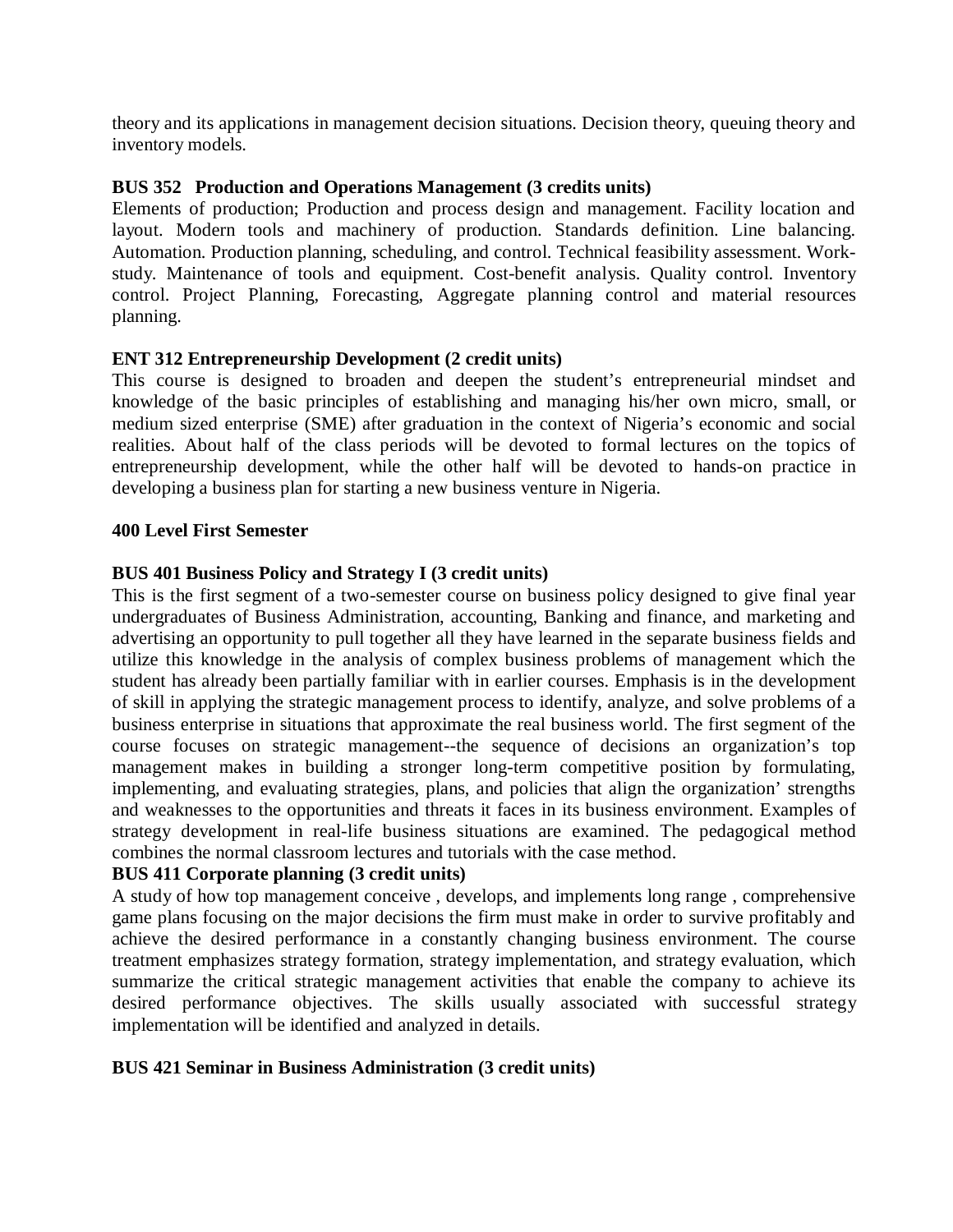This course covers current and topical issues in business administration, as well as management theory and practice. In addition, business cases taken from real company experiences will be presented to students for study to highlight the conflicts, challenges, and dilemmas of real business and administration issues facing management. The students, working in groups and through group discussions, creative thinking, simulation, business games, and role-playing and with the guidance of the instructor, will apply the concepts they have learned in the formal class lectures to the analyses and discussion of the 'real-world' business problems facing management. The students' role in the case analysis will be to diagnose and size up the situation described in the case and to proffer solutions they can defend.

#### **BUS 431: Business Communication Skills I (3 Units: LH 45)**

Rudiments of Communication: Communication Defined, Elements of Communication, Principles of Communication; Oral, Written and Non verbal Communication: Language Defined, Non-verbal communication, Listening, Oral and written Communication; Functions and settings of Communication: Functions of Communication, Communication setting; Communication Theories and Models: Linear Model, Interactional Model, Transactional Model etc. Writing and Communication Methods: Writing Defined, stages of Writing, other Aspects of the Writing Process, Corporate and Public Communications, Commercial Communication Method and Letter Writing.

# **BUS 441 Total Quality Management (2 Units)**

This course will provide the student with the underlying principles and techniques of Total Quality Management (TQM) with emphasis on their application to technical organizations. Students will develop a working knowledge of the best practices in Quality and Process Management. Students will learn to view quality from a variety of functional perspectives and in the process, gain a better understanding of the problems associated with improving quality, also quality tools utilized in service and international/environment. The course aims to impart knowledge on the quality management process and key quality management activities. Specifically it aims to: Compare and contrast the various tools used in quality management, comprehend the concepts of customer's value, discuss the emerging tendencies toward global competitiveness, understand different perspectives on quality, comprehend six-sigma management and its tools. Demonstrate how to design quality into product and services, describe the importance of developing a strategic plan for Total Quality Management and discuss the importance of "benchmarking", as a means of identifying the choice of markets. Scope and purpose of quality management; process and product quality; quality assurance and standards; quality planning; quality control (requirements, formal and informal quality control procedures, quality control development and/or improvement, initiating quality control policies); software quality control; the quality compromise; quality assurance (process based quality, practical based quality); quality standards (importance of standards, process and product standards, problems of standards, development of standards); quality attributes; quality measures; quality reviews, CQI (continuous quality improvement)

#### **BUS 451 International Business (3 credit units)**

This course examines the nature and scope of international marketing and the concepts, theories, and practices in multi-country marketing. Why countries engage in international marketing. Theories of international trade. Classical trade theory: Mercantilism and Nation building. Free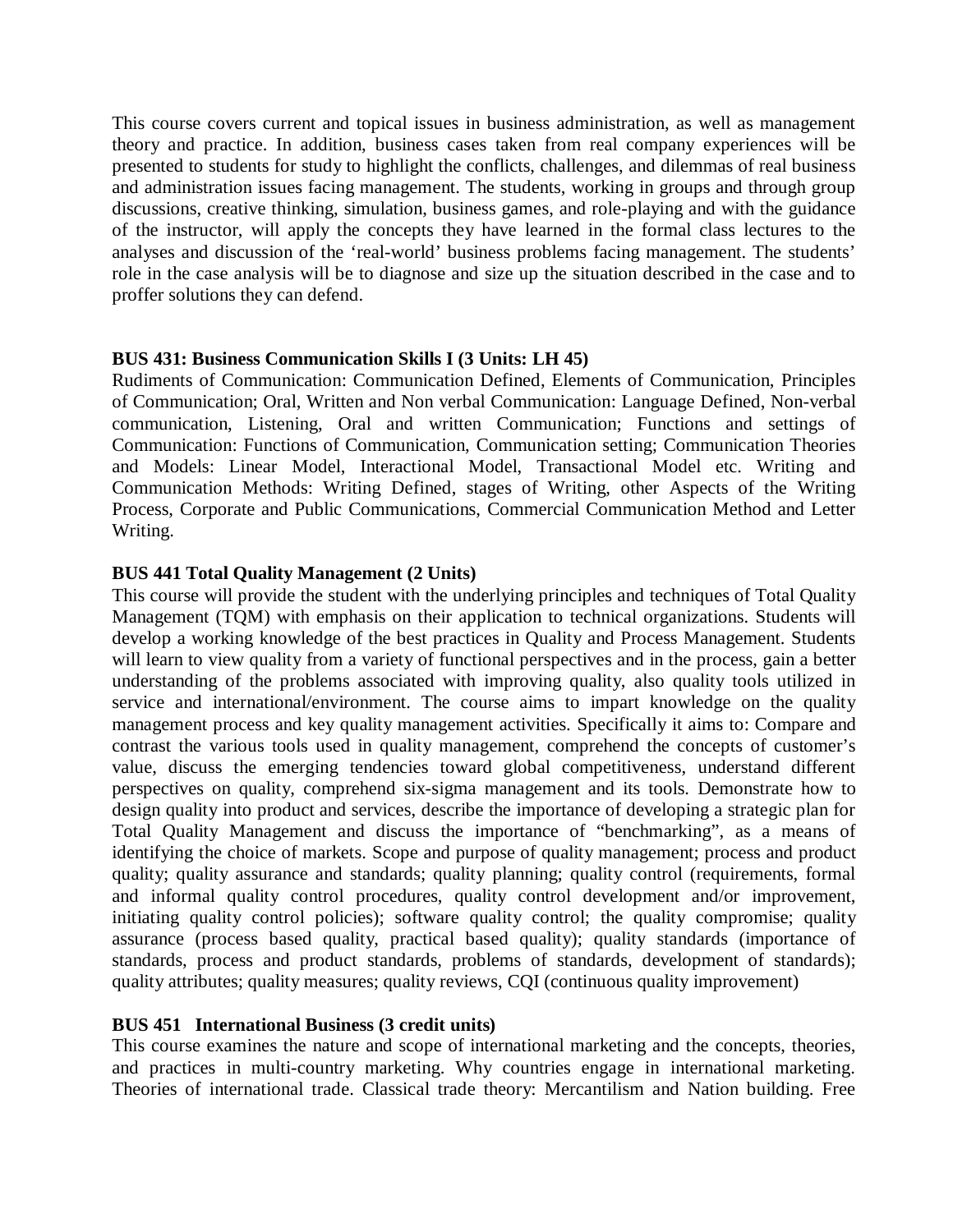trade—the theory of absolute advantage, the theory of comparative advantage. The assumptions of classical trade theory. Modern trade theory—factor proportions and factor intensity, reciprocal demand and supply. Globalizations of markets; terms of trade and the problems of unequal exchange, balance of payments, the effects of tariffs, and the international organizations influencing international business and international trade, and international business—WTO, ECOWAS, and so on; international market entry strategies; business opportunity analysis in international markets; development of international marketing strategies; and standardization and adaptation of international marketing.

# **BUS: 461: Globalisation and Business (3 Units: LH 45)**

Globalisation is a widely used term in business, politics  $\&$  trade but its real meaning  $\&$  implications are often misunderstood. This course takes students through the major issues relating to globalisation. These are the different meanings that are associated with the concept, the causes & effects of the globalisation process, the roles of various players, in particular the multinational firm & governments & the likely future directions of world business in a global context. Criticisms of globalisation are reviewed in the light of their wide appeal.

#### **Second Semester 400L**

#### **BUS 402 Business Policy and Strategy II (3 credit units)**

This is the second segment of the two-semester course started in BUS 4291. This segment focuses on the development of business policy as a top management function. The concepts of policy and decision making will be examined from the top management perspective and corporate management of the human organization as corporate plans, strategies, and policies are implemented at all levels of the organization. The concluding parts of the course takes particular cognizance of the problems associated with the formulation of functional tactical plans and policies, with particular reference to personnel, marketing, Research and development, Financial, Pricing policy formulation, Mergers and acquisition and production and procurement policy formulation.

#### **BUS 412: Contemporary Management Issues (3 credit units)**

Contemporary Management Issues aims to engage students with the current issues they face in management and leadership, and to explore implications for public and community sector organisations. Drawing on organisational theories and research, the course aims to enable students to develop frameworks and skills for analysis of organisational context, management practices and personal action. The workshops are designed to cover the key and current issues for managers. Topics will include managing in the current political climate, futures thinking and direction-setting, employee participation, organisational diagnostics, work process design and people management.

#### **BUS 422: Management Information System (3 credit units)**

The meaning, objective and requirement of MIS in organizations. Information needs of management and design of MIS, managerial need of the information output as a basis for developing criteria and systems. The computer environment and use of computer based techniques. Electronic data processing (EDP) methods; batch processing, real-time processing. Computer reports: - error reports, exception reports, and so on, report format, and form design. Flow charting, networking systems analysis. Design techniques and documentation. User environment in systems